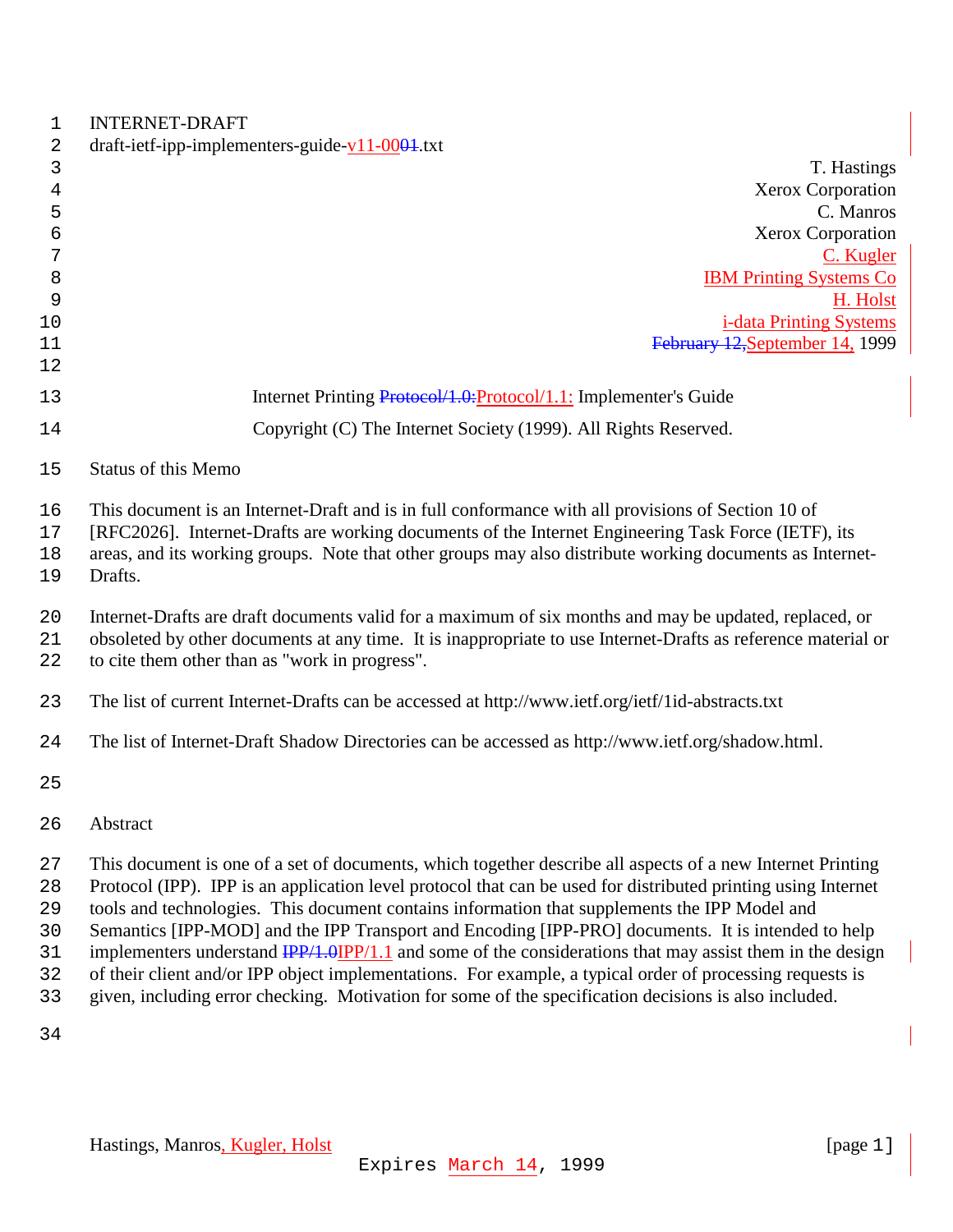- The full set of IPP documents includes:
- 36 Design Goals for an Internet Printing Protocol **HPP-REQ]**[RFC2567]
- 37 Rationale for the Structure and Model and Protocol for the Internet Printing Protocol  $HPP-$ **RATHRFC2568**
- Internet Printing Protocol/1.0:Protocol/1.1: Model and Semantics [IPP-MOD]
- 40 Internet Printing Protocol/1.0:Protocol/1.1: Encoding and Transport [IPP-PRO]
- 41 Mapping between LPD and IPP Protocols **[IPP LPD]**[RFC2569]
- The document, "Design Goals for an Internet Printing Protocol", takes a broad look at distributed printing
- functionality, and it enumerates real-life scenarios that help to clarify the features that need to be included
- in a printing protocol for the Internet. It identifies requirements for three types of users: end users,
- operators, and administrators. The design goals document calls out a subset of end user requirements that
- 46 are satisfied in  $\frac{IPP}{1.0.1}$   $\frac{IPP}{1.1.0}$  Operator and administrator requirements are out of scope for version
- $47 \quad \textcolor{red}{4.0.11}.$
- The document, "Rationale for the Structure and Model and Protocol for the Internet Printing Protocol",
- describes IPP from a high level view, defines a roadmap for the various documents that form the suite of
- IPP specifications, and gives background and rationale for the IETF working group's major decisions.
- 51 The document, "Internet Printing Protocol/1.0: Protocol/1.1: Model and Semantics", describes a simplified
- model with abstract objects, their attributes, and their operations. The model introduces a Printer and a Job.
- The Job supports multiple documents per Job. The model document also addresses how security,
- internationalization, and directory issues are addressed.
- 55 The document, "Internet Printing Protocol/1.0:Protocol/1.1: Encoding and Transport", is a formal mapping
- of the abstract operations and attributes defined in the model document onto HTTP/1.1. It also defines the
- encoding rules for a new Internet media type called "application/ipp".
- The document, "Mapping between LPD and IPP Protocols", gives some advice to implementers of
- gateways between IPP and LPD (Line Printer Daemon) implementations.
-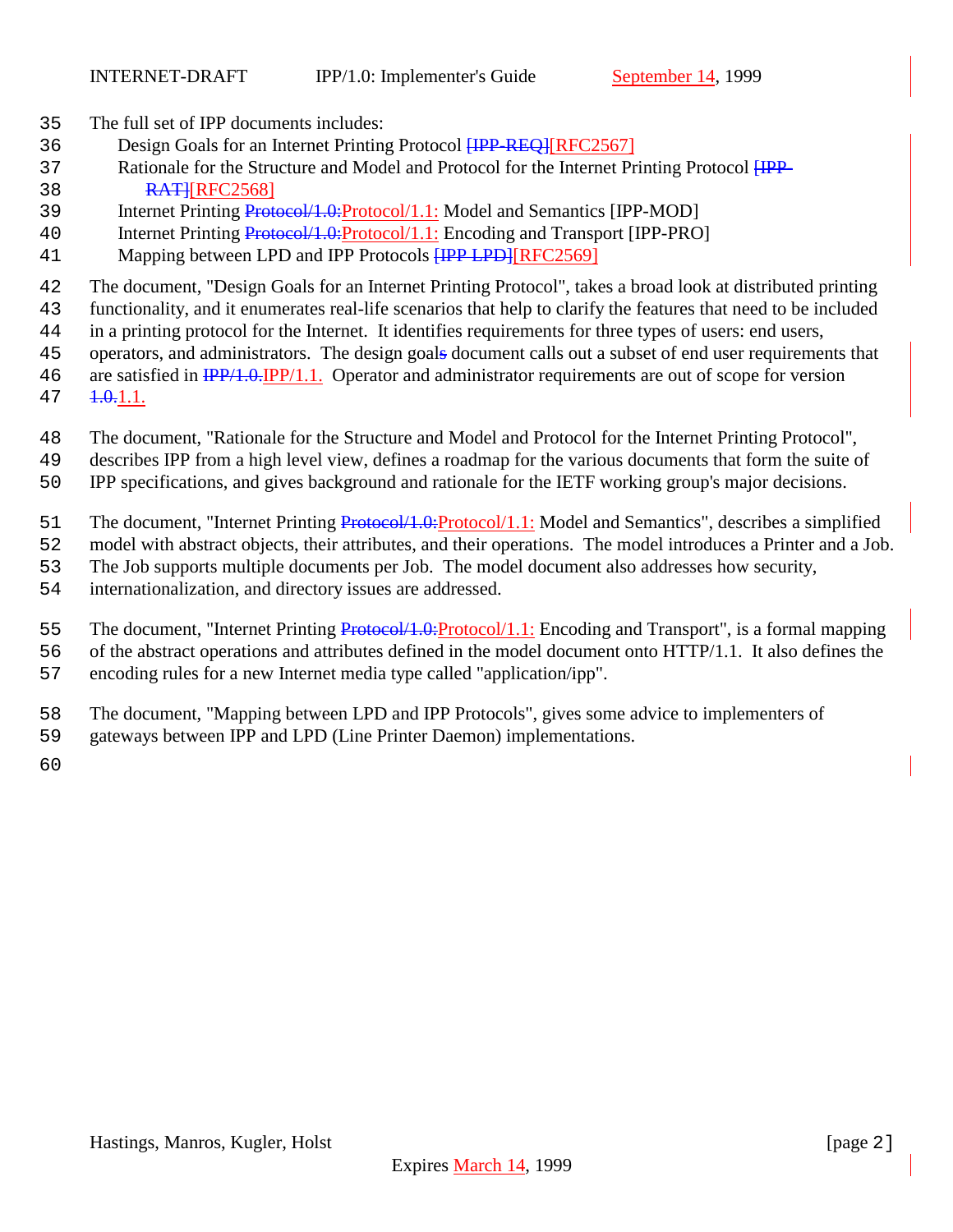| 61       |                        | TABLE OF CONTENTS                                                                                                                |  |
|----------|------------------------|----------------------------------------------------------------------------------------------------------------------------------|--|
| 62       | 1                      |                                                                                                                                  |  |
| 63       | 1.1                    |                                                                                                                                  |  |
| 64       | 1.2                    |                                                                                                                                  |  |
| 65       | 1.3                    |                                                                                                                                  |  |
|          |                        |                                                                                                                                  |  |
| 66       | 2                      |                                                                                                                                  |  |
| 67       | 3                      |                                                                                                                                  |  |
| 68       | 3.1                    |                                                                                                                                  |  |
| 69       | 3.1.1                  |                                                                                                                                  |  |
| 70       | 3.1.2                  |                                                                                                                                  |  |
| 71       |                        |                                                                                                                                  |  |
| 72       | 3.1.2.1.1              |                                                                                                                                  |  |
| 73       | 3.1.2.1.2              | Likewise, it is advantageous for clients to support both versions to allow interoperability with new and legacy                  |  |
| 74       |                        |                                                                                                                                  |  |
| 75       | 3.1.2.1.3              |                                                                                                                                  |  |
| 76       | 3.1.2.1.4              |                                                                                                                                  |  |
| 77       |                        |                                                                                                                                  |  |
| 78       |                        |                                                                                                                                  |  |
| 79       |                        |                                                                                                                                  |  |
| 80       | 3.1.2.1.5              |                                                                                                                                  |  |
| 81       | 3.1.2.1.6              |                                                                                                                                  |  |
| 82       |                        |                                                                                                                                  |  |
| 83       | 3.1.2.2.1              |                                                                                                                                  |  |
| 84       | 3.1.2.2.2              |                                                                                                                                  |  |
| 85       |                        |                                                                                                                                  |  |
| 86       | 3.1.2.3.1              |                                                                                                                                  |  |
| 87       | 3.1.2.3.2              |                                                                                                                                  |  |
| 88       | 3.1.2.3.3              | Auto-sensing at Job submission time may be more difficult for the Printer when combined with compression. For                    |  |
| 89<br>90 |                        | auto-sensed Jobs, a client may be better off deferring compression to the transfer protocol layer, e.g.; by using the HTTP       |  |
| 91       |                        |                                                                                                                                  |  |
| 92       | 3.1.2.3.4<br>3.1.2.3.5 |                                                                                                                                  |  |
| 93       | 3.1.2.3.6              |                                                                                                                                  |  |
| 94       |                        |                                                                                                                                  |  |
| 95       | 3.1.2.3.7<br>3.1.2.3.8 |                                                                                                                                  |  |
| 96       | 3.1.2.3.9              |                                                                                                                                  |  |
| 97       | 3.1.2.3.10             |                                                                                                                                  |  |
| 98       | 3.1.3                  | Some Printer object implementations may support "ipp-attribute-fidelity" set to 'true' and "pdl-override-                        |  |
| 99       |                        | supported" set to 'attempted' and yet still not be able to realize exactly what the client specifies in the create request. This |  |
|          |                        |                                                                                                                                  |  |
| 100      |                        | is due to legacy decisions and assumptions that have been made about the role of job instructions embedded within the            |  |
| 101      |                        | document data and external job instructions that accompany the document data and how to handle conflicts between such            |  |
| 102      |                        | instructions. The inability to be 100% precise about how a given implementation will behave is also compounded by the            |  |
| 103      |                        | fact that the two special attributes, "ipp-attribute-fidelity" and "pdl-override-supported", apply to the whole job rather       |  |
| 104      |                        | than specific values for each attribute. For example, some implementations may be able to override almost all Job                |  |
| 105      |                        |                                                                                                                                  |  |
| 106      | 3.1.3.1.1              |                                                                                                                                  |  |
| 107      | 3.1.3.1.2              |                                                                                                                                  |  |
| 108      | 3.1.3.1.3              |                                                                                                                                  |  |
| 109      | 3.1.4                  |                                                                                                                                  |  |
| 110      | 3.1.4.1                |                                                                                                                                  |  |
| 111      | 3.1.4.1.1              |                                                                                                                                  |  |
| 112      | 3.1.4.1.2              |                                                                                                                                  |  |
| 113      | 3.1.4.1.3              |                                                                                                                                  |  |
| 114      | 3.1.4.1.4              |                                                                                                                                  |  |
| 115      | 3.1.4.1.5              |                                                                                                                                  |  |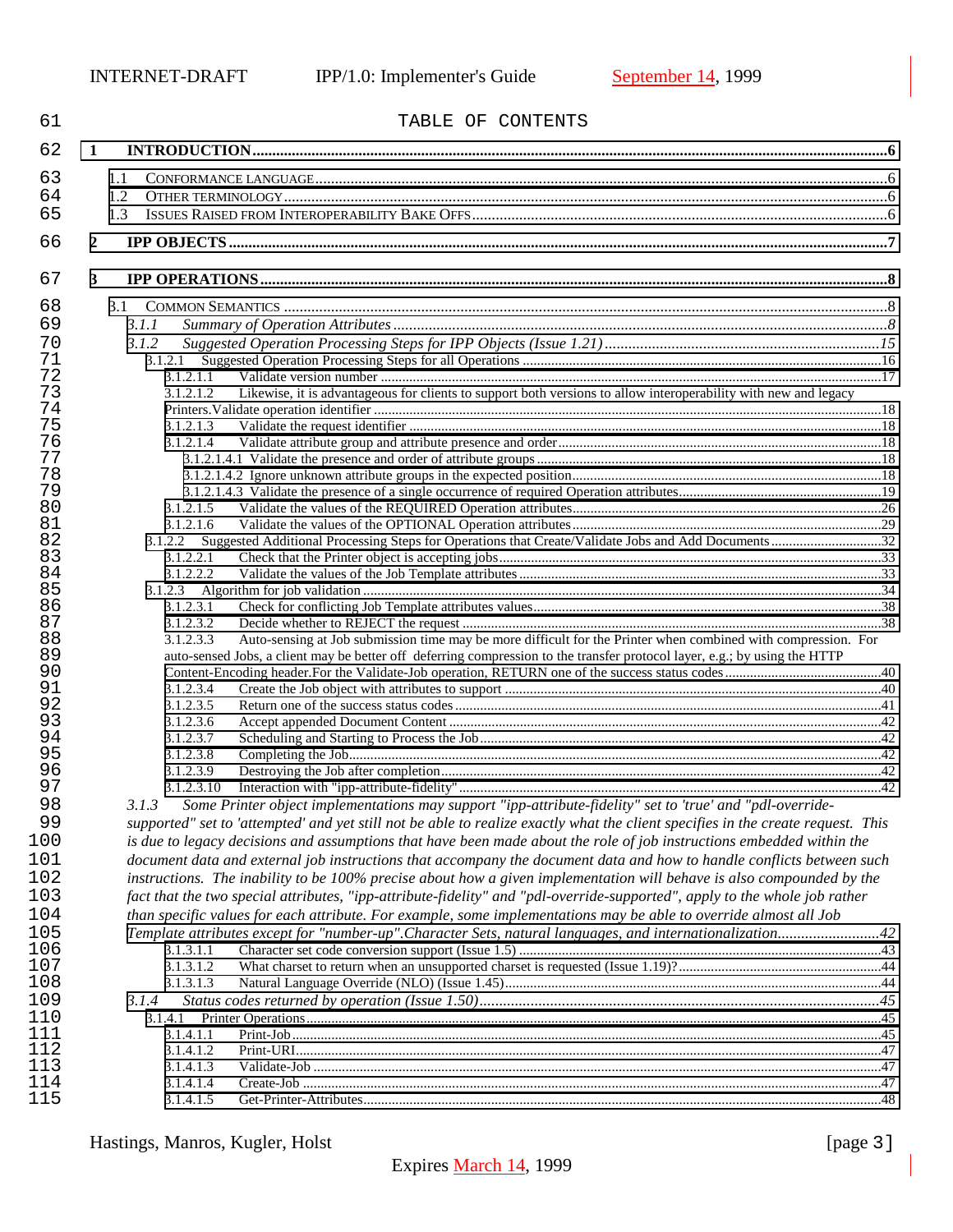| 116<br>117 | 3.1.4.1.6                                                                                              |  |
|------------|--------------------------------------------------------------------------------------------------------|--|
| 118        | 3.1.4.1.7                                                                                              |  |
| 119        | 3.1.4.1.8                                                                                              |  |
| 120        | 3.1.4.1.9                                                                                              |  |
| 121        | 3.1.4.2.1                                                                                              |  |
| 122        | 3.1.4.2.2                                                                                              |  |
| 123        | 3.1.4.2.3                                                                                              |  |
| 124        | 3.1.4.2.4                                                                                              |  |
| 125        | 3.1.4.2.5                                                                                              |  |
| 126        | 3.1.4.2.6                                                                                              |  |
| 127        | 3.1.4.2.7                                                                                              |  |
| 128        |                                                                                                        |  |
|            | 3.1.5                                                                                                  |  |
| 129        | 3.1.6                                                                                                  |  |
| 130        |                                                                                                        |  |
| 131        | 3.2.1                                                                                                  |  |
| 132        | 3.2.1.1                                                                                                |  |
| 133        |                                                                                                        |  |
| 134        | 3.2.2                                                                                                  |  |
| 135        | 3.2.3                                                                                                  |  |
| 136        |                                                                                                        |  |
| 137        |                                                                                                        |  |
| 138        | 3.2.4                                                                                                  |  |
| 139        | 3.3                                                                                                    |  |
| 140        | 3.3.1                                                                                                  |  |
|            |                                                                                                        |  |
| 141        | $\overline{\mathbf{4}}$                                                                                |  |
| 142        |                                                                                                        |  |
| 143        | 4.1.1                                                                                                  |  |
|            |                                                                                                        |  |
| 144        | 4.1.2                                                                                                  |  |
| 145        | 4.1.3                                                                                                  |  |
| 146        |                                                                                                        |  |
| 147        | 4.2.1                                                                                                  |  |
| 148        | 4.2.1.1                                                                                                |  |
| 149        | 4.3                                                                                                    |  |
| 150        | 4.4                                                                                                    |  |
| 151        | 4.4.1                                                                                                  |  |
| 152        | 4.4.1.1                                                                                                |  |
| 153        |                                                                                                        |  |
| 154        | 4.4.2                                                                                                  |  |
|            |                                                                                                        |  |
| 155        | 4.4.3                                                                                                  |  |
| 156        | 4.4.3.1                                                                                                |  |
| 157        | 4.4.3.2                                                                                                |  |
| 158        | 5                                                                                                      |  |
| 159        | QUERYING JOBS WITH IPP THAT WERE SUBMITTED USING OTHER JOB SUBMISSION PROTOCOLS (ISSUE 1.32) 60<br>5.1 |  |
| 160        | 6                                                                                                      |  |
| 161        |                                                                                                        |  |
|            | 6.1                                                                                                    |  |
| 162        | 6.2                                                                                                    |  |
| 163        | 6.3                                                                                                    |  |
| 164        | 6.4                                                                                                    |  |
| 165        | 6.5                                                                                                    |  |
| 166        | 6.6                                                                                                    |  |
| 167        | 6.6.1                                                                                                  |  |
| 168        | 6.6.2                                                                                                  |  |
|            |                                                                                                        |  |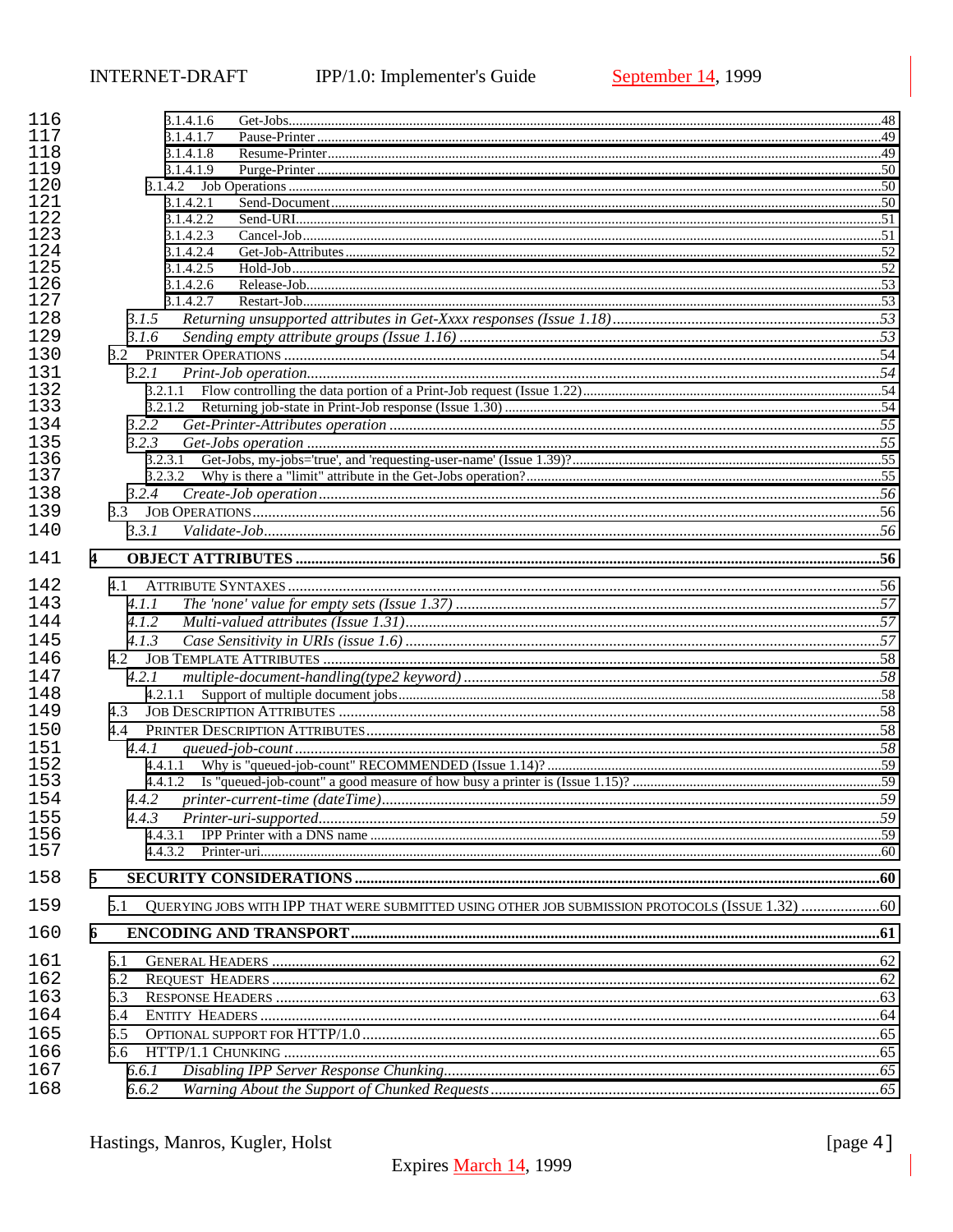| 169           | $-7$ |  |
|---------------|------|--|
| 170           |      |  |
| 171 8         |      |  |
| $172 \quad 9$ |      |  |
| 173           |      |  |
| 174           |      |  |
| 175<br>176    |      |  |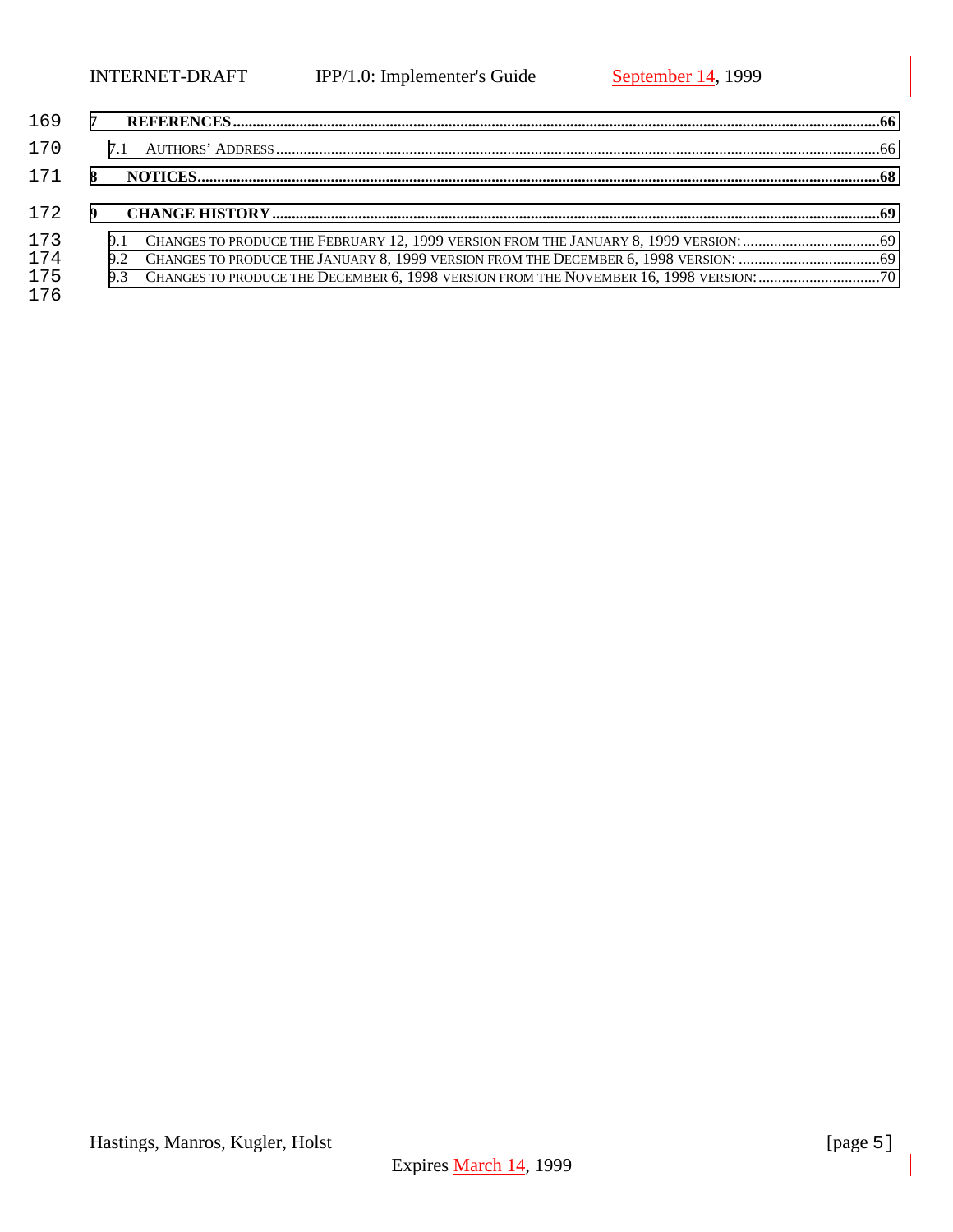- <span id="page-5-0"></span>
- 
- 

# **1 Introduction**

181 <del>This document</del>The IPP Implementer's Guide (IIG) (this document) contains information that supplements the IPP Model and Semantics [IPP-MOD] and the IPP Transport and Encoding [IPP-PRO] documents. As such this information is not part of the formal specifications. Instead information is presented to help implementers understand the specification, including some of the motivation for decisions taken by the committee in developing the specification. Some of the implementation considerations are intended to help implementers design their client and/or IPP object implementations. If there are any contradictions between 187 this document and [IPP-MOD] or [IPP-PRO], those documents take precedence over this document.

Platform-specific implementation considerations will be included in this guide as they become known.

In order to help the reader of the IIG and the IPP Model and Semantics document, the sections in this

document parallel the corresponding sections in the Model document and are numbered the same for ease

of cross reference. The sections that correspond to the IPP Transport and Encoding are correspondingly

- offset.
- 1.1 Conformance language
- Usually, this document does not contain the terminology MUST, MUST NOT, MAY, NEED NOT,
- SHOULD, SHOULD NOT, REQUIRED, and OPTIONAL. However, when those terms do appear in this
- document, their intent is to repeat what the [IPP-MOD] and [IPP-PRO] documents require and allow, rather

than specifying additional conformance requirements. These terms are defined in section 13 on

conformance terminology in [IPP-MOD], most of which is taken from RFC 2119 [RFC2119].

199 Implementers should read section 13 (APPENDIX A) in [IPP-MOD] in order to understand these

- capitalized words. The words MUST, MUST NOT, and REQUIRED indicate what implementations are
- required to support in a client or IPP object in order to be conformant to [IPP-MOD] and [IPP-PRO].

MAY, NEED NOT, and OPTIONAL indicate was is merely allowed as an implementer option. The verbs

SHOULD and SHOULD NOT indicate suggested behavior, but which is not required or disallowed,

- respectively, in order to conform to the specification.
- 1.2 Other terminology
- The term "sender" refers to the client that sends a request or an IPP object that returns a response. The term "receiver" refers to the IPP object that receives a request and to a client that receives a response.
- 1.3 Issues Raised from Interoperability Bake Offs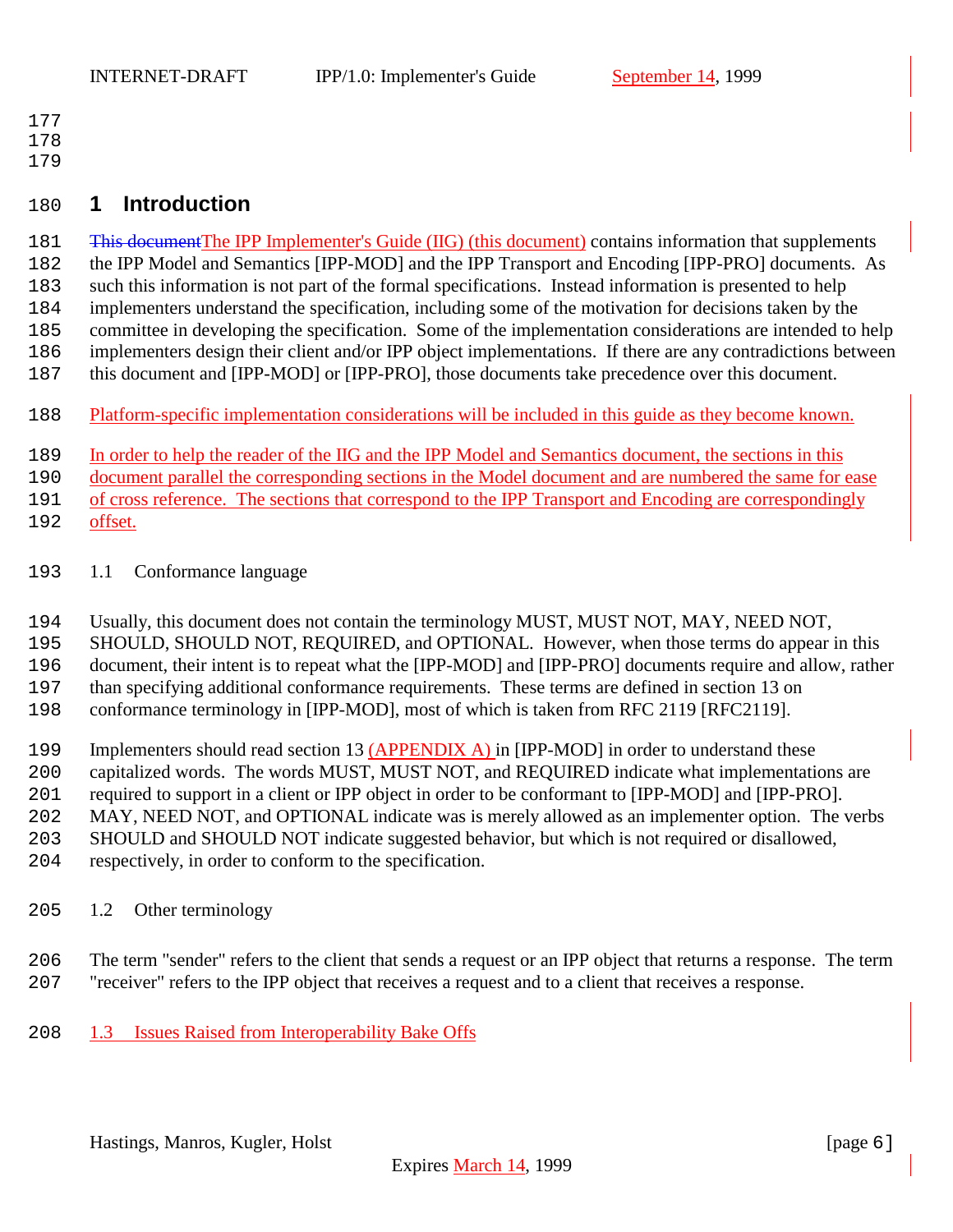- <span id="page-6-0"></span>209 The IPP WG has conducted two open interoperability "Bake Offs". The first bake off was held in
- September 1998 and Bake Off2 was held in March 1999. See the summary reports in:
- ftp://ftp.pwg.org/pub/pwg/ipp/new\_TES/
- The issues raised from the first bake off are numbered 1.n in this document and are described in:
- ftp://ftp.pwg.org/pub/pwg/ipp/approved-clarifications/ipp-agreed-fixes-981030.pdf
- These issue resolutions have been incorporated into the November 16, "IPP/1.0 Model and Semantics" [ipp-
- mod] and the "IPP/1.0 Encoding and Transport" [ipp-pro] documents. However, some of the discussion is
- left here in the Implementer's Guide to help understanding.
- 217 The issues raised from Bake Off2 are numbered 2.n in this document and are described in:
- ftp://ftp.pwg.org/pub/pwg/ipp/issues/issues-raised-at-bake-off2.pdf

# **2 IPP Objects**

- The term "client" in IPP is intended to mean any client that issues IPP operation requests and accepts IPP
- operation responses, whether it be a desktop or a server. In other words, the term "client" does not just
- mean end-user clients, such as those associated with desktops.
- The term "IPP Printer" in IPP is intended to mean an object that accepts IPP operation requests and returns
- IPP operation responses, whether implemented in a server or a device. An IPP Printer object MAY, if
- implemented in a server, turn around and forward received jobs (and other requests) to other devices and
- print servers/services, either using IPP or some other protocol.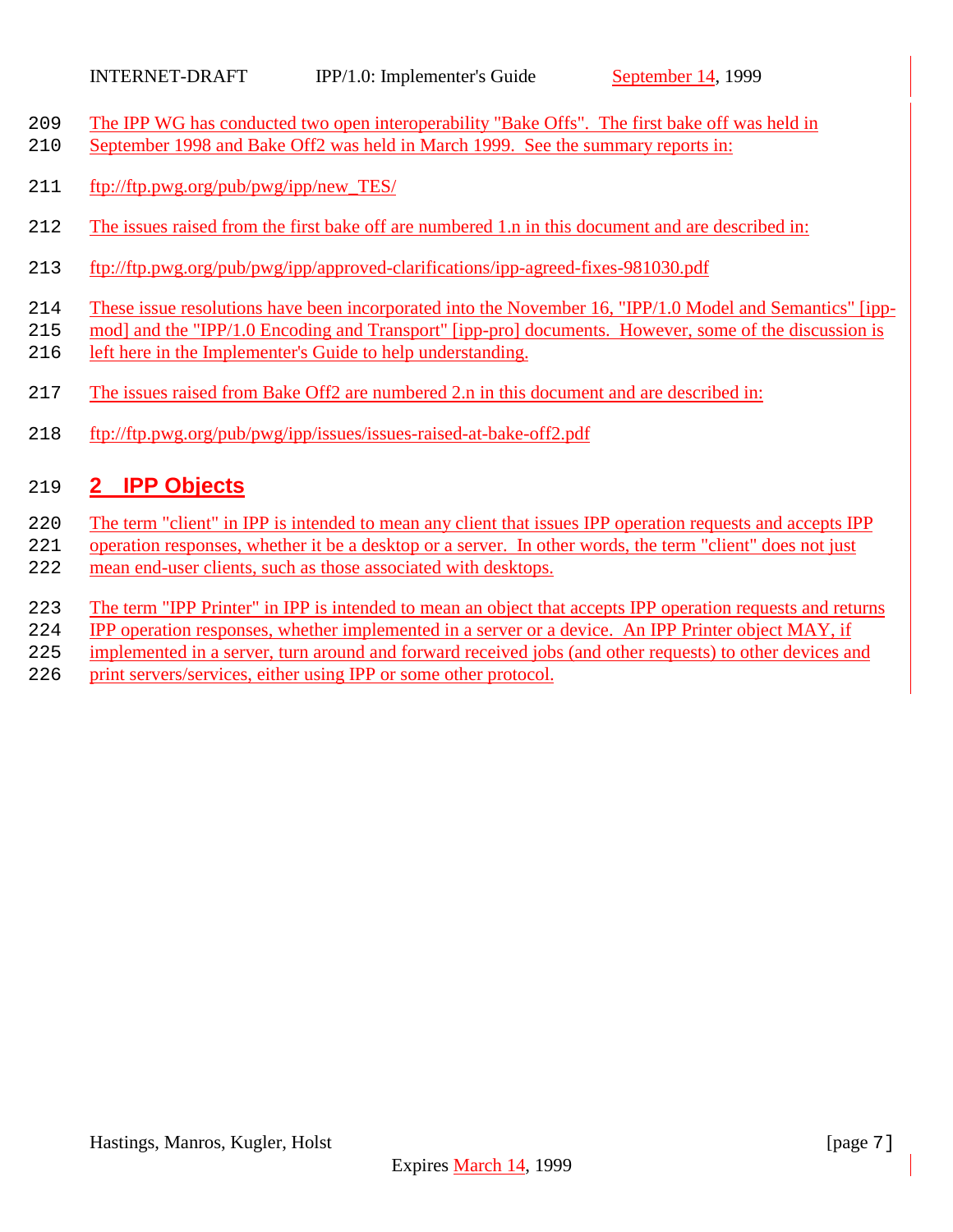# <span id="page-7-0"></span>227 **3 IPP Operations**

- 228 2This section corresponds to Section 3 "IPP Operations" in the IPP/1.1 Model and Semantics document 229 [IPP-MOD].
- 230 3.1 Common Semantics
- 231 This section discusses semantics common to all operations.
- 232 3.1.1 Summary of Operation Attributes
- 233 Legend for the following table:
- 234 R indicates a REQUIRED operation or attribute for an implementation to support that MUST be supported 235 by the receiver.
- 236 O indicates an OPTIONAL operation or attribute for an implementation to support that MAY be supported
- 237 by the receiver.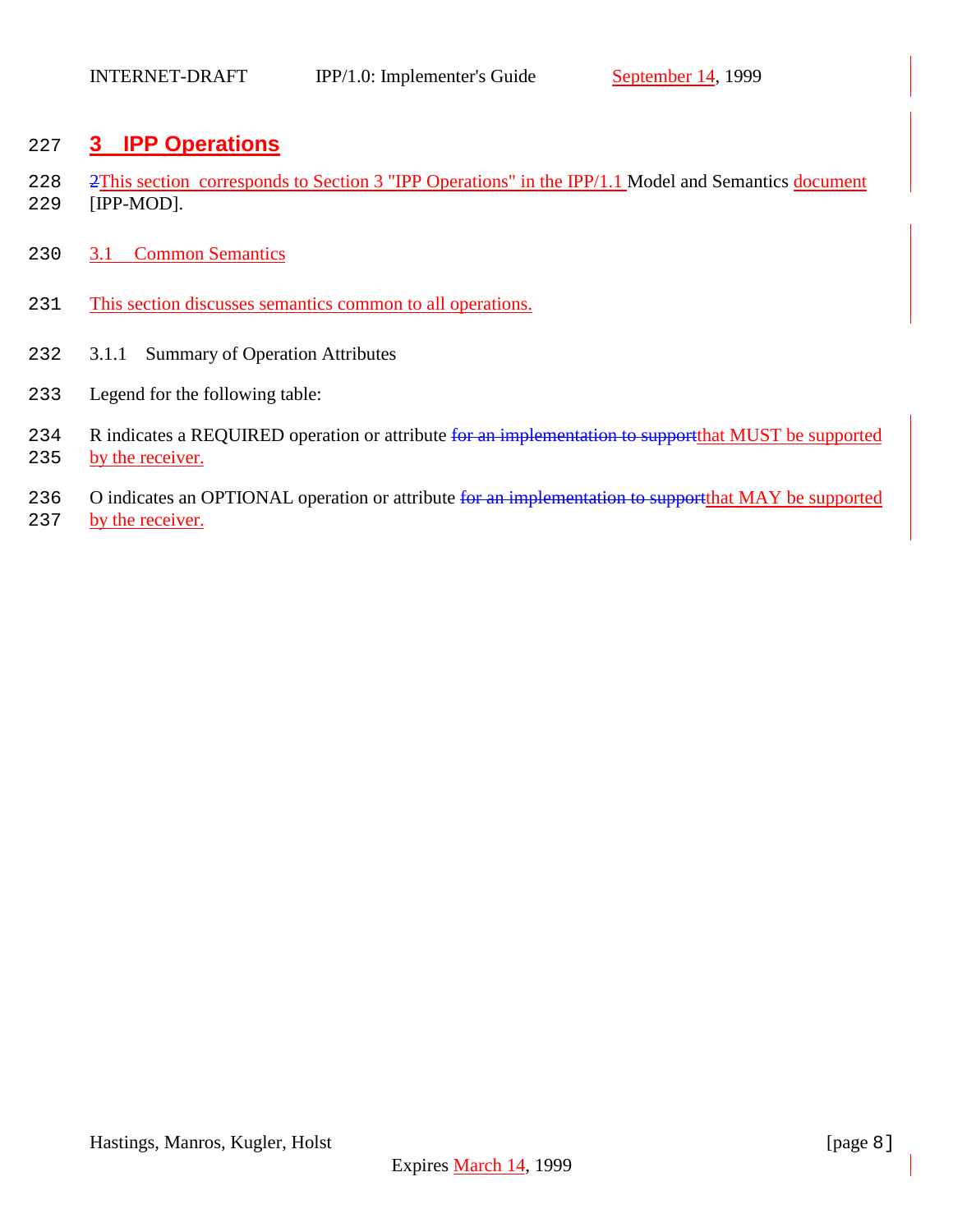- 238  $+$  indicates that this is not a IPP/1.0 operation, but is only a part of IPP/1.1 and future versions of IPP.
- 239 Note 1: "job-id" is REQUIRED only if used together with "printer-uri" to identify the target job; otherwise,
- 240 "job-uri" is REQUIRED.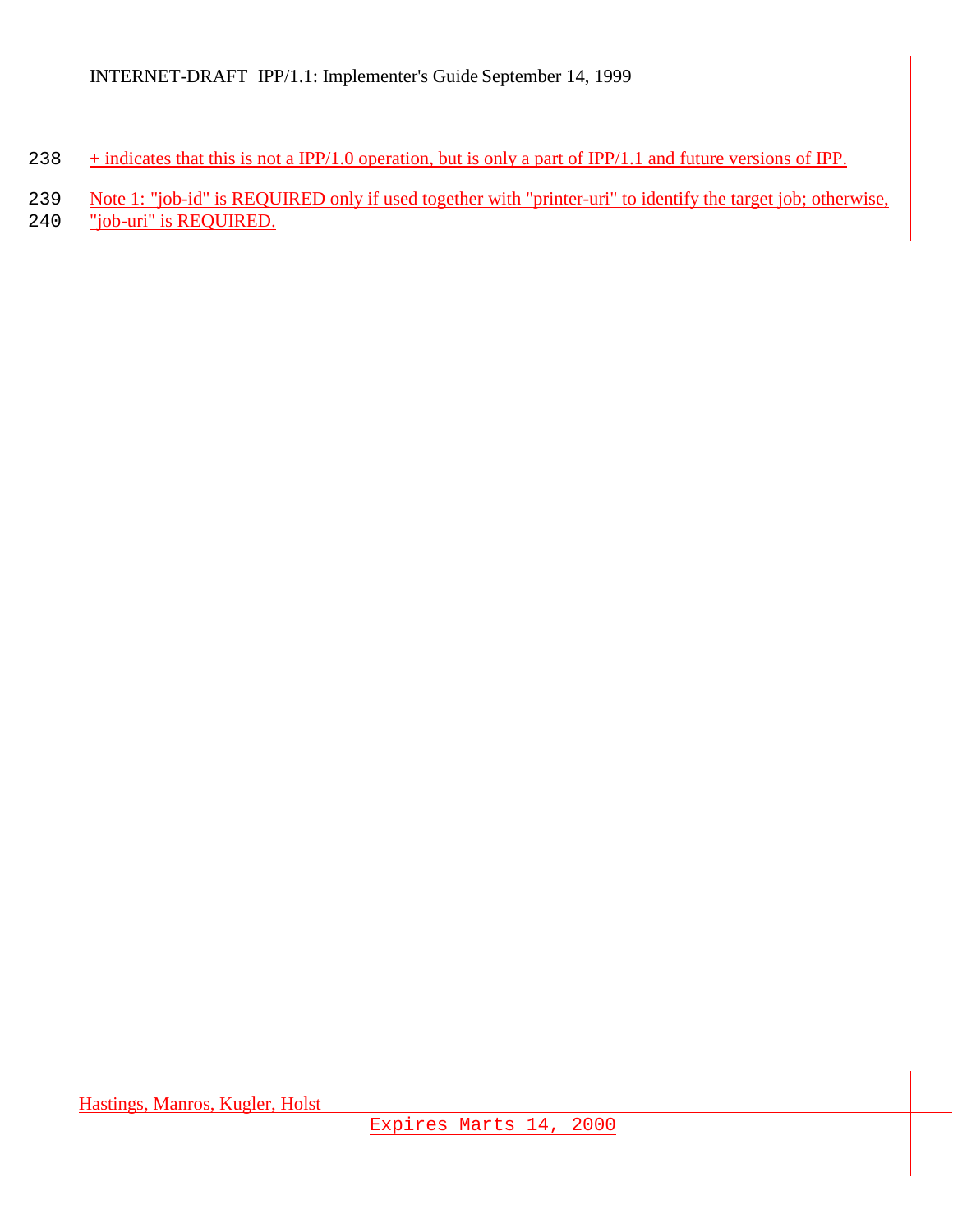#### **Table 1. Summary of operation attributes**

| <u>an maria di San Gabriel Belgislage</u><br>. 1              | $\mathbf R$<br>ĸ | ĸ                       | R        | R | R | Б | <u>R</u> | <u>R</u> | <u>R</u>          | r  |        |                | <u>R</u> | R | B |
|---------------------------------------------------------------|------------------|-------------------------|----------|---|---|---|----------|----------|-------------------|----|--------|----------------|----------|---|---|
| ---<br>Onerrichteit in Hamardang                              |                  | $\overline{\mathsf{R}}$ |          |   |   |   |          |          |                   | uш |        |                |          |   |   |
| "(note I<br>$JOD-10$<br>ation parameters--R<br><b>Orier</b>   |                  |                         |          |   |   |   |          |          |                   |    |        | HADRIDA AHADA. |          | R | R |
| last document<br><b>D-UNI-MORFI</b><br>┓                      |                  |                         |          |   |   |   |          |          | $\mathbf{r}$      |    | к<br>D | D.<br>D        | D<br>D.  | R | R |
| <b>USED LA VERSION</b><br>Last-document                       |                  |                         |          |   |   |   |          |          | $\mathbf{r}$<br>n |    |        |                |          |   |   |
| Printer-uri                                                   | D                | R                       | <u>R</u> | R | R | R | R        | R        | R                 | R  | R      | D              | n        | R | R |
| Operation attributes-RECOMMENDED to be supplied by the sender |                  |                         |          |   |   |   |          |          |                   |    |        |                |          |   |   |
| job-name                                                      | n                | R                       | R        |   |   |   |          |          |                   |    |        |                |          |   |   |
| Requesting-user-name                                          | n                | R<br>-                  | R        |   | R | D | D        | R        | R                 | D  | R      | D              | D        | R | R |

|                             |                                |                                          | <b>Requests</b>                                  |                                   |                     | <b>Responses</b>         |                                                     |                          | <b>Requests</b>       |                               | <b>Responses</b>                |
|-----------------------------|--------------------------------|------------------------------------------|--------------------------------------------------|-----------------------------------|---------------------|--------------------------|-----------------------------------------------------|--------------------------|-----------------------|-------------------------------|---------------------------------|
| <b>Operation Attributes</b> | Print-Job,<br>Validate-<br>dob | Print-<br>URI<br>$\left( \Theta \right)$ | <b>Create</b><br>dob-<br>$\left( \Theta \right)$ | Get-Printer-<br><b>Attributes</b> | Get-<br><b>Jobs</b> | All<br><b>Operations</b> | Send-<br><b>Document</b><br>$\left( \Theta \right)$ | Send-<br>URI<br>$\Theta$ | <b>Cancel</b><br>dob- | Get-Job-<br><b>Attributes</b> | <b>All</b><br><b>Operations</b> |

**Operation attributes—RECOMMENDED to be supplied by the sender**

241

Expires Marts 14, 2000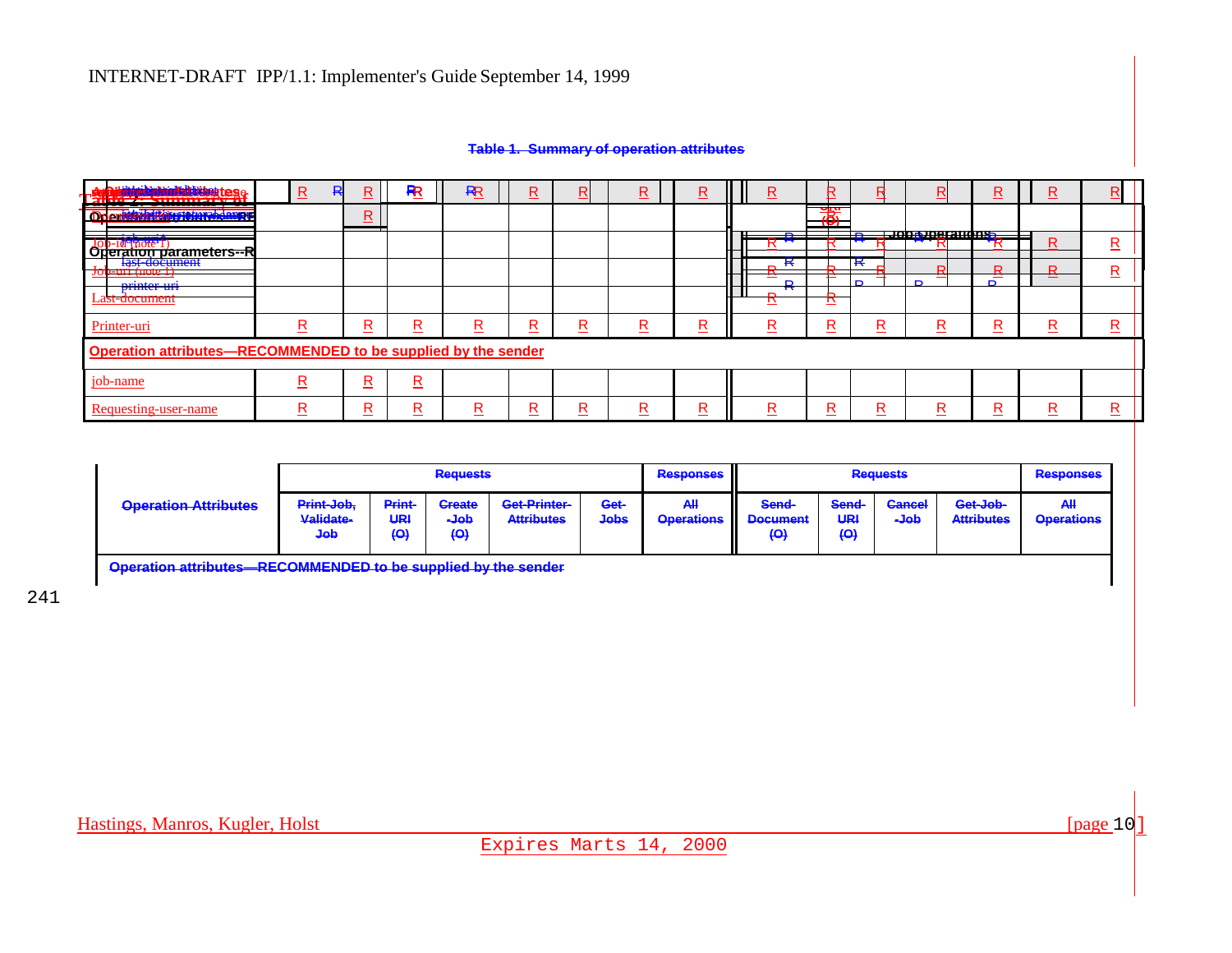243

|     | dthiuhujubsnutueal language                                                                                                         |                                       |                               |                      |                                                       |                                   | R                   |                         |   |                                 |                                         |                                          |   |                               |                         |                         |  |
|-----|-------------------------------------------------------------------------------------------------------------------------------------|---------------------------------------|-------------------------------|----------------------|-------------------------------------------------------|-----------------------------------|---------------------|-------------------------|---|---------------------------------|-----------------------------------------|------------------------------------------|---|-------------------------------|-------------------------|-------------------------|--|
|     | <del>immatelling RDGURED only if use@ogether wi@"printer &amp;i" to identify the target job; otherwise, "job uri" * REQUIRED.</del> |                                       |                               |                      |                                                       |                                   |                     |                         |   |                                 |                                         |                                          |   |                               |                         |                         |  |
|     | <b>Tathfrintin Hally deso F</b>                                                                                                     | O                                     | <u>୦</u>                      |                      | R                                                     | R                                 |                     |                         |   |                                 |                                         |                                          | R |                               |                         |                         |  |
|     | <b>PAPIESE LE REPERTED EN 2008 PRODUCTION DE LA PRODUCTION DE LA PRODUCTION DE LA PRODUCTION DE LA PRODUCTION DE L</b>              |                                       | <u>୦</u>                      | O                    |                                                       | R                                 |                     |                         |   |                                 |                                         |                                          |   |                               |                         |                         |  |
| ЦŅ, | <b>luijajoksitusk</b> eett                                                                                                          | ≂<br>≂<br>--<br>——                    | $\overline{\phantom{0}}$<br>= | $-60$<br>≂           | ÷.                                                    | R<br>_                            |                     |                         |   |                                 |                                         |                                          |   |                               |                         |                         |  |
|     | Mo-itibulia-sheets                                                                                                                  | <u>୦</u>                              | $\overline{\mathsf{O}}$       | $\overline{\Omega}$  |                                                       | R                                 |                     |                         |   |                                 |                                         |                                          |   |                               |                         |                         |  |
|     | Messares sage                                                                                                                       |                                       |                               |                      |                                                       |                                   |                     |                         |   |                                 |                                         | $\Theta$<br>O                            |   | O                             | O                       | $\overline{\mathsf{O}}$ |  |
|     | Jo <mark>b-I<del>IBIdİûht</del>i</mark>                                                                                             |                                       | ┯                             |                      | --                                                    | —<br>—                            | R                   |                         | — |                                 |                                         |                                          |   | R                             |                         | R.                      |  |
|     | requested attributes                                                                                                                |                                       |                               |                      |                                                       | ₽                                 | R                   |                         |   |                                 |                                         |                                          |   | ₽                             |                         |                         |  |
|     |                                                                                                                                     |                                       |                               |                      |                                                       |                                   |                     |                         |   |                                 |                                         |                                          |   |                               |                         |                         |  |
|     |                                                                                                                                     |                                       |                               |                      | <b>Requests</b>                                       |                                   |                     | <b>Responses</b>        |   |                                 |                                         | <b>Requests</b>                          |   |                               | <b>Responses</b>        |                         |  |
|     | <b>Operation Attributes</b>                                                                                                         | Print-Job,<br>Validate-<br><b>dob</b> |                               | Print-<br>URI<br>(O) | <b>Create</b><br>$\overline{\mathsf{de}}$<br>$\Theta$ | Get-Printer-<br><b>Attributes</b> | Get-<br><b>Jobs</b> | AH<br><b>Operations</b> |   | Send-<br><b>Document</b><br>(O) | Send-<br>URI<br>$\left( \Theta \right)$ | <b>Cancel</b><br>$\overline{\mathbf{a}}$ |   | Get-Job-<br><b>Attributes</b> | AH<br><b>Operations</b> |                         |  |

**Operation attributes—OPTIONAL to be supplied by the sender**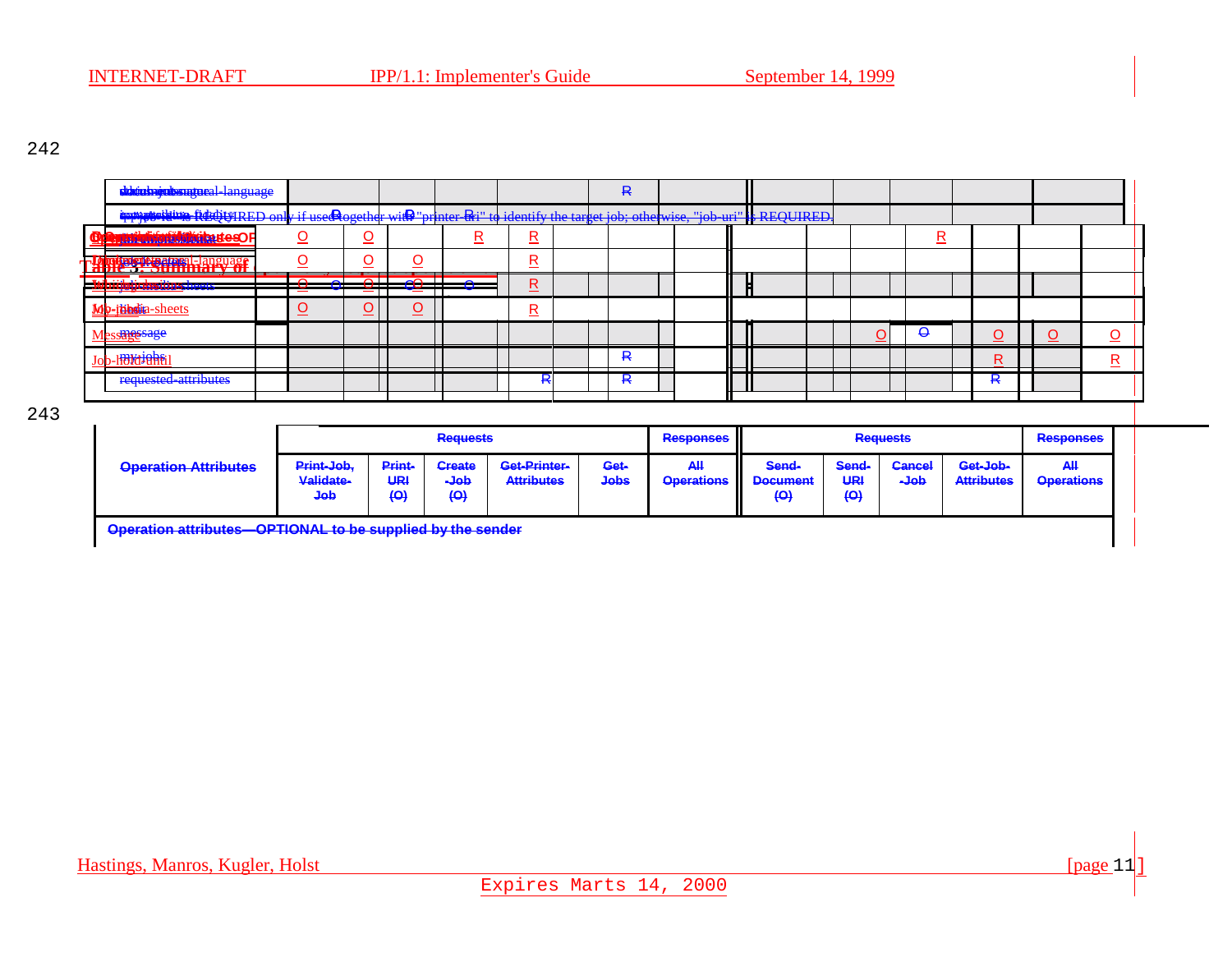#### **Table 4: Summary of response operation attributes**

|                                                              |                                                             |                             |                                         | <b>Printer Operations</b>             |                          |                                     |                                      |                                     | <b>Job Operations</b>                  |                                  |                          |                               |                                     |                                                               |                                                 |  |
|--------------------------------------------------------------|-------------------------------------------------------------|-----------------------------|-----------------------------------------|---------------------------------------|--------------------------|-------------------------------------|--------------------------------------|-------------------------------------|----------------------------------------|----------------------------------|--------------------------|-------------------------------|-------------------------------------|---------------------------------------------------------------|-------------------------------------------------|--|
| <b>Operation Attributes</b>                                  | Print-Job,<br>Validate-job                                  | <b>Print-</b><br>URI<br>(0) | <b>Create-</b><br>Job<br>$\overline{O}$ | Get-<br>Printer-<br><b>Attributes</b> | Get-<br>Jobs             | Pause-<br><b>Printer</b><br>$(0) +$ | Resume-<br><b>Printer</b><br>$(O) +$ | Purge-<br><b>Printer</b><br>$(0) +$ | Send-<br><b>Document</b><br><u>(O)</u> | <b>Send</b><br><u>URI</u><br>(0) | <b>Cancel-</b><br>Job    | Get-Job-<br><b>Attributes</b> | Hold-<br>Job<br>$\underline{(O)} +$ | Release-<br>$\underline{\mathsf{Job}}$<br>$\underline{(O)} +$ | <b>Restart-</b><br>$Job$<br>$\underline{(O)} +$ |  |
|                                                              | Operation parameters--REQUIRED to be supplied by the sender |                             |                                         |                                       |                          |                                     |                                      |                                     |                                        |                                  |                          |                               |                                     |                                                               |                                                 |  |
| operation-id                                                 |                                                             |                             |                                         |                                       |                          |                                     |                                      |                                     |                                        |                                  |                          |                               |                                     |                                                               |                                                 |  |
| status-code                                                  | $\overline{\mathbf{R}}$                                     | R                           | $\overline{\mathbf{R}}$                 | ${\underline{\mathsf R}}$             | $\overline{\mathbf{R}}$  | R                                   | $\overline{\mathbf{R}}$              | $\overline{\mathbf{R}}$             | $\underline{\mathsf{R}}$               | $\overline{\mathbf{R}}$          | $\underline{\mathsf{R}}$ | $\overline{\mathbf{R}}$       | $\underline{\mathsf{R}}$            | $\overline{\mathbf{R}}$                                       | ${\underline{\mathsf R}}$                       |  |
| request-id                                                   | $\overline{\mathsf{R}}$                                     | R                           | $\overline{\mathbf{R}}$                 | $\mathbf{R}$                          | $\overline{\mathbf{R}}$  | R                                   | $\overline{\mathsf{R}}$              | $\overline{\mathbf{R}}$             | $\overline{\mathbf{R}}$                | $\overline{\mathbf{R}}$          | $\overline{\mathbf{R}}$  | $\overline{\mathbf{R}}$       | $\overline{\mathbf{R}}$             | $\overline{\mathbf{R}}$                                       | $\overline{\mathsf{R}}$                         |  |
| version-number                                               | $\overline{\mathbf{R}}$                                     | R                           | $\overline{\mathbf{R}}$                 | $\overline{\mathbf{R}}$               | $\overline{\mathbf{R}}$  | $\overline{\mathbf{R}}$             | $\overline{\mathbf{R}}$              | $\overline{\mathbf{R}}$             | $\overline{\mathbf{R}}$                | $\overline{\mathbf{R}}$          | $\underline{\mathsf{R}}$ | $\overline{\mathbf{R}}$       | $\overline{\mathbf{R}}$             | $\underline{\mathsf{R}}$                                      | ${\underline{\mathsf R}}$                       |  |
| Operation attributes-REQUIRED to be supplied by the sender   |                                                             |                             |                                         |                                       |                          |                                     |                                      |                                     |                                        |                                  |                          |                               |                                     |                                                               |                                                 |  |
| Attributes-charset                                           | $\underline{\mathsf{R}}$                                    | $\underline{\mathsf{R}}$    | $\underline{\mathsf{R}}$                | $\underline{\mathsf{R}}$              | $\underline{\mathsf{R}}$ | $\underline{\mathsf{R}}$            | $\underline{\mathsf{R}}$             | $\underline{\mathsf{R}}$            | $\underline{\mathsf{R}}$               | $\underline{\mathsf{R}}$         | $\underline{\mathsf{R}}$ | $\overline{\mathsf{R}}$       | $\underline{\mathsf{R}}$            | $\underline{\mathsf{R}}$                                      | $\underline{\mathsf{R}}$                        |  |
| Attributes-natural-language                                  | $\overline{\mathbf{R}}$                                     | $\overline{\mathbf{R}}$     | $\overline{\mathbf{R}}$                 | $\overline{\mathbf{R}}$               | $\underline{\mathsf{R}}$ | $\underline{\mathsf{R}}$            | $\underline{\mathsf{R}}$             | $\underline{\mathsf{R}}$            | $\underline{\mathsf{R}}$               | $\overline{\mathbf{R}}$          | $\underline{\mathsf{R}}$ | $\overline{\mathbf{R}}$       | $\underline{\mathsf{R}}$            | $\underline{\mathsf{R}}$                                      | $\underline{\mathsf{R}}$                        |  |
| Operation attributes-OPTIONALLY to be supplied by the sender |                                                             |                             |                                         |                                       |                          |                                     |                                      |                                     |                                        |                                  |                          |                               |                                     |                                                               |                                                 |  |
| <b>Status-message</b>                                        | $\overline{\mathsf{O}}$                                     | $\overline{\mathsf{O}}$     | $\overline{\mathsf{O}}$                 | $\underline{\mathsf{O}}$              | $\overline{O}$           | $\overline{\mathsf{O}}$             | $\overline{\mathsf{O}}$              | $\overline{\mathsf{O}}$             | $\overline{\mathsf{O}}$                | $\overline{\mathsf{O}}$          | <u>୦</u>                 | $\overline{\mathsf{O}}$       | $\overline{\mathsf{O}}$             | $\overline{\mathsf{O}}$                                       | $\underline{\mathsf{O}}$                        |  |
| Detailed-status-message                                      | $\overline{O}$                                              | $\overline{O}$              | $\overline{\Omega}$                     | $\Omega$                              | $\overline{\mathsf{O}}$  | <u>o</u>                            | $\overline{\mathsf{O}}$              | $\overline{\mathsf{O}}$             | $\overline{O}$                         | $\overline{\mathsf{O}}$          | $\overline{O}$           | $\overline{O}$                | $\overline{\Omega}$                 | $\overline{O}$                                                | $\overline{\mathsf{O}}$                         |  |
| Document-access-error                                        |                                                             | $\overline{\mathsf{O}}$     |                                         |                                       |                          |                                     |                                      |                                     |                                        | $\overline{\mathsf{O}}$          |                          |                               |                                     |                                                               |                                                 |  |

Expires Marts 14, 2000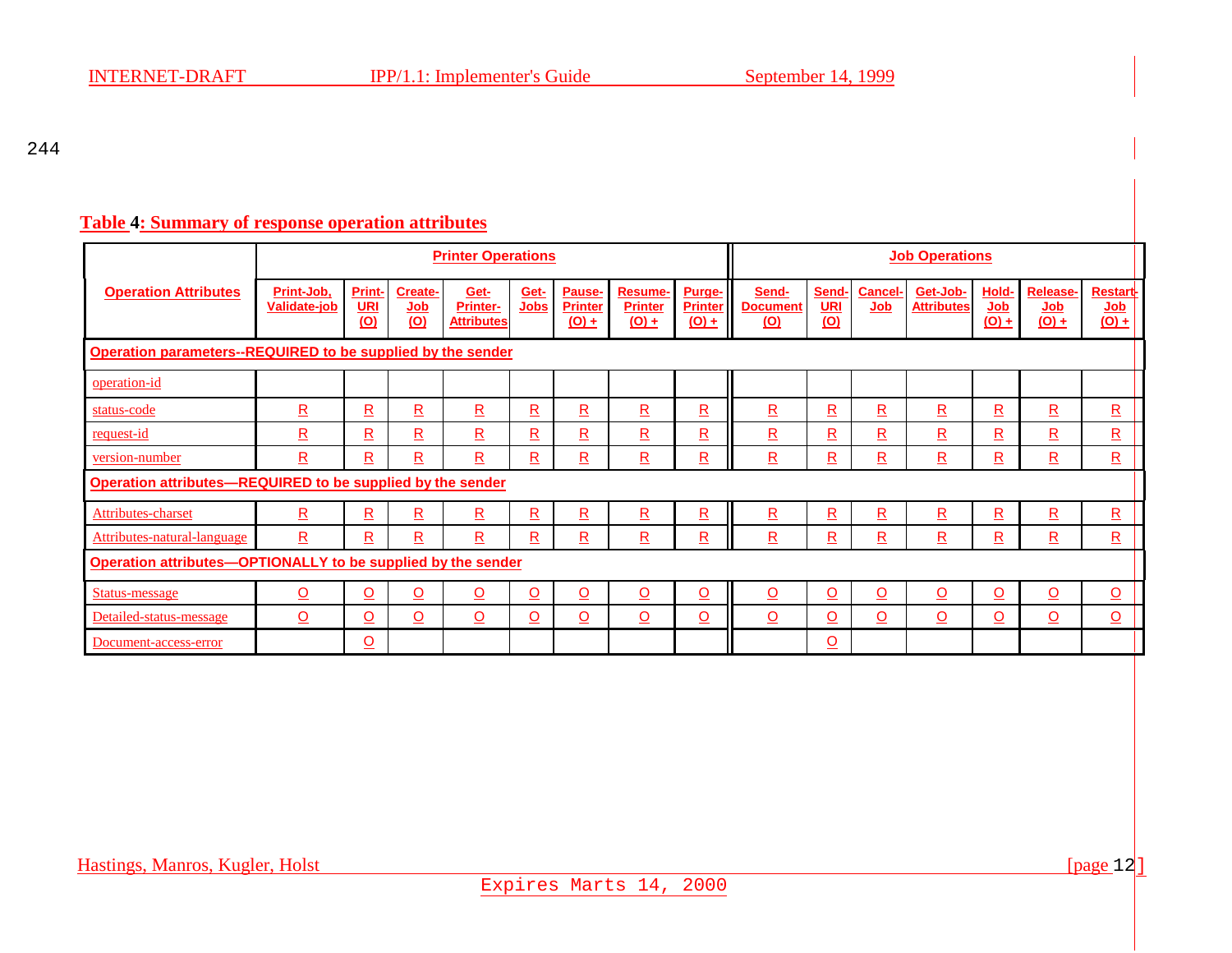### **Table 5: Summary of response job object attributes**

|                                                               |                         |                                    |                                                   | <b>Printer Operations</b>                    |              |                                     |                                                  | <b>Job Operations</b>               |                                        |                          |                                              |                               |                                              |                                                               |                                   |  |
|---------------------------------------------------------------|-------------------------|------------------------------------|---------------------------------------------------|----------------------------------------------|--------------|-------------------------------------|--------------------------------------------------|-------------------------------------|----------------------------------------|--------------------------|----------------------------------------------|-------------------------------|----------------------------------------------|---------------------------------------------------------------|-----------------------------------|--|
| <b>Job Object Attributes</b>                                  | <b>Print-Job</b>        | Print-<br><u>URI</u><br><u>(O)</u> | <b>Create-</b><br>$\underline{\text{Job}}$<br>(0) | Get-<br><b>Printer-</b><br><b>Attributes</b> | Get-<br>Jobs | Pause-<br><b>Printer</b><br>$(O) +$ | Resume-<br><b>Printer</b><br>$\underline{(O)} +$ | Purge-<br><b>Printer</b><br>$(O) +$ | Send-<br><b>Document</b><br><u>(O)</u> | Send-<br>URI<br>$\omega$ | <b>Cancel-</b><br>$\underline{\mathsf{Job}}$ | Get-Job-<br><b>Attributes</b> | Hold-<br>$\underline{\text{Job}}$<br>$(0) +$ | Release-<br>$\underline{\mathsf{Job}}$<br>$\underline{(O)} +$ | <b>Restart-</b><br>Job<br>$(0) +$ |  |
| Job Object attributes-REQUIRED to be supplied by the sender   |                         |                                    |                                                   |                                              |              |                                     |                                                  |                                     |                                        |                          |                                              |                               |                                              |                                                               |                                   |  |
| Job-uri                                                       | $\overline{\mathbf{R}}$ | $\overline{\mathsf{R}}$            | $\overline{\mathbf{R}}$                           |                                              |              |                                     |                                                  |                                     | $\overline{\mathbf{R}}$                | $\overline{\mathbf{R}}$  |                                              |                               |                                              |                                                               |                                   |  |
| Job-id                                                        | $\overline{\mathbf{R}}$ | $\overline{\mathsf{R}}$            | $\underline{\mathsf{R}}$                          |                                              |              |                                     |                                                  |                                     | R                                      | $\underline{\mathsf{R}}$ |                                              |                               |                                              |                                                               |                                   |  |
| Job-state                                                     | $\overline{\mathbf{R}}$ | $\overline{\mathsf{R}}$            | $\overline{\mathtt{R}}$                           |                                              |              |                                     |                                                  |                                     | $\overline{\mathbf{R}}$                | $\overline{\mathbf{R}}$  |                                              |                               |                                              |                                                               |                                   |  |
| Job Object attributes-OPTIONALLY to be supplied by the sender |                         |                                    |                                                   |                                              |              |                                     |                                                  |                                     |                                        |                          |                                              |                               |                                              |                                                               |                                   |  |
| Job-state-reasons                                             | <u>୦</u>                | $\overline{O}$                     | $\overline{\mathsf{O}}$                           |                                              |              |                                     |                                                  |                                     | $\Omega$                               | $\Omega$                 |                                              |                               |                                              |                                                               |                                   |  |
| Job-state-message                                             | $\Omega$                | $\overline{O}$                     | $\overline{\Omega}$                               |                                              |              |                                     |                                                  |                                     | $\Omega$                               | $\Omega$                 |                                              |                               |                                              |                                                               |                                   |  |
| Number-of-intervening-jobs                                    | $\Omega$                | $\overline{\mathsf{O}}$            | <u>୦</u>                                          |                                              |              |                                     |                                                  |                                     | $\Omega$                               | <u>୦</u>                 |                                              |                               |                                              |                                                               |                                   |  |

246

247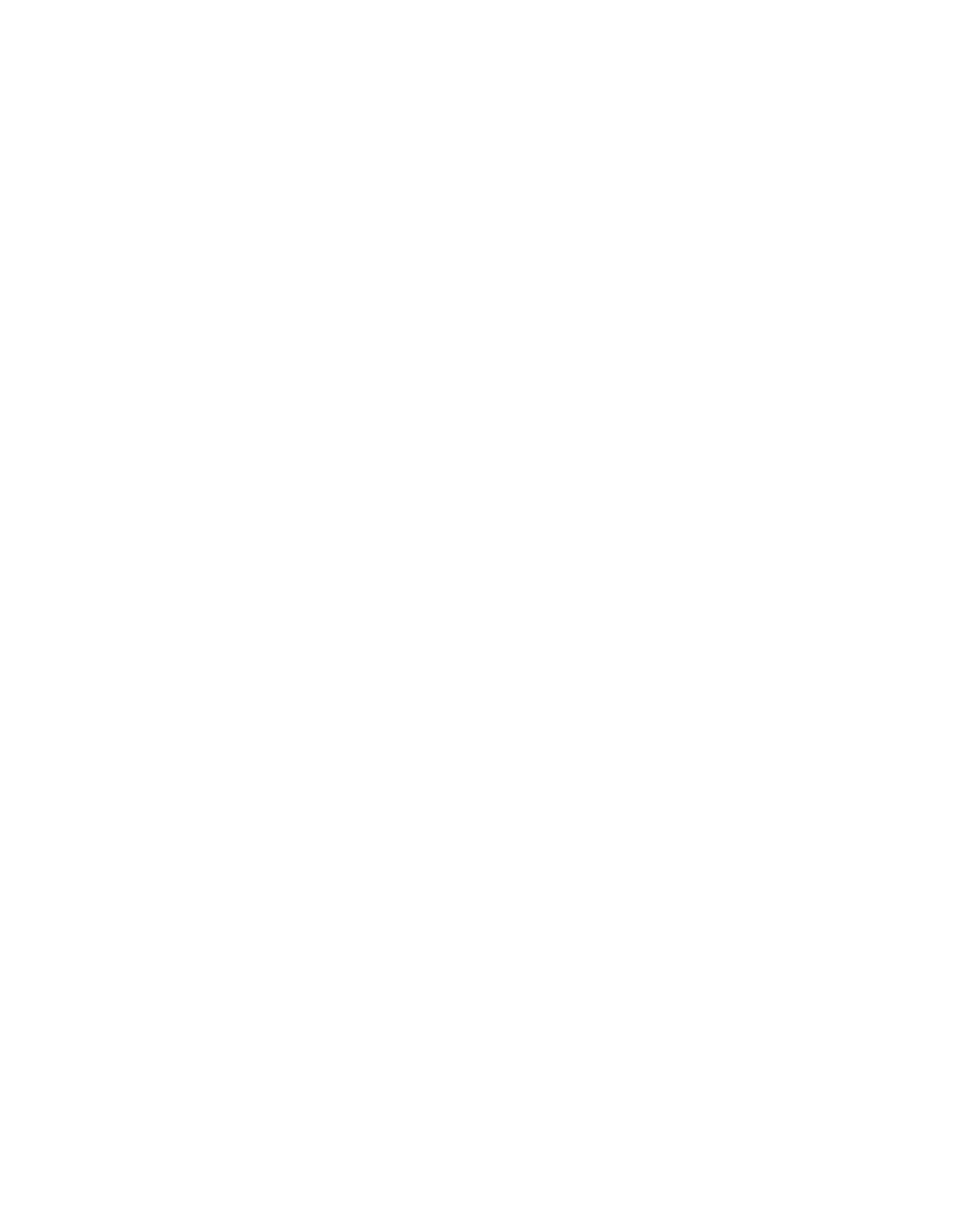# <span id="page-14-0"></span>3.1.2 Suggested Operation Processing Steps for IPP Objects (Issue 1.21)

 This section suggests the steps and error checks that an IPP object MAY perform when processing requests and returning responses. An IPP object MAY perform some or all of the error checks. However, some implementations MAY choose to be more forgiving than the error checks shown here, in order to be able to accept requests from non-conforming clients. Not performing all of these error checks is a so-called "forgiving" implementation. On the other hand, clients that successfully submit requests to IPP objects that do perform all the error checks will be more likely to be able to interoperate with other IPP object implementations. Thus an implementer of an IPP object needs to decide whether to be a "forgiving" or a "strict" implementation. Therefore, the error status codes returned may differ between implementations. Consequentially, client SHOULD NOT expect exactly the error code processing described in this section.

When an IPP object receives a request, the IPP object either accepts or rejects the request. In order to

- determine whether or not to accept or reject the request, the IPP object SHOULD execute the following
- steps. The order of the steps may be rearranged and/or combined, including making one or multiple passes
- over the request.

A client MUST supply requests that would pass all of the error checks indicated here in order to be a

conforming client. Therefore, a client SHOULD supply requests that are conforming, in order to avoid

being rejected by some IPP object implementations and/or risking different semantics by different

implementations of forgiving implementations. For example, a forgiving implementation that accepts

- multiple occurrences of the same attribute, rather than rejecting the request might use the first occurrences, while another might use the last occurrence. Thus such a non-conforming client would get different results
- from the two forgiving implementations.

 In the following, processing continues step by step until a "RETURNS the xxx status code …" statement is encountered. Error returns are indicated by the verb: "REJECTS". Since clients have difficulty getting the

status code before sending all of the document data in a Print-Job request, clients SHOULD use the

Validate-Job operation before sending large documents to be printed, in order to validate whether the IPP

Printer will accept the job or not.

It is assumed that security authentication and authorization has already taken place at a lower layer.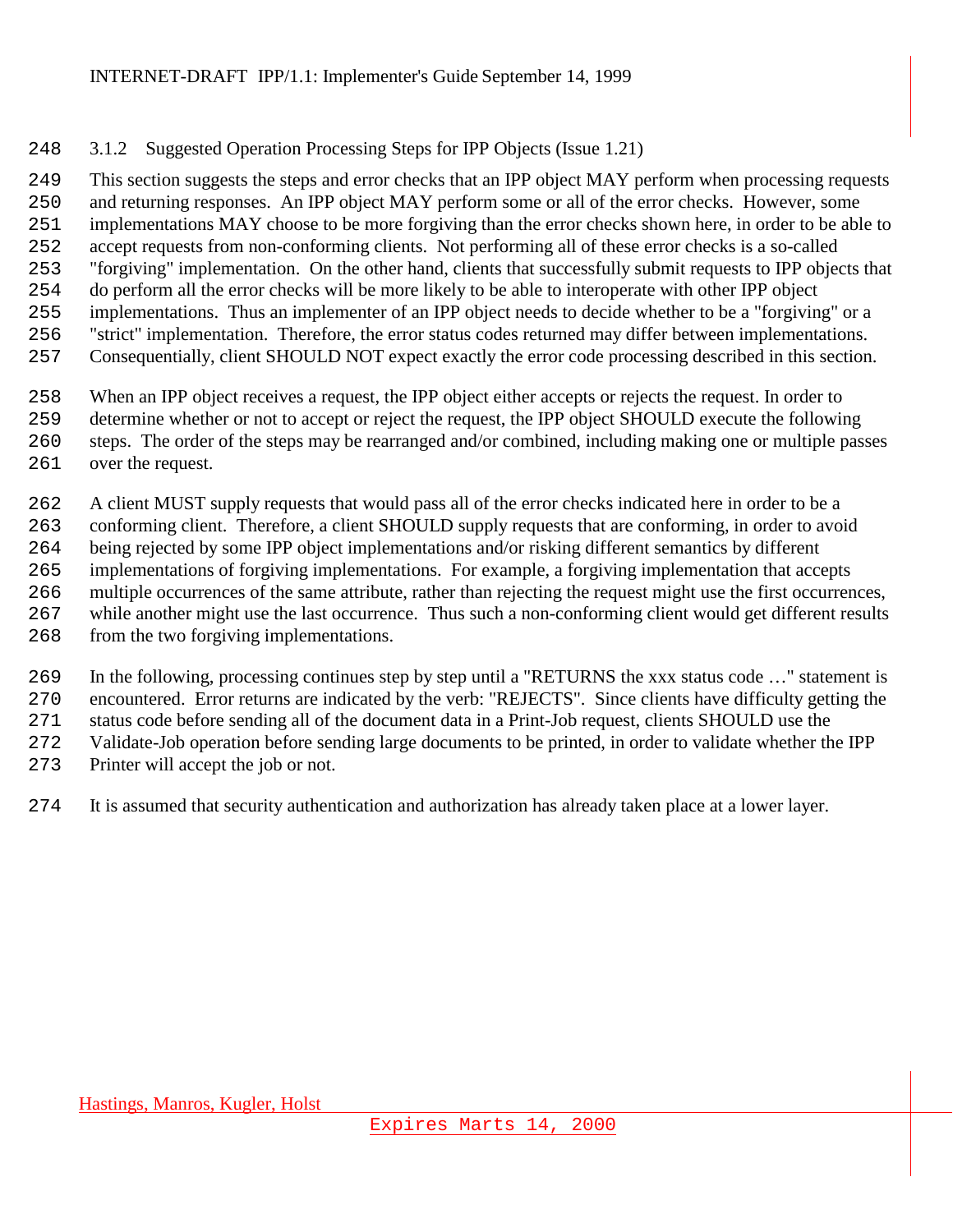<span id="page-15-0"></span>

#### 275 3.1.2.1 Suggested Operation Processing Steps for all Operations

276 This section is intended to apply to all operations. The next section contains the additional steps for the

- 277 Print-Job, Validate-Job, Print-URI, Create-Job, Send-Document, and Send-URI operations that create jobs,
- 278 adds documents, and validates jobs.

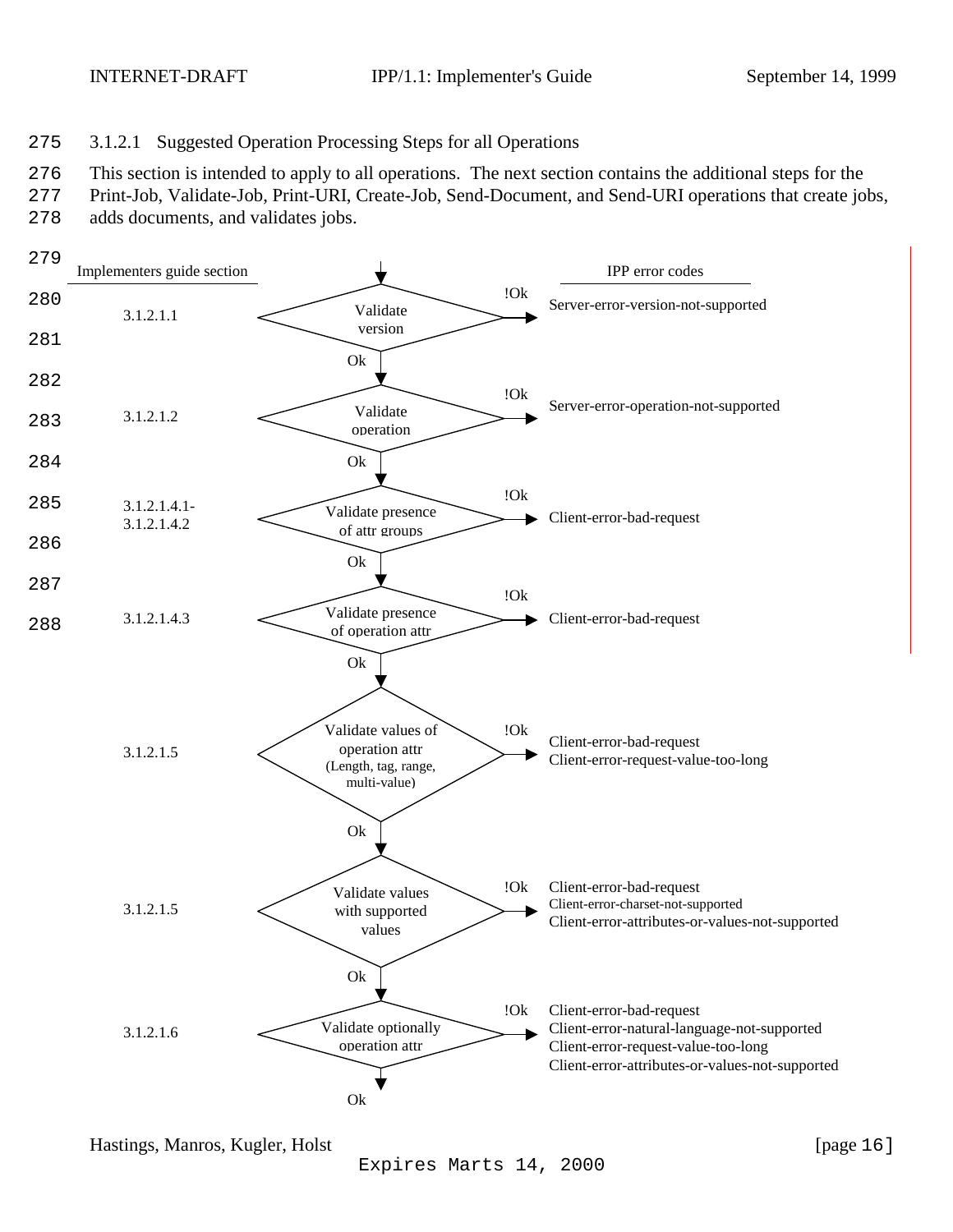#### <span id="page-16-0"></span>289 3.1.2.1.1 Validate version number

 Every request and every response contains the "version-number" attribute. The value of this attribute is the major and minor version number of the syntax and semantics that the client and IPP object is using, respectively. The "version-number" attribute remains in a fixed position across all future versions so that all clients and IPP object that support future versions can determine which version is being used. The IPP object checks to see if the major version number supplied in the request is supported. If not, the Printer object REJECTS the request and RETURNS the 'server-error-version-not-supported' status code in the response. The IPP object returns in the "version-number" response attribute the major and minor version for the error response. Thus the client can learn at least one major and minor version that the IPP object supports. The IPP object is encouraged to return the closest version number to the one supplied by the 299 client.

- 300 The checking of the minor version number is implementation dependent, however if the client supplied
- 301 minor version is explicitly supported, the IPP object MUST respond using that identical minor version
- 302 number. If the requested minor version is not supported (the requested minor version is either higher or
- 303 lower) than amajor version number matches, but the minor version number does not, the Printer SHOULD
- 304 accept and supported minor version, the IPP object SHOULD return the closest supported minor
- 305 version-attempt to process the request, or MAY reject the request and return the 'server-error-version-not-
- 306 supported' status code. In all cases, the Printer MUST return the nearest version number that it supports.
- 307 For example, suppose that an IPP/1.2 Printer supports versions '1.1' and '1.2'. The following responses are
- 308 conforming:

| <b>Client supplies</b> | <b>Printer Accept Request?</b> | Printer returns |
|------------------------|--------------------------------|-----------------|
| 1.0                    | yes (SHOULD)                   | 1.1             |
|                        | no (SHOULD NOT)                | $1.1\,$         |
| 1.1                    | yes (MUST)                     | 1.1             |
| 1.2                    | yes (MUST)                     | 1.2             |
| 1.3                    | yes (SHOULD)                   | 1.2             |
|                        | no (SHOULD NOT)                |                 |

#### 309 **Table 6 – Examples of validating IPP version**

310

- 311 It is advantageous for Printers to support both IPP/1.1 and IPP/1.0, so that they can interoperate with either
- 312 client implementations. Some implementations may allow an Administrator to explicitly disable support
- 313 for one or the other by setting the "ipp-versions-supported" Printer description attribute.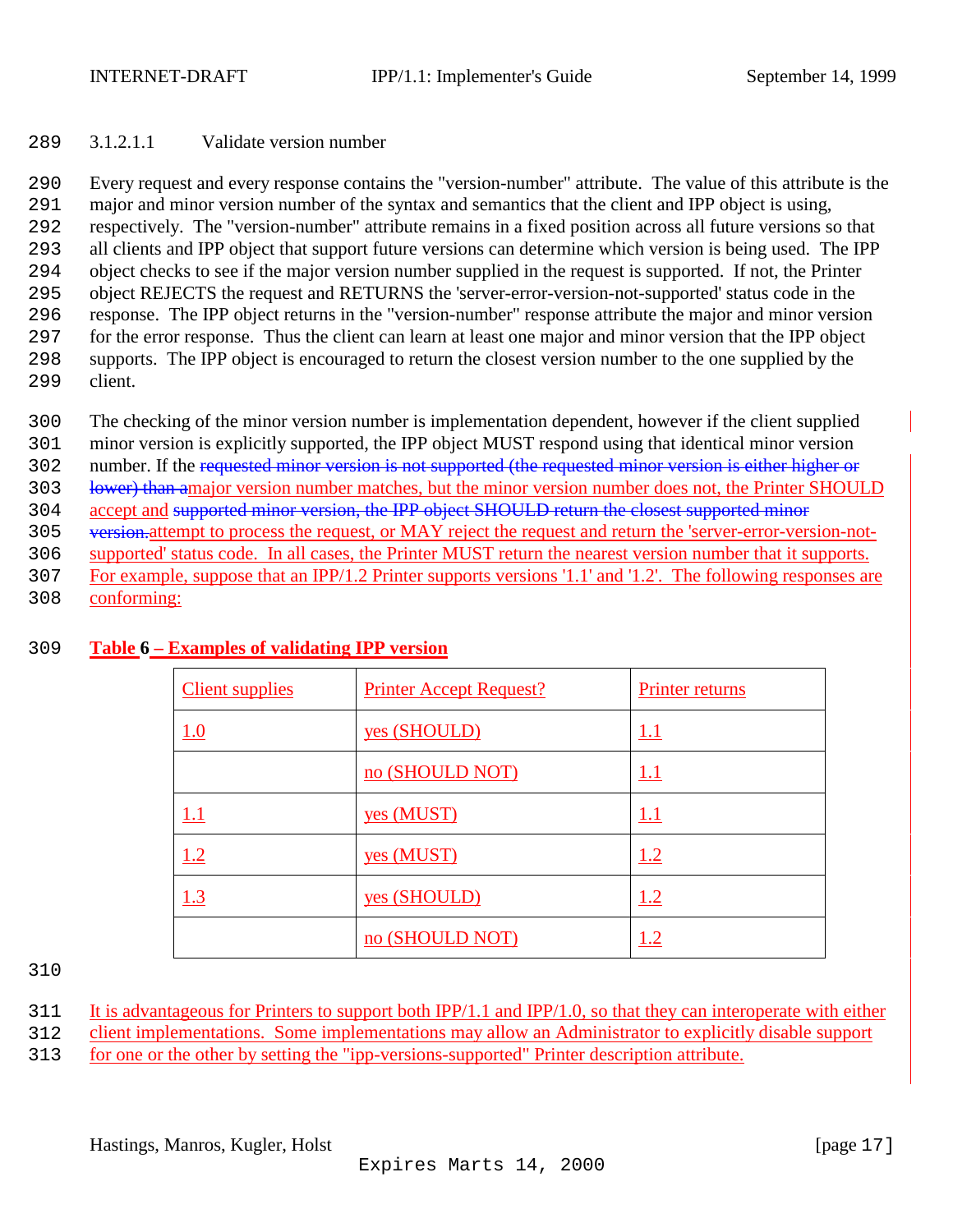<span id="page-17-0"></span> 3.1.2.1.2 Likewise, it is advantageous for clients to support both versions to allow interoperability with new and legacy Printers. Validate operation identifier

The Printer object checks to see if the "operation-id" attribute supplied by the client is supported as

indicated in the Printer object's "operations-supported" attribute. If not, the Printer REJECTS the request

and returns the 'server-error-operation-not-supported' status code in the response.

3.1.2.1.3 Validate the request identifier

 The Printer object SHOULD NOT check to see if the "request-id" attribute supplied by the client is in range: between 1 and 2\*\*31 - 1 (inclusive), but copies all 32 bits.

 Note: The "version-number", "operation-id", and the "request-id" parameters are in fixed octet positions in 323 the IPP/1.0IPP/1.1 encoding. The "version-number" parameter will be the same fixed octet position in all versions of the protocol. These fields are validated before proceeding with the rest of the validation.

- 3.1.2.1.4 Validate attribute group and attribute presence and order
- The order of the following validation steps depends on implementation.

#### *3.1.2.1.4.1 Validate the presence and order of attribute groups*

Client requests and IPP object responses contain attribute groups that Section 3 requires to be present and in

a specified order. An IPP object verifies that the attribute groups are present and in the correct order in

requests supplied by clients (attribute groups without an \* in the following tables).

If an IPP object receives a request with (1) required attribute groups missing, or (2) the attributes groups are

out of order, or (3) the groups are repeated, the IPP object REJECTS the request and RETURNS the 'client-

error-bad-request' status code. For example, it is an error for the Job Template Attributes group to occur

- before the Operation Attributes group, for the Operation Attributes group to be omitted, or for an attribute
- group to occur more than once, except in the Get-Jobs response.
- Since this kind of attribute group error is most likely to be an error detected by a client developer rather
- than by a customer, the IPP object NEED NOT return an indication of which attribute group was in error in

either the Unsupported Attributes group or the Status Message. Also, the IPP object NEED NOT find all

attribute group errors before returning this error.

#### *3.1.2.1.4.2 Ignore unknown attribute groups in the expected position*

Future attribute groups may be added to the specification at the end of requests just before the Document

Content and at the end of response, except for the Get-Jobs response, where it maybe there or before the

- first job attributes returned. If an IPP object receives an unknown attribute group in these positions, it
- ignores the entire group, rather than returning an error, since that group may be a new group in a later minor
- version of the protocol that can be ignored. (If the new attribute group cannot be ignored without confusing
- the client, the major version number would have been increased in the protocol document and in the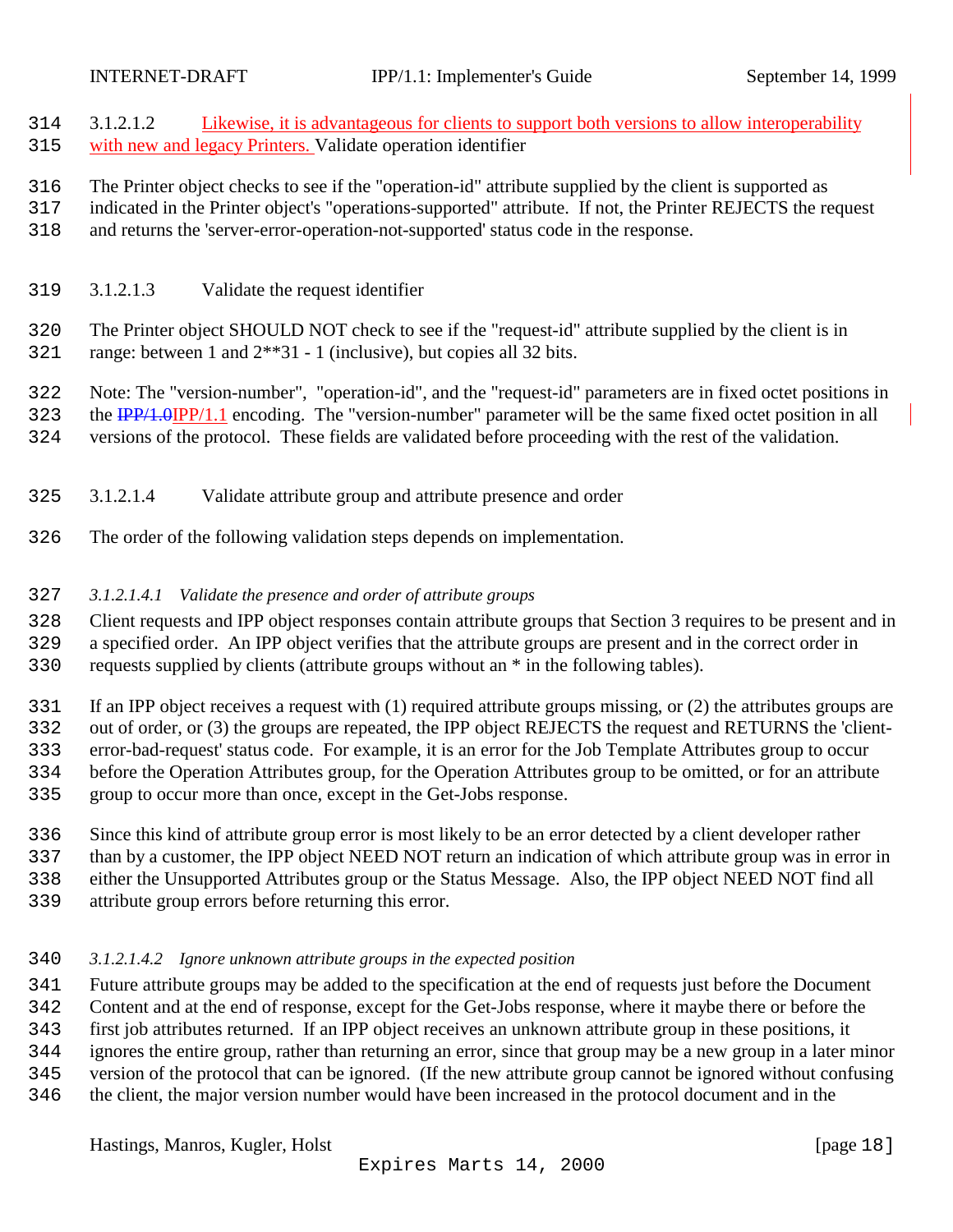<span id="page-18-0"></span>

- request). If the unknown group occurs in a different position, the IPP object REJECTS the request and
- RETURNS the 'client-error-bad-request' status code.
- Clients also ignore unknown attribute groups returned in a response.
- Note: By validating that requests are in the proper form, IPP objects force clients to use the proper form
- which, in turn, increases the chances that customers will be able to use such clients from multiple vendors
- with IPP objects from other vendors.

### *3.1.2.1.4.3 Validate the presence of a single occurrence of required Operation attributes*

- Client requests and IPP object responses contain Operation attributes that [IPP-MOD] Section 3 requires to be present. Attributes within a group may be in any order, except for the ordering of target, charset, and natural languages attributes. These attributes MUST be first, and MUST be supplied in the following order: charset, natural language, and then target. An IPP object verifies that the attributes that Section 4 requires to be supplied by the client have been supplied in the request (attributes without an \* in the following tables).
- An asterisk (\*) indicates groups and Operation attributes that the client may omit in a request or an IPP
- object may omit in a response.
- If an IPP object receives a request with required attributes missing or repeated from a group or in the wrong
- position, the behavior of the IPP object is IMPLEMENTATION DEPENDENT. Some of the possible implementations are:
- 1. REJECTS the request and RETURNS the 'client-error-bad-request' status code
- 2. accepts the request and uses the first occurrence of the attribute no matter where it is
- 3. accepts the request and uses the last occurrence of the attribute no matter where it is
- 4. accept the request and assume some default value for the missing attribute
- Therefore, client MUST send conforming requests, if they want to receive the same behavior from all IPP
- object implementations. For example, it is an error for the "attributes-charset" or "attributes-natural-
- language" attribute to be omitted in any operation request, or for an Operation attribute to be supplied in a
- Job Template group or a Job Template attribute to be supplied in an Operation Attribute group in a create
- request. It is also an error to supply the "attributes-charset" attribute twice.
- Since these kinds of attribute errors are most likely to be detected by a client developer rather than by a
- customer, the IPP object NEED NOT return an indication of which attribute was in error in either the
- Unsupported Attributes group or the Status Message. Also, the IPP object NEED NOT find all attribute
- errors before returning this error.
- The following tables list all the attributes for all the operations by attribute group in each request and each
- response. The order of the groups is the order that the client supplies the groups as specified in [IPP-MOD]
- Section 3. The order of the attributes within a group is arbitrary, except as noted for some of the special
- operation attributes (charset, natural language, and target). The tables below use the following notation: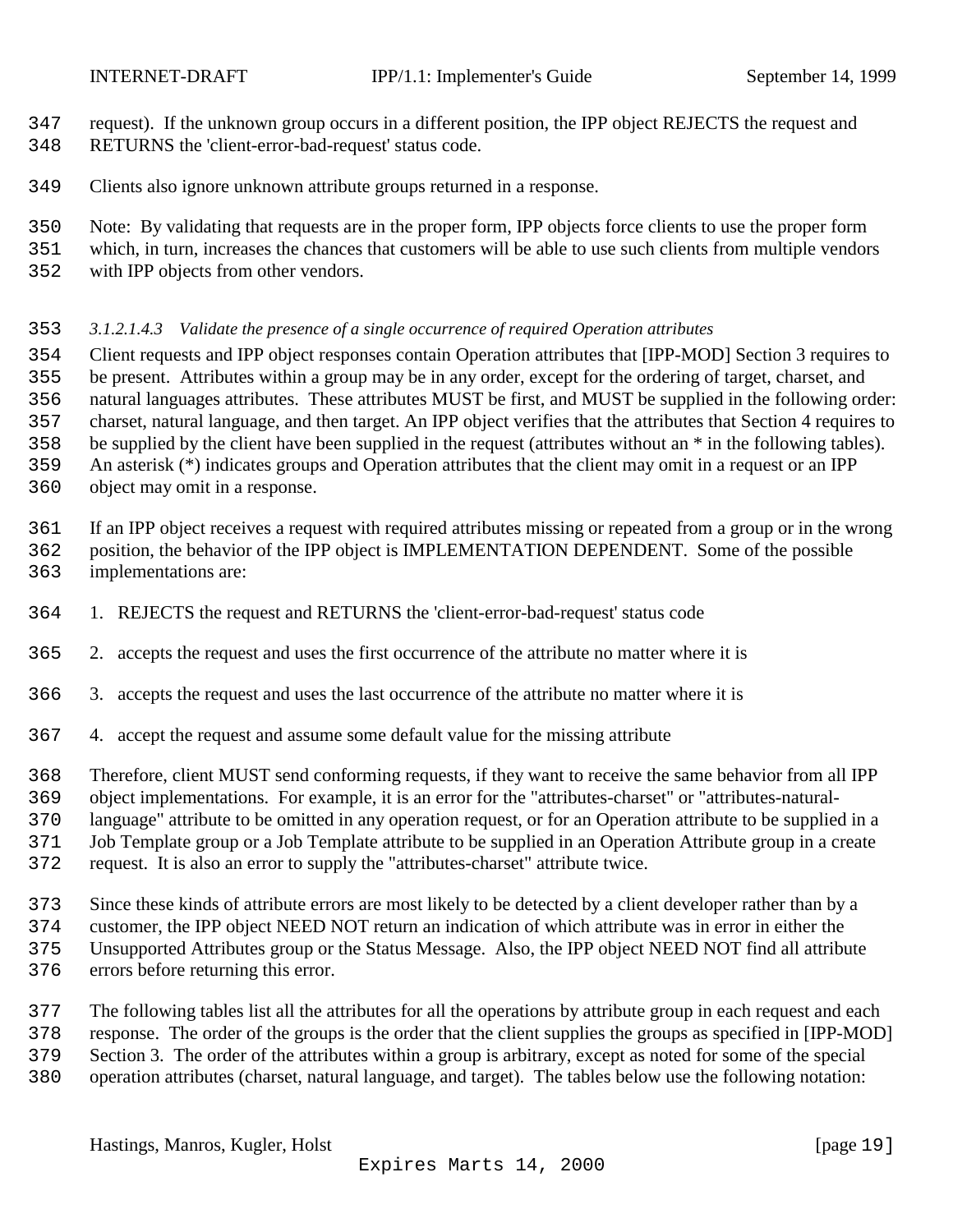| 381        | R indicates a REQUIRED attribute or operation that an IPP object MUST support                               |
|------------|-------------------------------------------------------------------------------------------------------------|
| 382        | indicates an OPTIONAL attribute or operation that an IPP object NEED NOT support<br>O                       |
| 383        | indicates that a client MAY omit the attribute in a request and that an IPP object MAY omit the<br>$\ast$   |
| 384        | attribute in a response. The absence of an * means that a client MUST supply the                            |
| 385        | attribute in a request and an IPP object MUST supply the attribute in a response.                           |
| 386        | + indicates that this is not a IPP/1.0 operation, but is only a part of IPP/1.1 and future versions of IPP. |
| 387        |                                                                                                             |
| 388        | <b>Operation Requests</b>                                                                                   |
|            |                                                                                                             |
| 389        | The tables below show the attributes in their proper attribute groups for operation requests:               |
| 390        | Note: All operation requests contain "version-number", "operation-id",                                      |
| 391        | and "request-id" parameters.                                                                                |
| 392        |                                                                                                             |
| 393        | Print-Job Request (R):                                                                                      |
| 394        | Group 1: Operation Attributes (R)                                                                           |
| 395        | attributes-charset (R)                                                                                      |
| 396        | attributes-natural-language (R)                                                                             |
| 397        | printer-uri (R)                                                                                             |
| 398        | requesting-user-name $(R^*)$                                                                                |
| 399        | job-name $(R^*)$                                                                                            |
| 400        | ipp-attribute-fidelity (R*)                                                                                 |
| 401        | document-name $(R^*)$                                                                                       |
| 402        | document-format (R*)                                                                                        |
| 403        | document-natural-language (0*)                                                                              |
| 404        | compression (0*)                                                                                            |
| 405        | job-k-octets (0*)                                                                                           |
| 406        | job-impressions (0*)<br>job-media-sheets (0*)                                                               |
| 407<br>408 | Group 2: Job Template Attributes (R*)                                                                       |
| 409        | <job attributes="" template=""> (0*)</job>                                                                  |
| 410        | (see [IPP-MOD] Section 4.2)                                                                                 |
| 411        | Group 3: Document Content (R)                                                                               |
| 412        | <document content=""></document>                                                                            |
| 413        |                                                                                                             |
| 414        | Validate-Job Request (R):                                                                                   |
| 415        | Group 1: Operation Attributes (R)                                                                           |
| 416        | attributes-charset (R)                                                                                      |
| 417        | attributes-natural-language (R)                                                                             |
| 418        | printer-uri (R)                                                                                             |
| 419        | requesting-user-name $(R^*)$                                                                                |
| 420        | job-name $(R^*)$                                                                                            |
| 421        | ipp-attribute-fidelity (R*)                                                                                 |
| 422        | $document-name (R*)$                                                                                        |
| 423        | document-format (R*)                                                                                        |
| 424        | document-natural-language (0*)                                                                              |
| 425        | compression (O*)                                                                                            |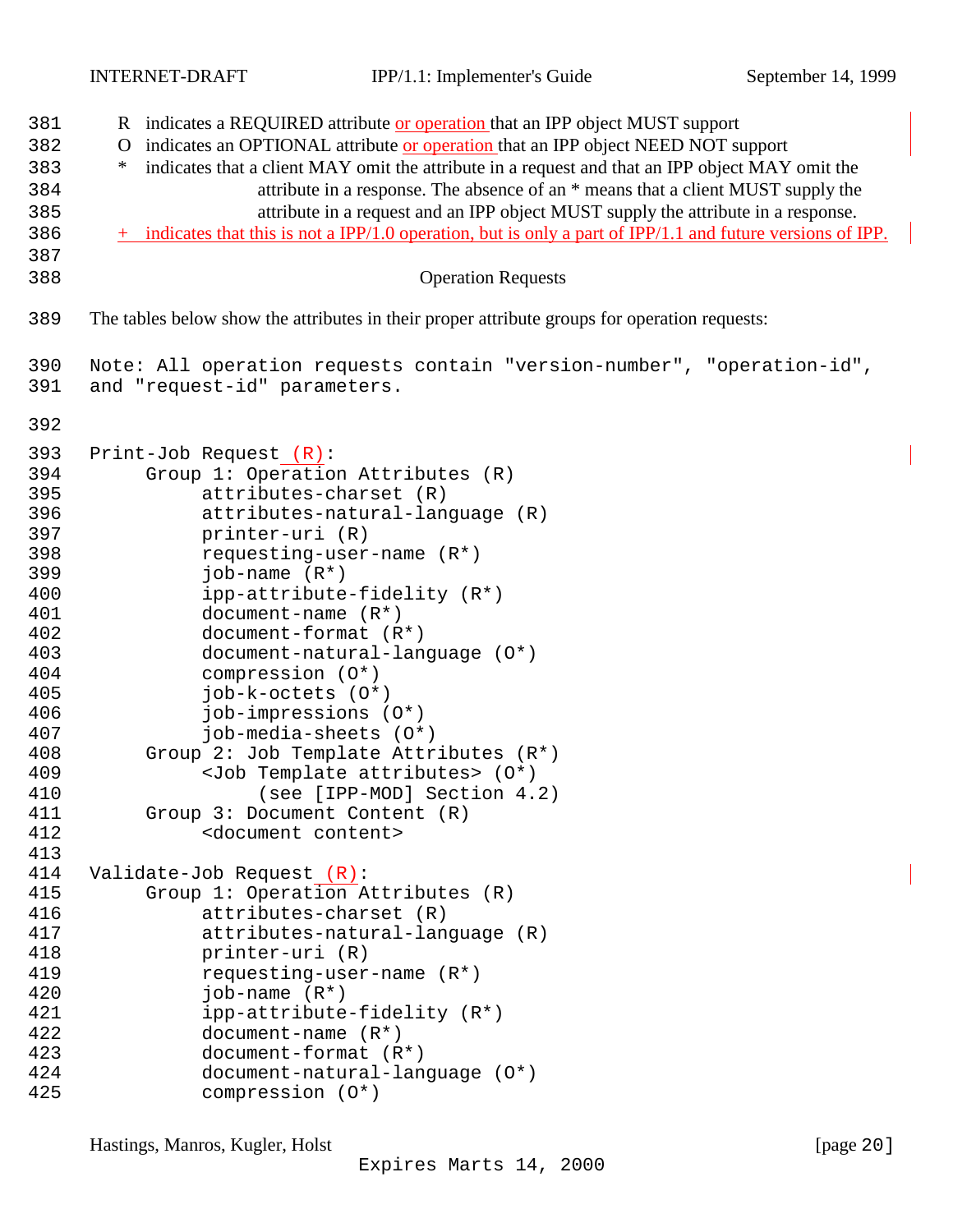```
426 job-k-octets (O*)
427 job-impressions (O*)
428 job-media-sheets (O*)
429 Group 2: Job Template Attributes (R*)
430 <Job Template attributes> (O*)
431 (see [IPP-MOD] Section 4.2)
432
433 Print-URI Request (O):
434 Group 1: Operation Attributes (R)
435 attributes-charset (R)
436 attributes-natural-language (R)
437 printer-uri (R)
438 document-uri (R)
439 requesting-user-name (R*)
440 job-name (R*)
441 ipp-attribute-fidelity (R*)
442 document-name (R*)
443 document-format (R*)
444 document-natural-language (O*)
445 compression (O*)
446 job-k-octets (O*)
447 job-impressions (O*)
448 job-media-sheets (O*)
449 Group 2: Job Template Attributes (R*)
450 <Job Template attributes> (O*) (see
451 (see [IPP-MOD] Section 4.2)
452
453 Create-Job Request (O):
454 Group 1: Operation Attributes (R)
455 attributes-charset (R)
456 attributes-natural-language (R)
457 printer-uri (R)
458 requesting-user-name (R*)
459 job-name (R*)
460 ipp-attribute-fidelity (R*)
461 job-k-octets (O*)
462 job-impressions (O*)
463 job-media-sheets (O*)
464 Group 2: Job Template Attributes (R*)
465 <Job Template attributes> (O*) (see
466 (see [IPP-MOD] Section 4.2)
467
468 Get-Printer-Attributes Request (R):
469 Group 1: Operation Attributes (R)
470 attributes-charset (R)
471 attributes-natural-language (R)
472 printer-uri (R)
473 requesting-user-name (R*)
474 requested-attributes (R*)
475 document-format (R*)
```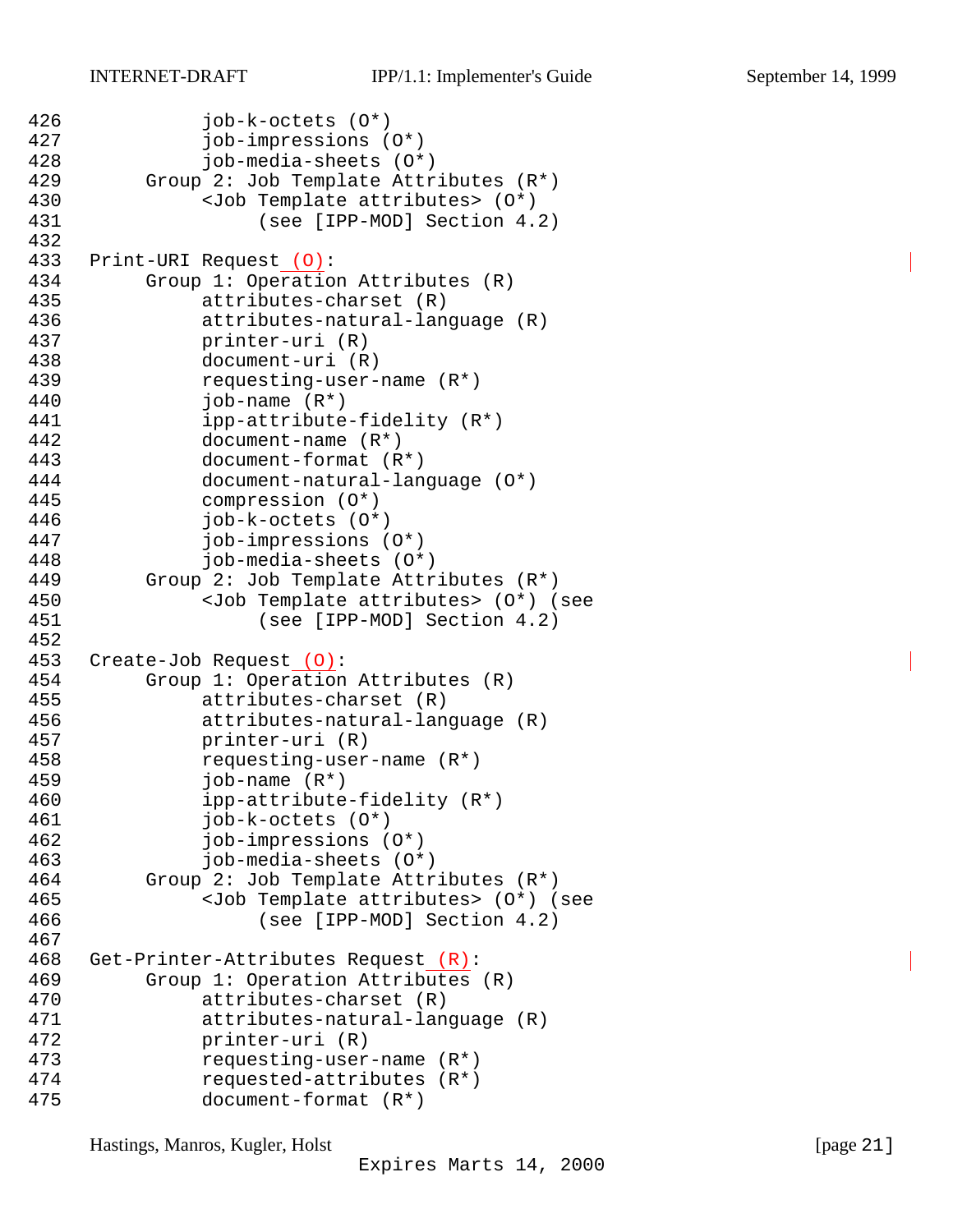```
476
477 Get-Jobs Request (R):
478 Group 1: Operation Attributes (R)
479 attributes-charset (R)
480 attributes-natural-language (R)
481 printer-uri (R)
482 requesting-user-name (R*)
483 limit (R*)
484 requested-attributes (R*)
485 which-jobs (R*)
486 my-jobs (R*)
487
488 Send-Document Request (O):
489 Group 1: Operation Attributes (R)
490 attributes-charset (R)
491 attributes-natural-language (R)
492 (printer-uri & job-id) | job-uri (R)
493 last-document (R)
494 requesting-user-name (R*)
495 document-name (R*)
496 document-format (R*)
497 document-natural-language (O*)
498 compression (O*)
499 Group 2: Document Content (R*)
500 <document content>
501
502 Send-URI Request (O):
503 Group 1: Operation Attributes (R)
504 attributes-charset (R)
505 attributes-natural-language (R)
506 (printer-uri & job-id) | job-uri (R)
507 last-document (R)
508 document-uri (R)
509 requesting-user-name (R*)
510 document-name (R*)
511 document-format (R*)
512 document-natural-language (O*)
513 compression (O*)
514
515 Cancel-Job Request (R):
516 Release-Job Request (O+):
517 Group 1: Operation Attributes (R)
518 attributes-charset (R)
519 attributes-natural-language (R)
520 (printer-uri & job-id) | job-uri (R)
521 requesting-user-name (R*)
522 message (O*)
523
524 Get-Job-Attributes Request (R):
525 Group 1: Operation Attributes (R)
```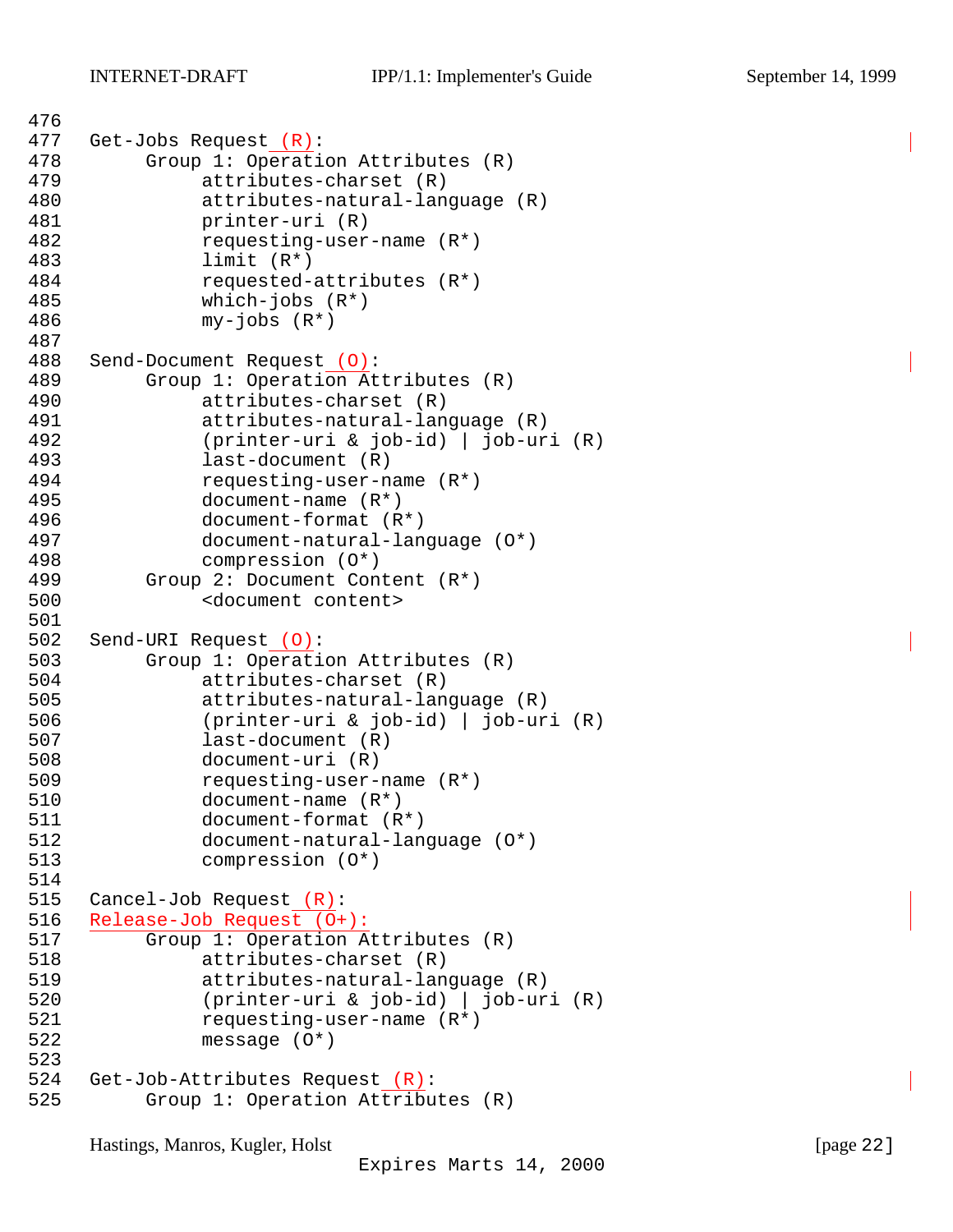INTERNET-DRAFT IPP/1.1: Implementer's Guide September 14, 1999

```
526 attributes-charset (R)
527 attributes-natural-language (R)
528 (printer-uri & job-id) | job-uri (R)
529 requesting-user-name (R*)
530 requested-attributes (R*)
531
532 Operation Responses
533 The tables below show the response attributes in their proper attribute groups for responses.
534 Note: All operation responses contain "version number", "status-code",
535 and "request-id" parameters.
536
537 Print-Job Response:
538 Print-URI Response:
539 Create Job Response:
540 Send-Document Response:
541 Send-URI Response: Pause-Printer Request (0+):
542 Resume-Printer Request (O+):
543 Purge-Printer Request (O+):
544 Group 1: Operation Attributes (R)
545 attributes-charset (R)
546 attributes-natural-language (R)
547 status-message (\theta^*)548 <del>- Group 2: Unsupported Attributes (R<sup>*</sup>) (see Note 3)</del>
549 - Consumeted attributes> (R*)
550 <del>- Group 3: Job Object Attributes(R<sup>*</sup>) (see Note 2)</del>
551 <del>- job uri (R)</del><br>552 <del>- job id (R)</del>
               552 job-id (R)
553 \longrightarrow job-state (R)554 <del>- job-state-reasons (0*)</del>
555 \longrightarrow job-state-message (0*)556 <del>- number-of-intervening-jobs (0*)</del>
557
558 Validate-Job Response:
559 Cancel Job Response: printer-uri (R)<br>560 requesting-user-name (R*)
         requesting-user-name (R*)
561
562 Hold-Job Request (O+):
563 Restart-Job Request (O+):
564 Group 1: Operation Attributes (R)
565 attributes-charset (R)
566 attributes-natural-language (R)
567 status-message (\theta^*)568 <del>- Group 2: Unsupported Attributes (R<sup>*</sup>) (see Note 3)</del>
569 - Commission Commission Cunsupported attributes> (R<sup>*</sup>)
```
570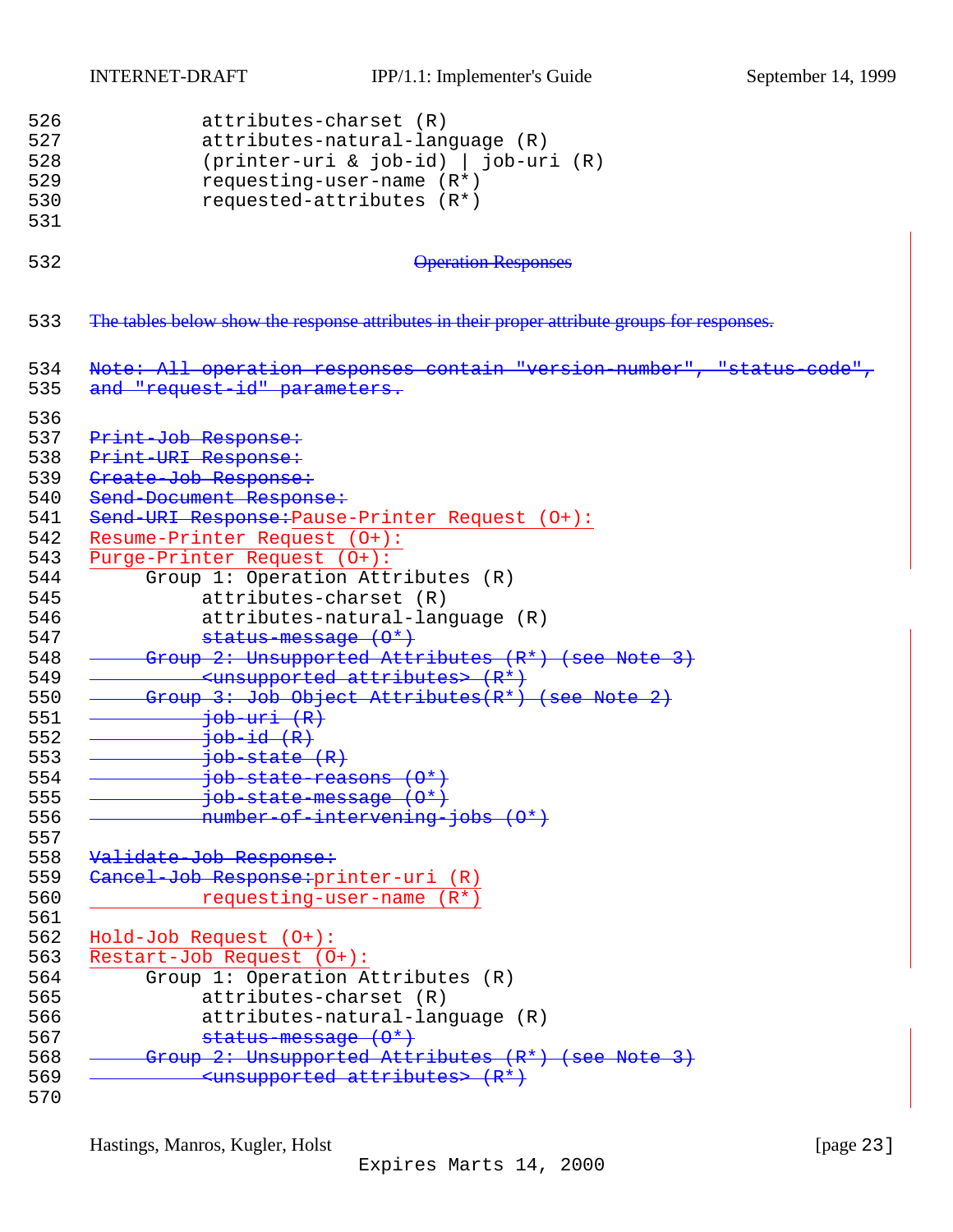| 571        | Note 2 - the Job Object Attributes and Printer Object Attributes are returned only if the IPP object returns |
|------------|--------------------------------------------------------------------------------------------------------------|
| 572        | one of the success status codes.                                                                             |
| 573        |                                                                                                              |
| 574        | Note 3 - the Unsupported Attributes Group is present only if the client included some Operation and/or Job   |
| 575        | Template attributes or values that the Printer doesn't support whether a success or an error return.         |
| 576        |                                                                                                              |
| 577        | Get-Printer-Attributes Response: (printer-uri & job-id)   job-uri (R)                                        |
| 578        | requesting-user-name $(\overline{R^*})$                                                                      |
| 579        | job-hold-until (R*)                                                                                          |
| 580        | message $(0^*)$                                                                                              |
| 581        |                                                                                                              |
| 582        | <b>Operation Responses</b>                                                                                   |
| 583        | The tables below show the response attributes in their proper attribute groups for responses.                |
| 584        | Note: All operation responses contain "version-number", "status-code",                                       |
| 585        | and "request-id" parameters.                                                                                 |
| 586        |                                                                                                              |
| 587        | Print-Job Response (R):                                                                                      |
| 588        | Create-Job Response $(0)$ :                                                                                  |
| 589        | Send-Document Response (0):                                                                                  |
| 590        | Group 1: Operation Attributes (R)                                                                            |
| 591        | attributes-charset (R)                                                                                       |
| 592        | attributes-natural-language (R)                                                                              |
| 593        | status-message (0*)                                                                                          |
| 594        | detailed-status-message (0*)                                                                                 |
| 595        | Group 2: Unsupported Attributes $(R^*)$ (see Note $4+3$ )                                                    |
| 596        | <unsupported attributes=""> (R*)</unsupported>                                                               |
| 597        | Group 3: $PrinterJob Object Attributes(R*)$ (see Note 2)                                                     |
| 598        | <requested attributes=""> (R*)</requested>                                                                   |
| 599        |                                                                                                              |
| 600        | Note 4 the Unsupported Attributes Group is present only if the client included some Operation attributes     |
| 601        | that the Printer doesn't support whether a success or an error return.                                       |
| 602        |                                                                                                              |
| 603        | Get-Job-Attributes Response: job-uri (R)                                                                     |
| 604        | $job-id(R)$                                                                                                  |
| 605        | job-state (R)                                                                                                |
| 606        | job-state-reasons (0*)                                                                                       |
| 607        | job-state-message (O*)                                                                                       |
| 608        | number-of-intervening-jobs (0*)                                                                              |
| 609        |                                                                                                              |
| 610<br>611 | Validate-Job Response (R):                                                                                   |
|            | Cancel-Job Response (R):                                                                                     |
| 612        | Hold-Job Response (O+):                                                                                      |
| 613        | Release-Job Response (O+):                                                                                   |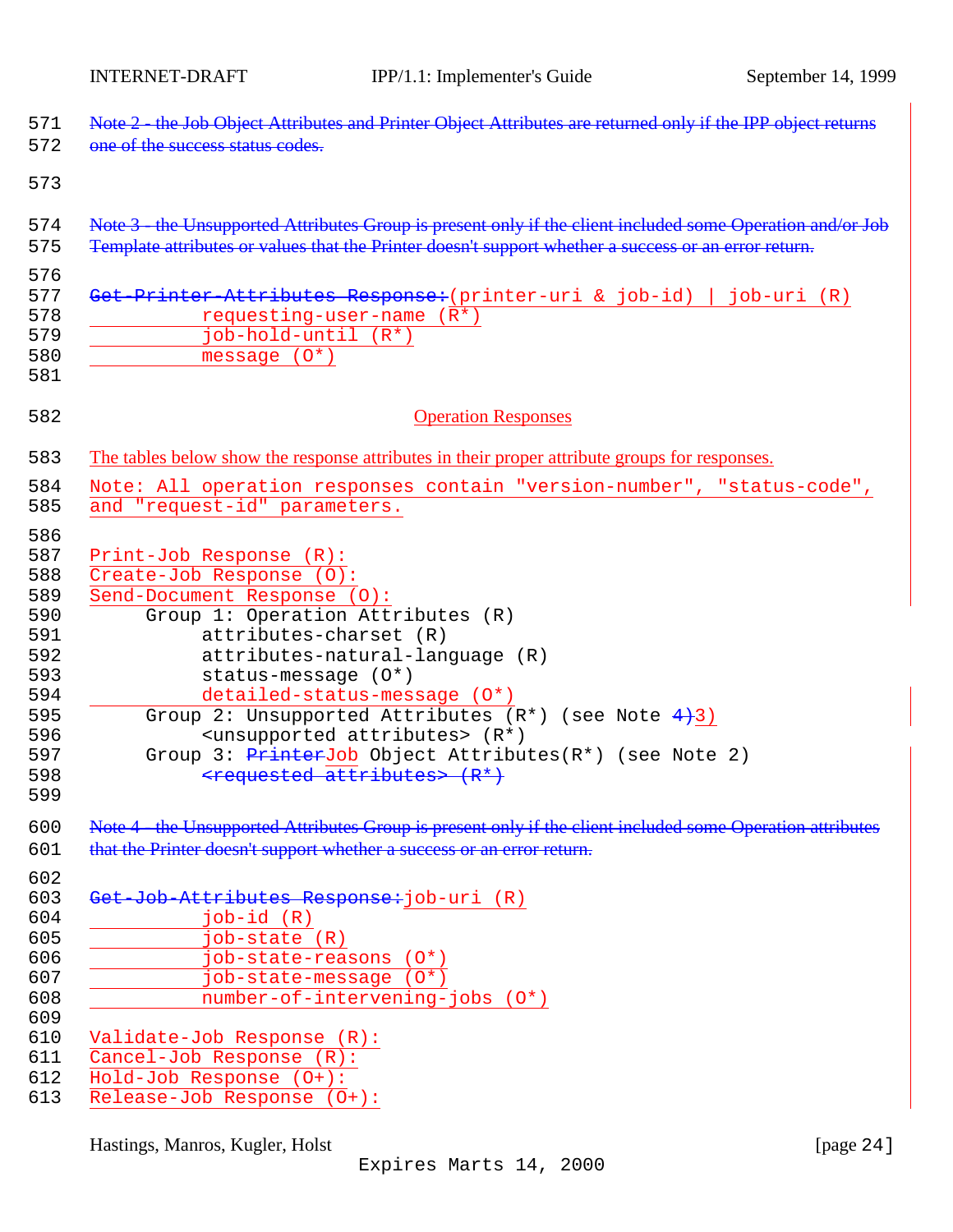| Restart-Job Response (O+):                                |
|-----------------------------------------------------------|
| Group 1: Operation Attributes (R)                         |
| attributes-charset (R)                                    |
| attributes-natural-language (R)                           |
| status-message (0*)                                       |
| detailed-status-message (0*)                              |
| Group 2: Unsupported Attributes $(R^*)$ (see Note $4+3$ ) |
| <unsupported attributes=""> (R*)</unsupported>            |
| Group 3: Job Object Attributes(R*) (see Note 2)           |
| <requested attributes=""> (R*)</requested>                |
| Get-Jobs Response:                                        |
| Print-URI Response (0):                                   |
| Send-URI Response (0):                                    |
| Group 1: Operation Attributes (R)                         |
| attributes-charset (R)                                    |
| attributes-natural-language (R)                           |
| $status-message (0*)$                                     |
| detailed-status-message (0*)                              |
| document-access-error (0*)                                |
| Group 2: Unsupported Attributes (R*) (see Note 3)         |
| <unsupported attributes=""> (R*)</unsupported>            |
| Group 3: Job Object Attributes $(R^*)$ (see Note 2)       |
| $job-uri(R)$                                              |
|                                                           |
| $job-id(R)$                                               |
| job-state (R)<br>job-state-reasons (0*)                   |
| job-state-message (0*)                                    |
| number-of-intervening-jobs (0*)                           |
|                                                           |
| Get-Printer-Attributes Response (R):                      |
| Group 1: Operation Attributes (R)                         |
| attributes-charset (R)                                    |
| attributes-natural-language (R)                           |
| status-message (O*)                                       |
| detailed-status-message (0*)                              |
| Group 2: Unsupported Attributes (R*) (see Note 4)         |
| <unsupported attributes=""> (R*)</unsupported>            |
| Group 3: Printer Object Attributes(R*) (see Note 2)       |
| <requested attributes=""> (R*)</requested>                |
|                                                           |
| Get-Jobs Response (R):                                    |
| Group 1: Operation Attributes (R)                         |
| attributes-charset (R)                                    |
| attributes-natural-language (R)                           |
| status-message (0*)                                       |
| detailed-status-message (0*)                              |
| Group 2: Unsupported Attributes (R*) (see Note 4)         |
| <unsupported attributes=""> (R*)</unsupported>            |
| Group 3: Job Object Attributes $(R^*)$ (see Note 2, 5)    |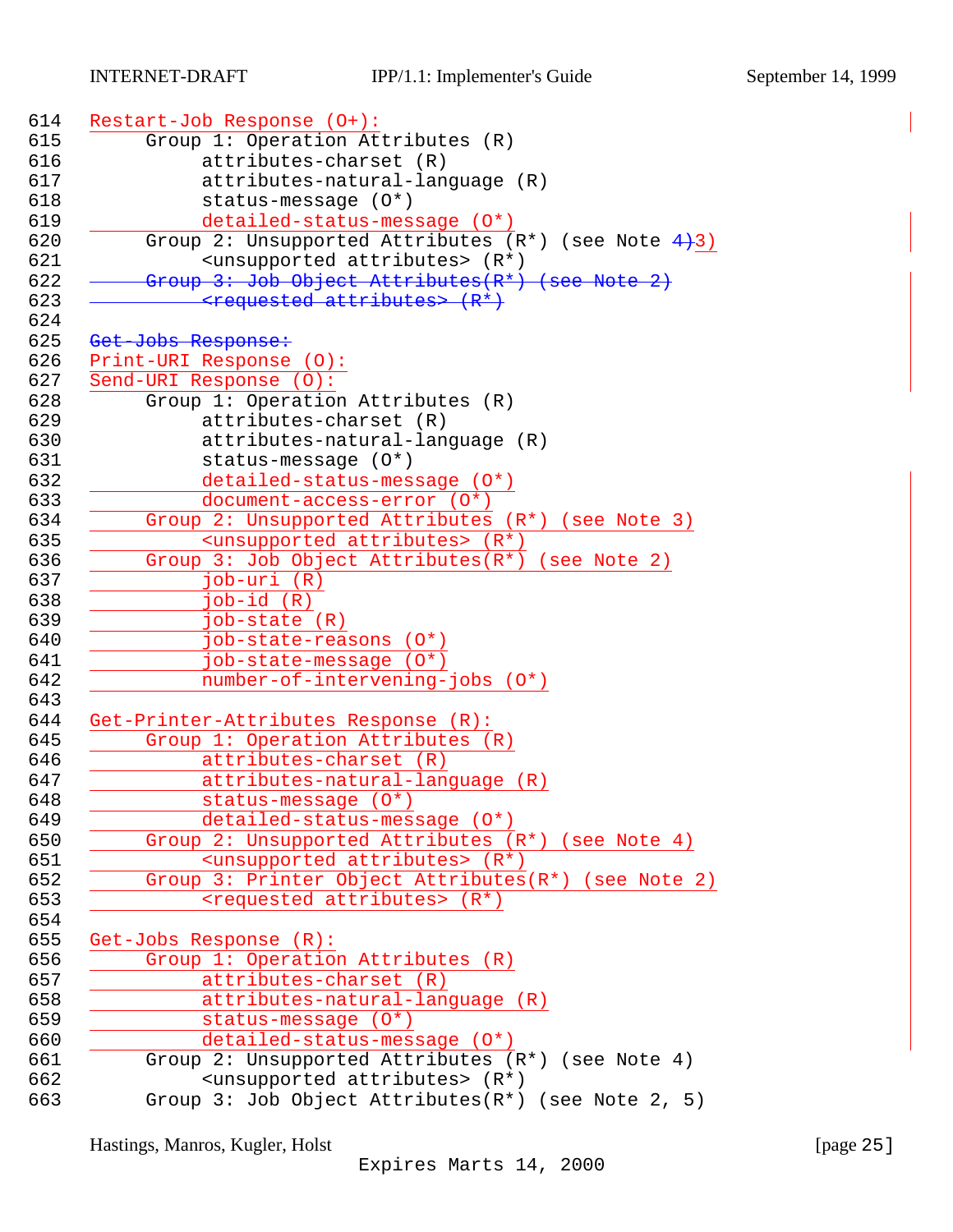<span id="page-25-0"></span>

| 664<br>665 | <requested attributes=""> (R*)</requested>                                                                   |
|------------|--------------------------------------------------------------------------------------------------------------|
| 666        | Get-Job-Attributes Response (R):                                                                             |
| 667        | Group 1: Operation Attributes (R)                                                                            |
| 668        | attributes-charset (R)                                                                                       |
| 669        | attributes-natural-language (R)                                                                              |
| 670        | status-message (0*)                                                                                          |
| 671        | detailed-status-message (0*)                                                                                 |
| 672        | Group 2: Unsupported Attributes (R*) (see Note 4)                                                            |
| 673        | <unsupported attributes=""> (R*)</unsupported>                                                               |
| 674        | Group 3: Job Object Attributes(R*) (see Note 2)                                                              |
| 675        | <requested attributes=""> (R*)</requested>                                                                   |
| 676        |                                                                                                              |
| 677        | Pause-Printer Response (0+):                                                                                 |
| 678        | Resume-Printer Response (0+):                                                                                |
| 679        | Purge-Printer Response (0+):                                                                                 |
| 680        | Group 1: Operation Attributes (R)                                                                            |
| 681        | attributes-charset (R)                                                                                       |
| 682        | attributes-natural-language (R)                                                                              |
| 683        | status-message $(0^*)$                                                                                       |
| 684        | detailed-status-message (0*)                                                                                 |
| 685        | Group 2: Unsupported Attributes (R*) (see Note 4)                                                            |
| 686        | <unsupported attributes=""> (R*)</unsupported>                                                               |
| 687        |                                                                                                              |
| 688        | Note 2 - the Job Object Attributes and Printer Object Attributes are returned only if the IPP object returns |
| 689        | one of the success status codes.                                                                             |
|            |                                                                                                              |
| 690        | Note 3 - the Unsupported Attributes Group is present only if the client included some Operation and/or Job   |
| 691        | Template attributes or values that the Printer doesn't support whether a success or an error return.         |
|            |                                                                                                              |
| 692        | Note 4 - the Unsupported Attributes Group is present only if the client included some Operation attributes   |
| 693        | that the Printer doesn't support whether a success or an error return.                                       |
|            |                                                                                                              |
| 694        | Note 5: for the Get-Jobs operation the response contains a separate Job Object Attributes group 3 to N       |
| 695        | containing requested-attributes for each job object in the response.                                         |
|            |                                                                                                              |
| 696        | 3.1.2.1.5<br>Validate the values of the REQUIRED Operation attributes                                        |
|            |                                                                                                              |
| 697        | An IPP object validates the values supplied by the client of the REQUIRED Operation attribute that the IPP   |
| 698        | object MUST support. The next section specifies the validation of the values of the OPTIONAL Operation       |
| 699        | attributes that IPP objects MAY support.                                                                     |
|            |                                                                                                              |
| 700        | The IPP object performs the following syntactic validation checks of each Operation attribute value:         |
|            |                                                                                                              |
| 701        | that the length of each Operation attribute value is correct for the attribute syntax tag supplied by<br>a)  |
| 702        | the client according to [IPP-MOD] Section 4.1,                                                               |
|            |                                                                                                              |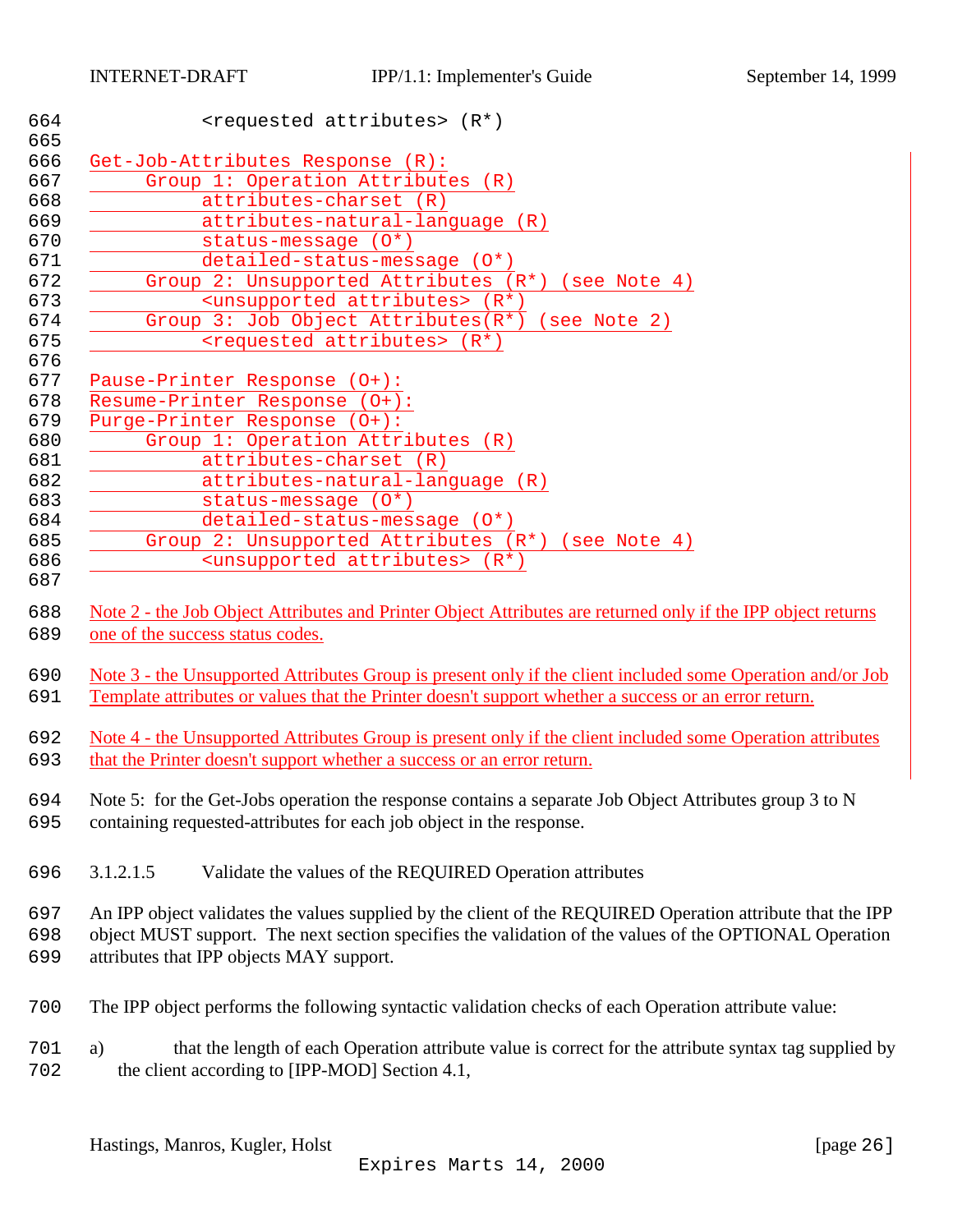b) that the attribute syntax tag is correct for that Operation attribute according to [IPP-MOD] Section 3,

 c) that the value is in the range specified for that Operation attribute according to [IPP-MOD] Section 3,

 d) that multiple values are supplied by the client only for operation attributes that are multi-valued, i.e., that are 1setOf X according to [IPP-MOD] Section 3.

 If any of these checks fail, the IPP object REJECTS the request and RETURNS the 'client-error-bad- request' or the 'client-error-request-value-too-long' status code. Since such an error is most likely to be an error detected by a client developer, rather than by an end-user, the IPP object NEED NOT return an indication of which attribute had the error in either the Unsupported Attributes Group or the Status Message. The description for each of these syntactic checks is explicitly expressed in the first IF statement

in the following table.

In addition, the IPP object checks each Operation attribute value against some Printer object attribute or

some hard-coded value if there is no "xxx-supported" Printer object attribute defined. If its value is not

among those supported or is not in the range supported, then the IPP object REJECTS the request and

RETURNS the error status code indicated in the table by the second IF statement. If the value of the Printer

object's "xxx-supported" attribute is 'no-value' (because the system administrator hasn't configured a value),

- the check always fails.
- -----------------------------------------------

attributes-charset (charset)

IF NOT a single non-empty 'charset' value, REJECT/RETURN 'client-error-bad-request'.

- IF the value length is greater than 63 octets, REJECT/RETURN 'client-error-request-value-too-long'.
- IF NOT in the Printer object's "charset-supported" attribute, REJECT/RETURN "client-error-charset-
- not-supported".
- attributes-natural-language(naturalLanguage)
- IF NOT a single non-empty 'naturalLanguage' value, REJECT/RETURN 'client-error-bad-request'.
- IF the value length is greater than 63 octets, REJECT/RETURN 'client-error-request-value-too-long'.
- ACCEPT the request even if not a member of the set in the Printer object's "generated-natural-language-
- supported" attribute. If the supplied value is not a member of the Printer object's "generated-natural-language-supported" attribute, use the Printer object's "natural-language-configured" value.
- 
- requesting-user-name
- IF NOT a single 'name' value, REJECT/RETURN 'client-error-bad-request'.
- IF the value length is greater than 255 octets, REJECT/RETURN 'client-error-request-value-too-long'.
- 739 IF the IPP object can obtain a **better authenticated better-authenticated** name, use it instead.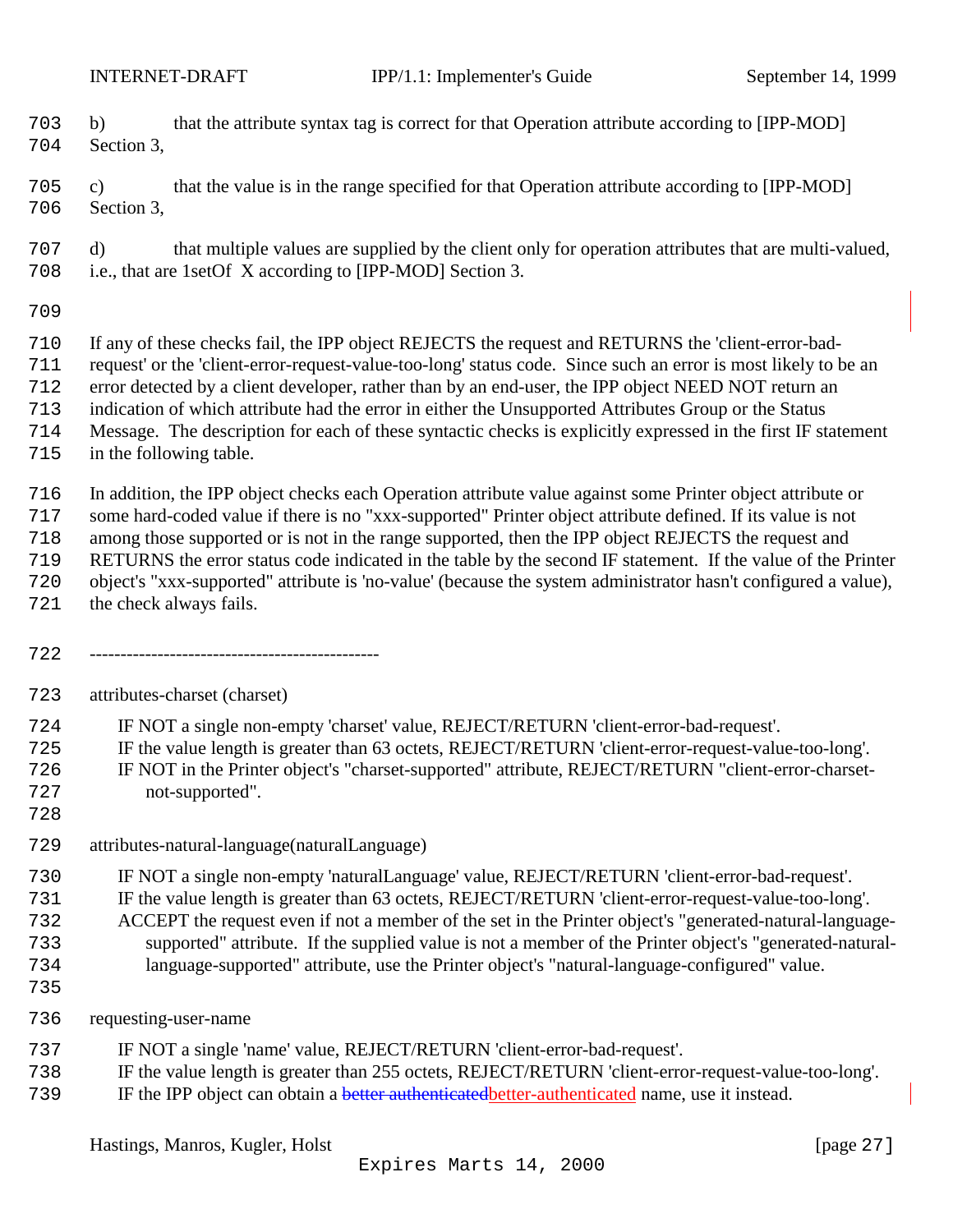| 740                                           |                                                                                                                                                                                                                                                                                                                                                                                                                                                                                                     |
|-----------------------------------------------|-----------------------------------------------------------------------------------------------------------------------------------------------------------------------------------------------------------------------------------------------------------------------------------------------------------------------------------------------------------------------------------------------------------------------------------------------------------------------------------------------------|
| 741                                           | job-name(name)                                                                                                                                                                                                                                                                                                                                                                                                                                                                                      |
| 742<br>743<br>744<br>745<br>746               | IF NOT a single 'name' value, REJECT/RETURN 'client-error-bad-request'.<br>IF the value length is greater than 255 octets, REJECT/RETURN 'client-error-request-value-too-long'.<br>IF NOT supplied by the client, the Printer object creates a name from the document-name or document-<br>uri.                                                                                                                                                                                                     |
| 747                                           | document-name (name)                                                                                                                                                                                                                                                                                                                                                                                                                                                                                |
| 748<br>749<br>750                             | IF NOT a single 'name' value, REJECT/RETURN 'client-error-bad-request'.<br>IF the value length is greater than 255 octets, REJECT/RETURN 'client-error-request-value-too-long'.                                                                                                                                                                                                                                                                                                                     |
| 751                                           | ipp-attribute-fidelity (boolean)                                                                                                                                                                                                                                                                                                                                                                                                                                                                    |
| 752<br>753<br>754<br>755<br>756               | IF NEITHER a single 'true' NOR a single 'false' 'boolean' value, REJECT/RETURN 'client-error-bad-<br>request'.<br>IF the value length is NOT equal to 1 octet, REJECT/RETURN 'client-error-request-value-too-long'<br>IF NOT supplied by the client, the IPP object assumes the value 'false'.                                                                                                                                                                                                      |
| 757                                           | document-format (mimeMediaType)                                                                                                                                                                                                                                                                                                                                                                                                                                                                     |
| 758<br>759<br>760<br>761<br>762<br>763<br>764 | IF NOT a single non-empty 'mimeMediaType' value, REJECT/RETURN 'client-error-bad-request'.<br>IF the value length is greater than 255 octets, REJECT/RETURN 'client-error-request-value-too-long'.<br>IF NOT in the Printer object's "document-format-supported" attribute, REJECT/RETURN 'client-error-<br>document-format-not-supported'<br>IF NOT supplied by the client, the IPP object assumes the value of the Printer object's "document-<br>format-default" attribute.                      |
| 765                                           | document-uri (uri)                                                                                                                                                                                                                                                                                                                                                                                                                                                                                  |
| 766<br>767<br>768<br>769<br>770<br>771        | IF NOT a single non-empty 'uri' value, REJECT/RETURN 'client-error-bad-request'.<br>IF the value length is greater than 1023 octets, REJECT/RETURN 'client-error-request-value-too-long'.<br>IF the URI syntax is not valid, REJECT/RETURN 'client-error-bad-request'.<br><b>IFIf the client-supplied URI</b> scheme is NOT not supported, i.e. the value is not in the Printer object's<br>"reference-uri-schemes-supported" attribute, REJECT/RETURN 'client-error-uri-scheme-not-<br>supported'. |
| 772<br>773<br>774<br>775                      | referenced-uri-scheme-supported" attribute, the Printer object MUST reject the request and return the<br>'client-error-uri-scheme-not-supported' status code. The Printer object MAY check to see if the<br>document exists and is accessible. If the document is not found or is not accessible,<br>REJECT/RETURN 'client-error-not found'.                                                                                                                                                        |
| 776                                           | last-document (boolean)                                                                                                                                                                                                                                                                                                                                                                                                                                                                             |
| 777<br>778<br>779                             | IF NEITHER a single 'true' NOR a single 'false' 'boolean' value, REJECT/RETURN 'client-error-bad-<br>request'.<br>IF the value length is NOT equal to 1 octet, REJECT/RETURN 'client-error-request-value-too-long'                                                                                                                                                                                                                                                                                  |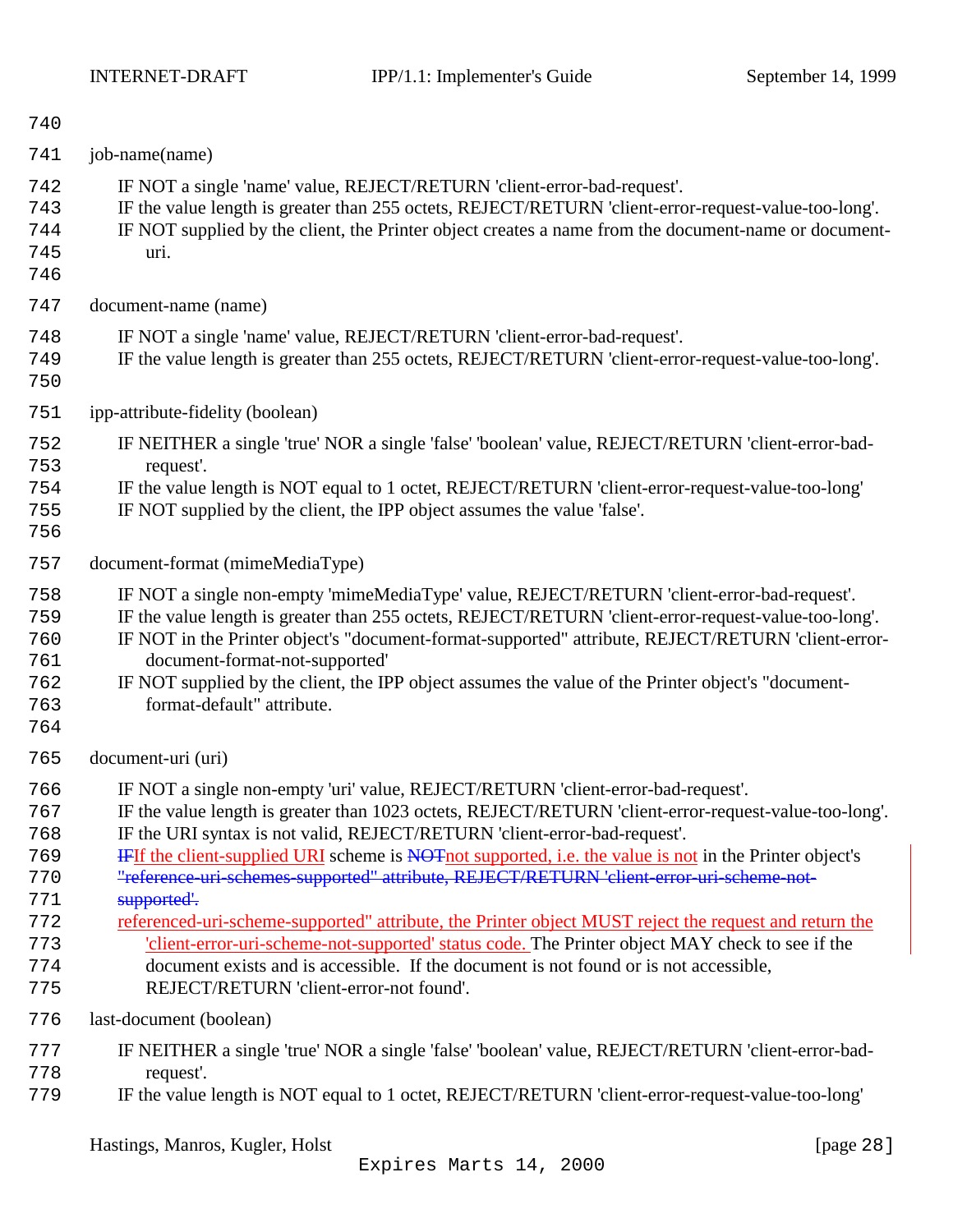<span id="page-28-0"></span>

| 780                                                         |                         |                                                                                                                                                                                                                                                                                                                                                                                                                                                                                                                                                                                                                                                   |
|-------------------------------------------------------------|-------------------------|---------------------------------------------------------------------------------------------------------------------------------------------------------------------------------------------------------------------------------------------------------------------------------------------------------------------------------------------------------------------------------------------------------------------------------------------------------------------------------------------------------------------------------------------------------------------------------------------------------------------------------------------------|
| 781                                                         | job-id (integer(1:MAX)) |                                                                                                                                                                                                                                                                                                                                                                                                                                                                                                                                                                                                                                                   |
| 782<br>783<br>784<br>785<br>786                             |                         | IF NOT an single 'integer' value equal to 4 octets AND in the range 1 to MAX, REJECT/RETURN<br>'client-error-bad-request'.<br>IF NOT a job-id of an existing Job object, REJECT/RETURN 'client-error-not-found' or 'client-error-<br>gone' status code, if keep track of recently deleted jobs.                                                                                                                                                                                                                                                                                                                                                   |
| 787                                                         |                         | requested-attributes (1setOf keyword)                                                                                                                                                                                                                                                                                                                                                                                                                                                                                                                                                                                                             |
| 788<br>789<br>790<br>791<br>792<br>793                      |                         | IF NOT one or more 'keyword' values, REJECT/RETURN 'client-error-bad-request'.<br>IF the value length is greater than 255 octets, REJECT/RETURN 'client-error-request-value-too-long'.<br>Ignore unsupported values, which are the keyword names of unsupported attributes. Don't bother to<br>copy such requested (unsupported) attributes to the Unsupported Attribute response group since the<br>response will not return them.                                                                                                                                                                                                               |
| 794                                                         |                         | which-jobs (type2 keyword)                                                                                                                                                                                                                                                                                                                                                                                                                                                                                                                                                                                                                        |
| 795<br>796<br>797<br>798<br>799<br>800<br>801<br>802<br>803 |                         | IF NOT a single 'keyword' value, REJECT/RETURN 'client-error-bad-request'.<br>IF the value length is greater than 255 octets, REJECT/RETURN 'client-error-request-value-too-long'.<br>IF NEITHER 'completed' NOR 'not-completed', copy the attribute and the unsupported value to the<br>Unsupported Attributes response group and REJECT/RETURN 'client-error-attributes-or-values-<br>not-supported'.<br>Note: a Printer still supports the 'completed' value even if it keeps no completed/canceled/aborted jobs:<br>by returning no jobs when so queried.<br>IF NOT supplied by the client, the IPP object assumes the 'not-completed' value. |
| 804                                                         | my-jobs (boolean)       |                                                                                                                                                                                                                                                                                                                                                                                                                                                                                                                                                                                                                                                   |
| 805<br>806<br>807<br>808<br>809                             | request'.               | IF NEITHER a single 'true' NOR a single 'false' 'boolean' value, REJECT/RETURN 'client-error-bad-<br>IF the value length is NOT equal to 1 octet, REJECT/RETURN 'client-error-request-value-too-long'<br>IF NOT supplied by the client, the IPP object assumes the 'false' value.                                                                                                                                                                                                                                                                                                                                                                 |
| 810                                                         | limit (integer(1:MAX))  |                                                                                                                                                                                                                                                                                                                                                                                                                                                                                                                                                                                                                                                   |
| 811<br>812<br>813<br>814                                    |                         | IF NOT a single 'integer' value equal to 4 octets AND in the range 1 to MAX, REJECT/RETURN<br>'client-error-bad-request'.<br>IF NOT supplied by the client, the IPP object returns all jobs, no matter how many.                                                                                                                                                                                                                                                                                                                                                                                                                                  |
| 815                                                         |                         |                                                                                                                                                                                                                                                                                                                                                                                                                                                                                                                                                                                                                                                   |
| 816                                                         |                         |                                                                                                                                                                                                                                                                                                                                                                                                                                                                                                                                                                                                                                                   |
| 817                                                         | 3.1.2.1.6               | Validate the values of the OPTIONAL Operation attributes                                                                                                                                                                                                                                                                                                                                                                                                                                                                                                                                                                                          |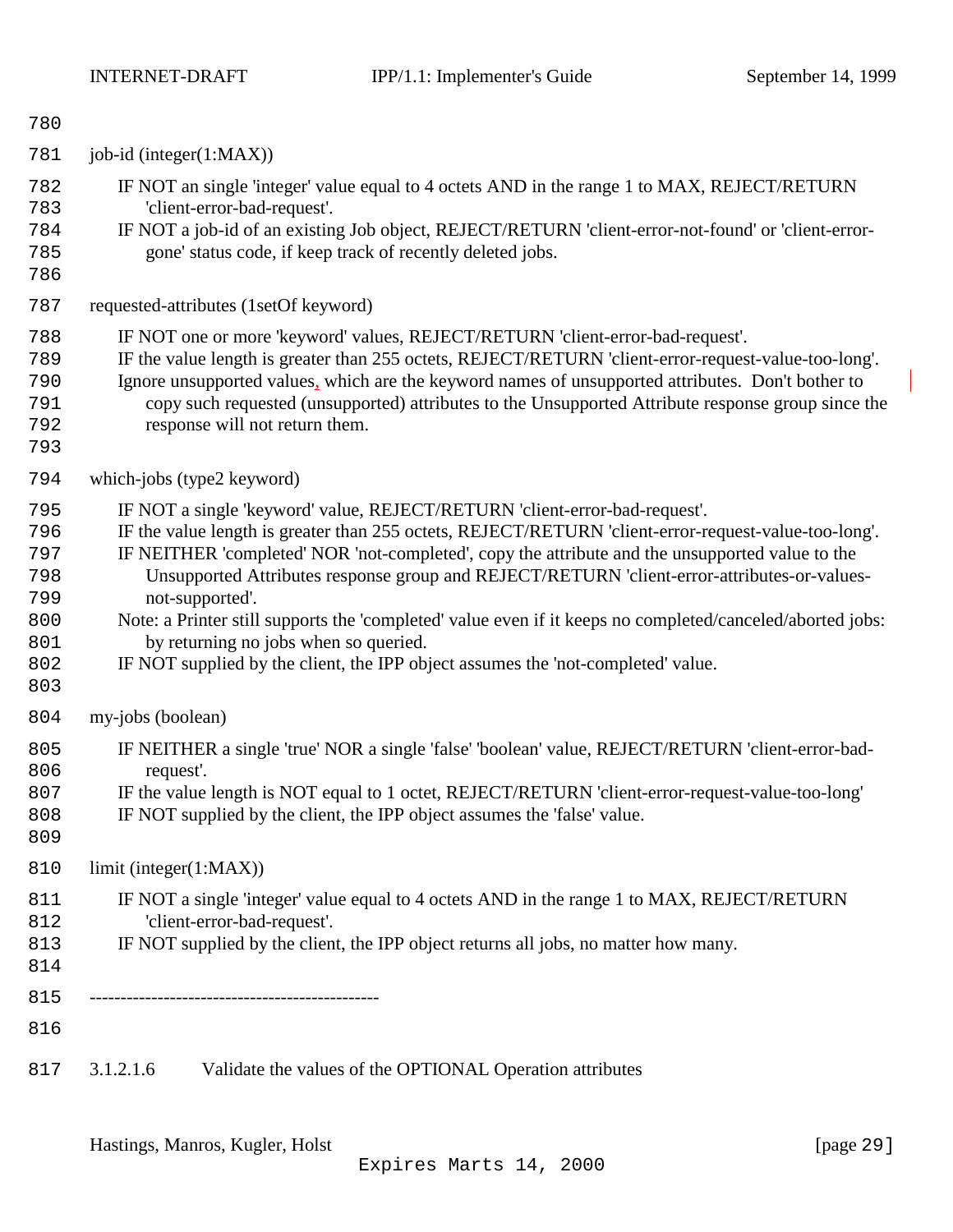- OPTIONAL Operation attributes are those that an IPP object MAY or MAY NOT support. An IPP object
- validates the values of the OPTIONAL attributes supplied by the client. The IPP object performs the same
- 820 syntactic validation checks for each OPTIONAL attribute value as in Section [2.2.1.5.](#page-25-0)3.1.2.1.5. As in
- 821 Section [2.2.1.5,](#page-25-0)3.1.2.1.5, if any fail, the IPP object REJECTS the request and RETURNS the 'client-error-
- bad-request' or the 'client-error-request-value-too-long' status code.
- In addition, the IPP object checks each Operation attribute value against some Printer attribute or some
- hard-coded value if there is no "xxx-supported" Printer attribute defined. If its value is not among those
- supported or is not in the range supported, then the IPP object REJECTS the request and RETURNS the
- error status code indicated in the table. If the value of the Printer object's "xxx-supported" attribute is 'no-
- value' (because the system administrator hasn't configured a value), the check always fails.
- If the IPP object doesn't recognize/support an attribute, the IPP object treats the attribute as an unknown or unsupported attribute (see the last row in the table below).
- -----------------------------------------------
- document-natural-language (naturalLanguage)
- IF NOT a single non-empty 'naturalLanguage' value, REJECT/RETURN 'client-error-bad-request'.
- IF the value length is greater than 63 octets, REJECT/RETURN 'client-error-request-value-too-long'.
- IF NOT a value that the Printer object supports in document formats, (no corresponding "xxx-
- supported" Printer attribute), REJECT/RETURN 'client-error-natural-language-not-supported'.
- 
- compression (type3 keyword)
- IF NOT a single 'keyword' value, REJECT/RETURN 'client-error-bad-request'.
- IF the value length is greater than 255 octets, REJECT/RETURN 'client-error-request-value-too-long'.
- IF NOT in the Printer object's "compression-supported" attribute, copy the attribute and the unsupported 841 value to the Unsupported Attributes response group and REJECT/RETURN 'client-error-attributes-or-values-not-supported'.
- 
- 844 Note to IPP/1.0 implementers: Support for the compression attribute was optional in IPP/1.0. However, an
- IPP/1.0 object SHOULD at least check for the "compression" attribute being present and reject the create
- 846 request, if they don't support "compression". Not checking is a bug, since the data will be unintelligible.
- 847 job-k-job-k-octets (integer(0:MAX))
- 848 IF NOT a single 'integer' value equal to 4 octets,
- REJECT/RETURN 'client-error-bad-request'.
- IF NOT in the range of the Printer object's "job-k-octets-supported" attribute, copy the attribute and the unsupported value to the Unsupported Attributes response group and REJECT/RETURN 'client-error-attributes-or-values-not-supported'.
- 
- job-impressions (integer(0:MAX))
- IF NOT a single 'integer' value equal to 4 octets,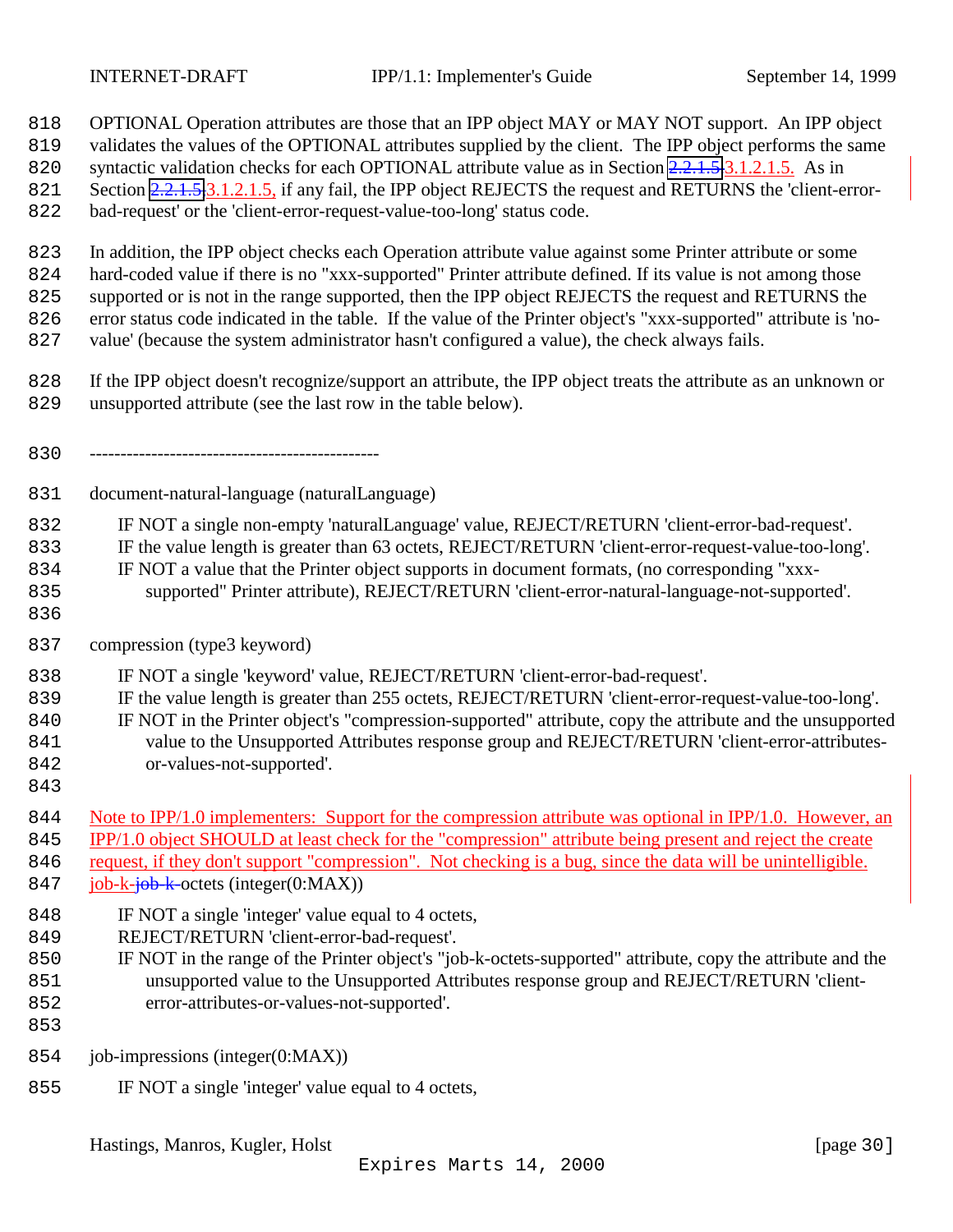- REJECT/RETURN 'client-error-bad-request'.
- IF NOT in the range of the Printer object's "job-impressions-supported" attribute, copy the attribute and the unsupported value to the Unsupported Attributes response group and REJECT/RETURN 'client-
- error-attributes-or-values-not-supported'.
- 

job-media-sheets (integer(0:MAX))

- IF NOT a single 'integer' value equal to 4 octets,
- REJECT/RETURN 'client-error-bad-request'.
- IF NOT in the range of the Printer object's "job-media-sheets-supported" attribute, copy the attribute and the unsupported value to the Unsupported Attributes response group and REJECT/RETURN 'client-error-attributes-or-values-not-supported'.
- 
- message (text(127))
- IF NOT a single 'text' value, REJECT/RETURN 'client-error-bad-request'.
- 870 IF the value length is greater than 127 octets,
- REJECT/RETURN 'client-error-request-value-too-long'.
- 
- unknown or unsupported attribute
- IF the attribute syntax supplied by the client is supported but the length is not legal for that attribute syntax, REJECT/RETURN 'client-error-request-value-too-long'.
- ELSE copy the attribute and value to the Unsupported Attributes response group and change the attribute value to the "out-of-band" 'unsupported' value, but otherwise ignore the attribute.
- 

 Note: Future Operation attributes may be added to the protocol specification that may occur anywhere in 880 the specified group. When the operation is otherwise successful, the IPP object returns the 'successful-ok- ignored-or-substituted-attributes' status code. Ignoring unsupported Operation attributes in all operations is analogous to the handling of unsupported Job Template attributes in the create and Validate-Job operations when the client supplies the "ipp-attribute-fidelity" Operation attribute with the 'false' value. This last rule is 884 so that we can add OPTIONAL Operation attributes to future versions of IPP so that older clients caninity- inter-work with new IPP objects and newer clients can inter-work with older IPP objects. (If the new attribute cannot be ignored without performing unexpectedly, the major version number would have been increased in the protocol document and in the request). This rule for Operation attributes is independent of 888 the value of the "ipp-attribute-"ipp-attribute-fidelity" attribute. For example, if an IPP object doesn't support the OPTIONAL "job-k-octets" attribute', the IPP object treats "job-k-octets" as an unknown attribute and only checks the length for the 'integer' attribute syntax supplied by the client. If it is not four octets, the IPP object REJECTS the request and RETURNS the 'client-error-bad-request' status code, else the IPP object copies the attribute to the Unsupported Attribute response group, setting the value to the "out-of-band" 'unsupported' value, but otherwise ignores the attribute.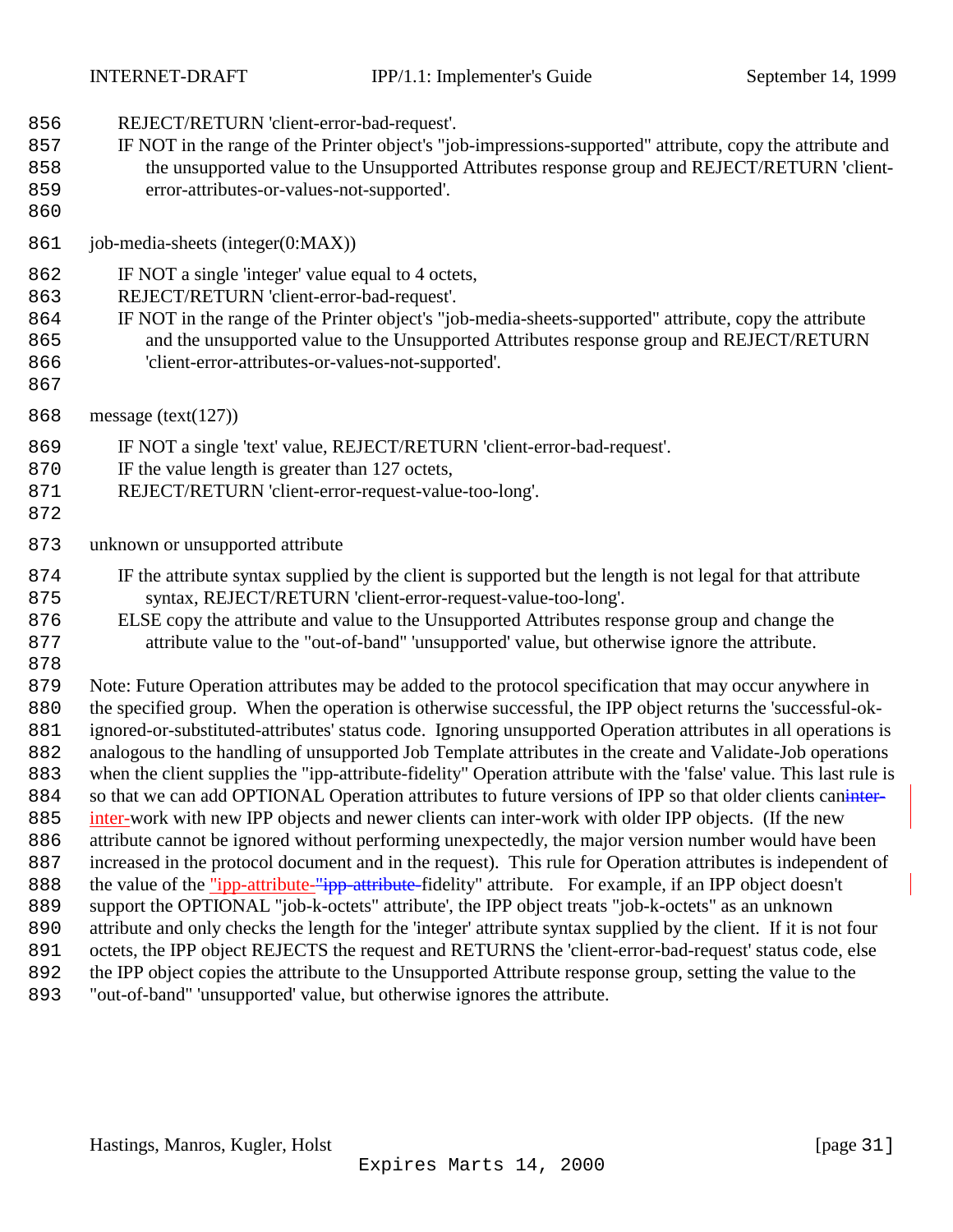- <span id="page-31-0"></span>894 3.1.2.2 Suggested Additional Processing Steps for Operations that Create/Validate Jobs and Add
- 895 Documents
- 896 This section in combination with the previous section recommends the processing steps for the Print-Job,
- 897 Validate-Job, Print-URI, Create-Job, Send-Document, and Send-URI operations that IPP objects SHOULD
- 898 use. These are the operations that create jobs, validate a Print-Job request, and add documents to a job.

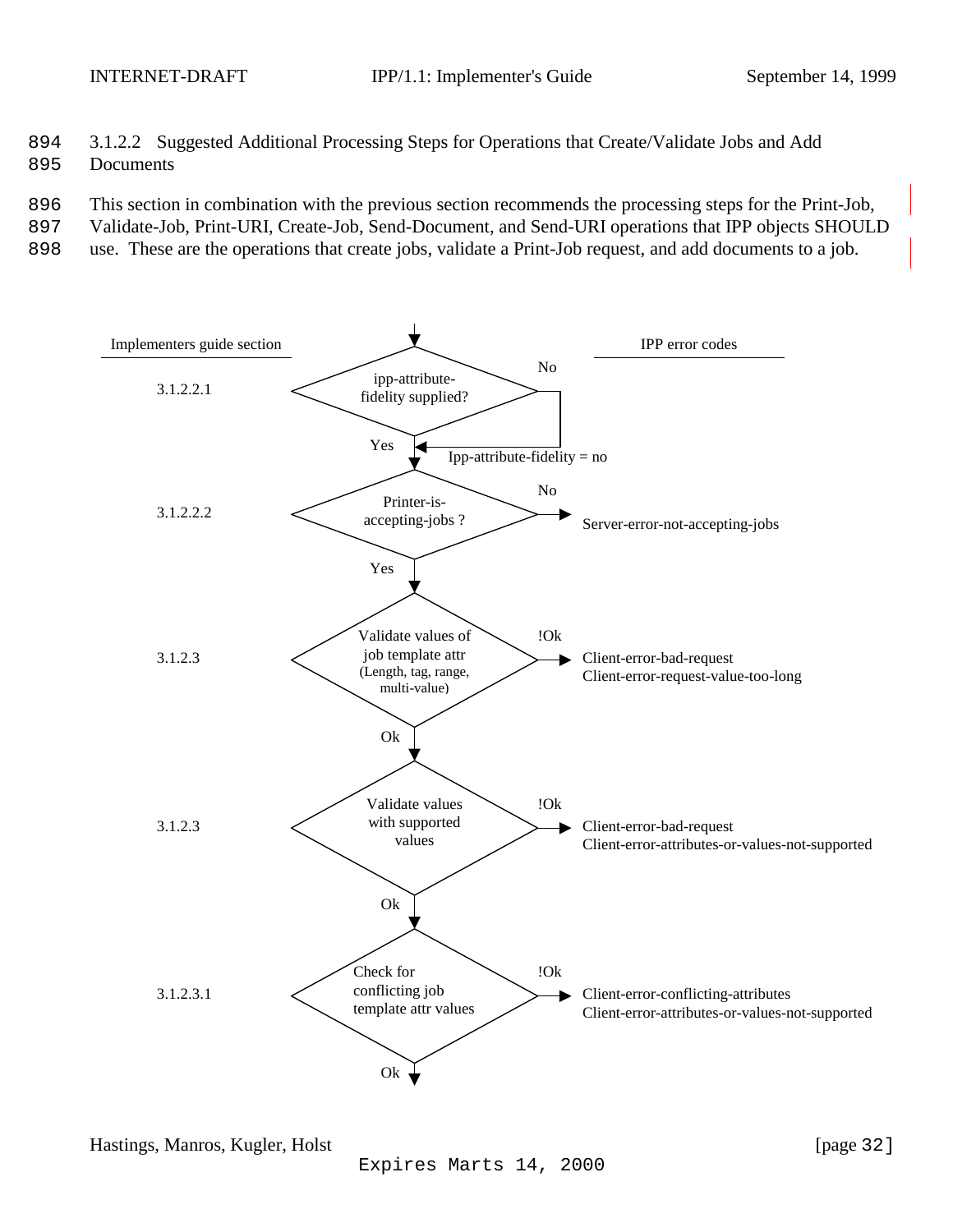<span id="page-32-0"></span>

- Default "ipp-attribute-fidelity" if not supplied
- The Printer object checks to see if the client supplied an "ipp-attribute-fidelity" Operation attribute. If the
- attribute is not supplied by the client, the IPP object assumes that the value is 'false'.
- 3.1.2.2.1 Check that the Printer object is accepting jobs
- If the value of the Printer object's "printer-is-accepting-jobs" is 'false', the Printer object REJECTS the request and RETURNS the 'server-error-not-accepting-jobs' status code.
- 3.1.2.2.2 Validate the values of the Job Template attributes
- An IPP object validates the values of all Job Template attribute supplied by the client. The IPP object
- performs the analogous syntactic validation checks of each Job Template attribute value that it performs for 908 Operation attributes (see Section [2.2.1.5.](#page-25-0)): 3.1.2.1.5.):
- a) that the length of each value is correct for the attribute syntax tag supplied by the client 910 according to [IPP-MOD] Section 4.1.
- b) that the attribute syntax tag is correct for that attribute according to [IPP-MOD] Sections 4.2 to 4.4.
- c) that multiple values are supplied only for multi-valued attributes, i.e., that are 1setOf X according to [IPP-MOD] Sections 4.2 to 4.4.
- 915 As in Section [2.2.1.5,](#page-25-0)3.1.2.1.5, if any of these syntactic checks fail, the IPP object REJECTS the request and RETURNS the 'client-error-bad-request' or 'client-error-request-value-too-long' status code as appropriate, independent of the value of the "ipp-attribute-fidelity". Since such an error is most likely to be an error detected by a client developer, rather than by an end-user, the IPP object NEED NOT return an indication of which attribute had the error in either the Unsupported Attributes Group or the Status
- Message. The description for each of these syntactic checks is explicitly expressed in the first IF statement in the following table.
- Each Job Template attribute MUST occur no more than once. If an IPP Printer receives a create request
- with multiple occurrences of a Job Template attribute, it MAY:
- 924 1. reject the operation and return the 'client-error-bad-syntax''client-error-bad syntax' error status code
- 2. accept the operation and use the first occurrence of the attribute
- 3. accept the operation and use the last occurrence of the attribute
- depending on implementation. Therefore, clients MUST NOT supply multiple occurrences of the same Job Template attribute in the Job Attributes group in the request.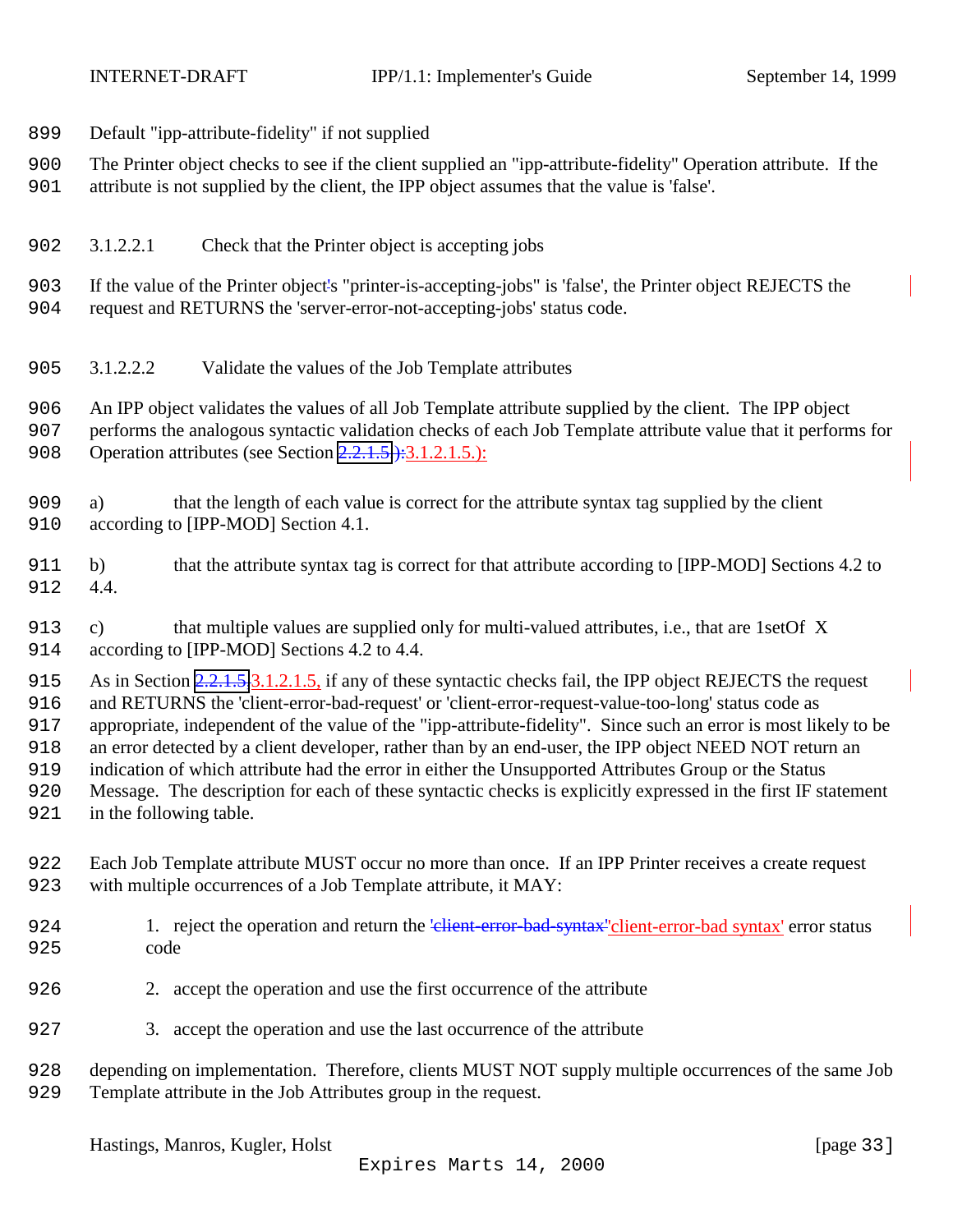<span id="page-33-0"></span>

- 930 3.1.2.3 Algorithm for job validation
- 931 The process of validating a Job-Template attribute "xxx" against a Printer attribute "xxx-supported" can use 932 the following validation algorithm (see section 3.2.1.2 in [ipp-mod]).
- 933 To validate the value U of Job-Template attribute "xxx" against the value V of Printer "xxx-supported", 934 perform the following algorithm:
- 935 1.If U is multi-valued, validate each value X of U by performing the algorithm in [Table 7](#page-44-0) with each 936 value X. Each validation is separate from the standpoint of returning unsupported values.
- 937 1. Example: If U is "finishings" that the client supplies with 'staple', 'bind' values, then X takes on the 938 successive values: 'staple', then 'bind'
- 939 2.If V is multi-valued, validate X against each Z of V by performing the algorithm in [Table 7](#page-44-0) with 940 each value Z. If a value Z validates, the validation for the attribute value X succeeds. If it fails, 941 the algorithm is applied to the next value Z of V. If there are no more values Z of V, validation 942 fails.
- 943 2. fails. Example" If V is "sides-"sides-supported" with values: 'one-sided', 'two-sided-long', and 'two-944 sided-short', then Z takes on the successive values: 'one-sided', 'two-sided-long', and 'two-sided-short'. 945 If the client supplies "sides" with 'two-sided-long', the first comparison fails ('one-sided' is not equal to 946 'two-sided-long'), the second comparison succeeds ('two-('two-sided-long' is equal to 'two-sided-long''), 947 and the third comparison ('two-sided-short' with 'two-sided-long') is not even performed.
- 948 3. If both U and V are single-valued, let X be U and Z be V and use the validation rules in [Table 7.](#page-44-0)

| attribute syntax<br>$\overline{H}$                      | attribute syntax of Z | validated if:                                  |
|---------------------------------------------------------|-----------------------|------------------------------------------------|
| <b>Attribute syntax</b><br>$\underline{\mathrm{of}}\ X$ | attribute syntax of Z | validated if:                                  |
| integer                                                 | rangeOfInteger        | X is within the range of Z                     |
| uri                                                     | uriScheme             | the uri scheme in $X$ is equal to $Z$          |
| any                                                     | boolean               | the value of Z is TRUE                         |
| any                                                     | any                   | X and Z are of the same type and<br>are equal. |

### 949 **Table 7 - Rules for validating single values X against Z**

950

- 951 If the value of the Printer object's "xxx-supported" attribute is 'no-value' (because the system administrator 952 hasn't configured a value), the check always fails. If the check fails, the IPP object copies the attribute to 953 the Unsupported Attributes response group with its unsupported value. If the attribute contains more than 954 one value, each value is checked and each unsupported value is separately copied, while supported values 955 are not copied. If an IPP object doesn't recognize/support a Job Template attribute, i.e., there is no 956 corresponding Printer object "xxx-supported" attribute, the IPP object treats the attribute as an unknown or
- 957 unsupported attribute (see the last row in the table below).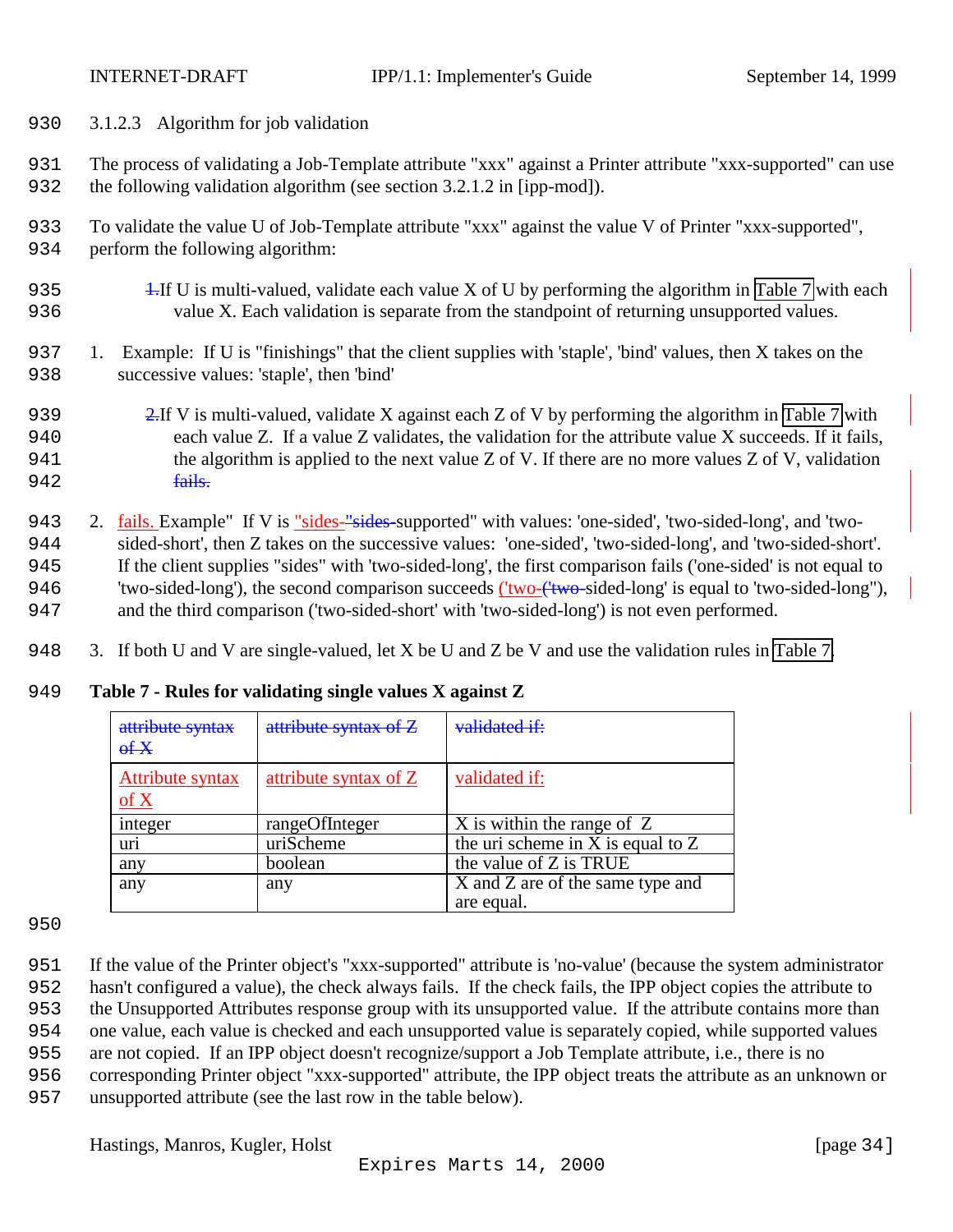- If some Job Template attributes are supported for some document formats and not for others or the values
- are different for different document formats, the IPP object SHOULD take that into account in this
- validation using the value of the "document-format" supplied by the client (or defaulted to the value of the
- Printer's "document-format-default" attribute, if not supplied by the client). For example, if "number-up" is
- supported for the 'text/plain' document format, but not for the 'application/postscript' document format, the
- check SHOULD (though it NEED NOT) depend on the value of the "document-format" operation attribute.
- See "document-format" in [IPP-MOD] section 3.2.1.1 and 3.2.5.1.
- Note: whether the request is accepted or rejected is determined by the value of the "ipp-attribute-fidelity"
- attribute in a subsequent step, so that all Job Template attribute supplied are examined and all unsupported
- attributes and/or values are copied to the Unsupported Attributes response group.
- -----------------------------------------------
- job-priority (integer(1:100))
- IF NOT a single 'integer' value with a length equal to 4 octets, REJECT/RETURN 'client-error-bad-request'.
- IF NOT supplied by the client, use the value of the Printer object's "job-priority-default" attribute at job submission time.
- IF NOT in the range 1 to 100, inclusive, copy the attribute and the unsupported value to the Unsupported Attributes response group.
- Map the value to the nearest supported value in the range 1:100 as specified by the number of discrete values indicated by the value of the Printer's "job-priority-supported" attribute. See the formula in **[IPP-MOD]** Section 4.2.1.
- 
- job-hold-until (type3 keyword | name)
- IF NOT a single 'keyword' or 'name' value, REJECT/RETURN 'client-error-bad-request'.
- IF the value length is greater than 255 octets, REJECT/RETURN 'client-error-request-value-too-long'.
- IF NOT supplied by the client, use the value of the Printer object's "job-hold-until" attribute at job submission time.
- IF NOT in the Printer object's "job-hold-until-supported" attribute, copy the attribute and the unsupported value to the Unsupported Attributes response group.
- 
- 988 job-sheets (type3 keyword | name)
- IF NOT a single 'keyword' or 'name' value, REJECT/RETURN 'client-error-bad-request'.
- IF the value length is greater than 255 octets, REJECT/RETURN 'client-error-request-value-too-long'.
- IF NOT in the Printer object's "job-sheets-supported" attribute, copy the attribute and the unsupported
- value to the Unsupported Attributes response group.
- 
- multiple-document-handling (type2 keyword)
- IF NOT a single 'keyword' value, REJECT/RETURN 'client-error-bad-request'.
- IF the value length is greater than 255 octets, REJECT/RETURN 'client-error-request-value-too-long'.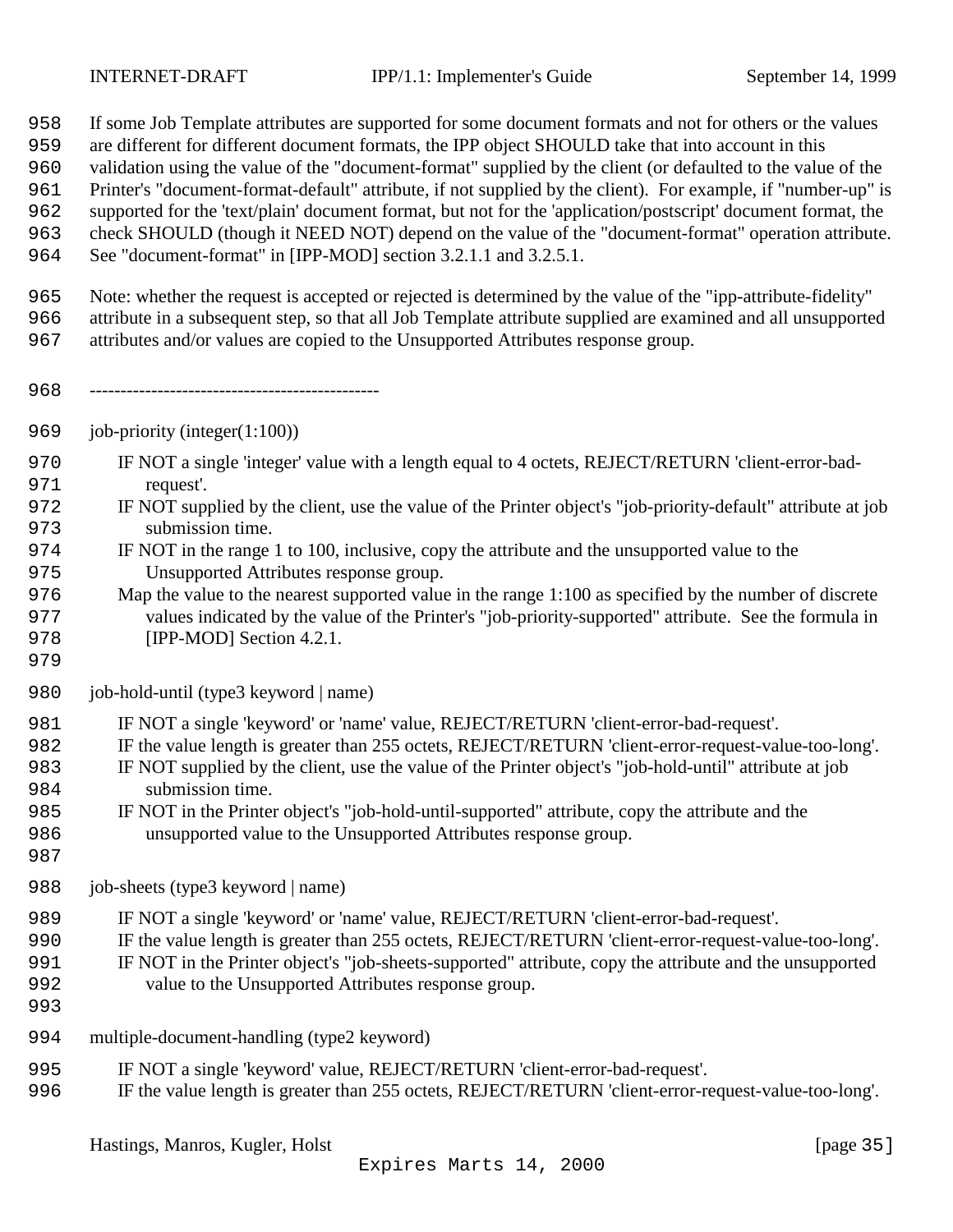| 997<br>998<br>999                                    | IF NOT in the Printer object's "multiple-document-handling-supported" attribute, copy the attribute and<br>the unsupported value to the Unsupported Attributes response group.                                                                                                                                                                                                                                                                                                                                  |
|------------------------------------------------------|-----------------------------------------------------------------------------------------------------------------------------------------------------------------------------------------------------------------------------------------------------------------------------------------------------------------------------------------------------------------------------------------------------------------------------------------------------------------------------------------------------------------|
| 1000                                                 | copies (integer $(1:MAX)$ )                                                                                                                                                                                                                                                                                                                                                                                                                                                                                     |
| 1001<br>1002<br>1003<br>1004<br>1005                 | IF NOT a single 'integer' value with a length equal to 4 octets,<br>REJECT/RETURN 'client-error-bad-request'.<br>IF NOT in range of the Printer object's "copies-supported" attribute<br>copy the attribute and the unsupported value to the Unsupported Attributes response group.                                                                                                                                                                                                                             |
| 1006                                                 | finishings (1setOf type2 enum)                                                                                                                                                                                                                                                                                                                                                                                                                                                                                  |
| 1007<br>1008<br>1009<br>1010<br>1011                 | IF NOT an 'enum' value(s) each with a length equal to 4 octets, REJECT/RETURN 'client-error-bad-<br>request'.<br>IF NOT in the Printer object's "finishings-supported" attribute, copy the attribute and the unsupported<br>value(s), but not any supported values, to the Unsupported Attributes response group.                                                                                                                                                                                               |
| 1012                                                 | page-ranges (1setOf rangeOfInteger(1:MAX))                                                                                                                                                                                                                                                                                                                                                                                                                                                                      |
| 1013<br>1014<br>1015<br>1016<br>1017<br>1018<br>1019 | IF NOT a 'rangeOfInteger' value(s) each with a length equal to 8 octets, REJECT/RETURN 'client-<br>error-bad-request'.<br>IF first value is greater than second value in any range, the ranges are not in ascending order, or ranges<br>overlap, REJECT/RETURN 'client-error-bad-request'.<br>IF the value of the Printer object's "page-ranges-supported" attribute is 'false', copy the attribute to the<br>Unsupported Attributes response group and set the value to the "out-of-band" 'unsupported' value. |
| 1020                                                 | sides (type2 keyword)                                                                                                                                                                                                                                                                                                                                                                                                                                                                                           |
| 1021<br>1022<br>1023<br>1024<br>1025                 | IF NOT a single 'keyword' value, REJECT/RETURN 'client-error-bad-request'.<br>IF the value length is greater than 255 octets, REJECT/RETURN 'client-error-request-value-too-long'.<br>IF NOT in the Printer object's "sides-supported" attribute, copy the attribute and the unsupported value<br>to the Unsupported Attributes response group.                                                                                                                                                                 |
| 1026                                                 | number-up (integer $(1:MAX)$ )                                                                                                                                                                                                                                                                                                                                                                                                                                                                                  |
| 1027<br>1028<br>1029<br>1030<br>1031                 | IF NOT a single 'integer' value with a length equal to 4 octets,<br>REJECT/RETURN 'client-error-bad-request'.<br>IF NOT a value or in the range of one of the values of the Printer object's "number-up-supported"<br>attribute, copy the attribute and value to the Unsupported Attribute response group.                                                                                                                                                                                                      |
| 1032                                                 | orientation-requested (type2 enum)                                                                                                                                                                                                                                                                                                                                                                                                                                                                              |
| 1033<br>1034<br>1035<br>1036                         | IF NOT a single 'enum' value with a length equal to 4 octets,<br>REJECT/RETURN 'client-error-bad-request'.<br>IF NOT in the Printer object's "orientation-requested-supported" attribute, copy the attribute and the<br>unsupported value to the Unsupported Attributes response group.                                                                                                                                                                                                                         |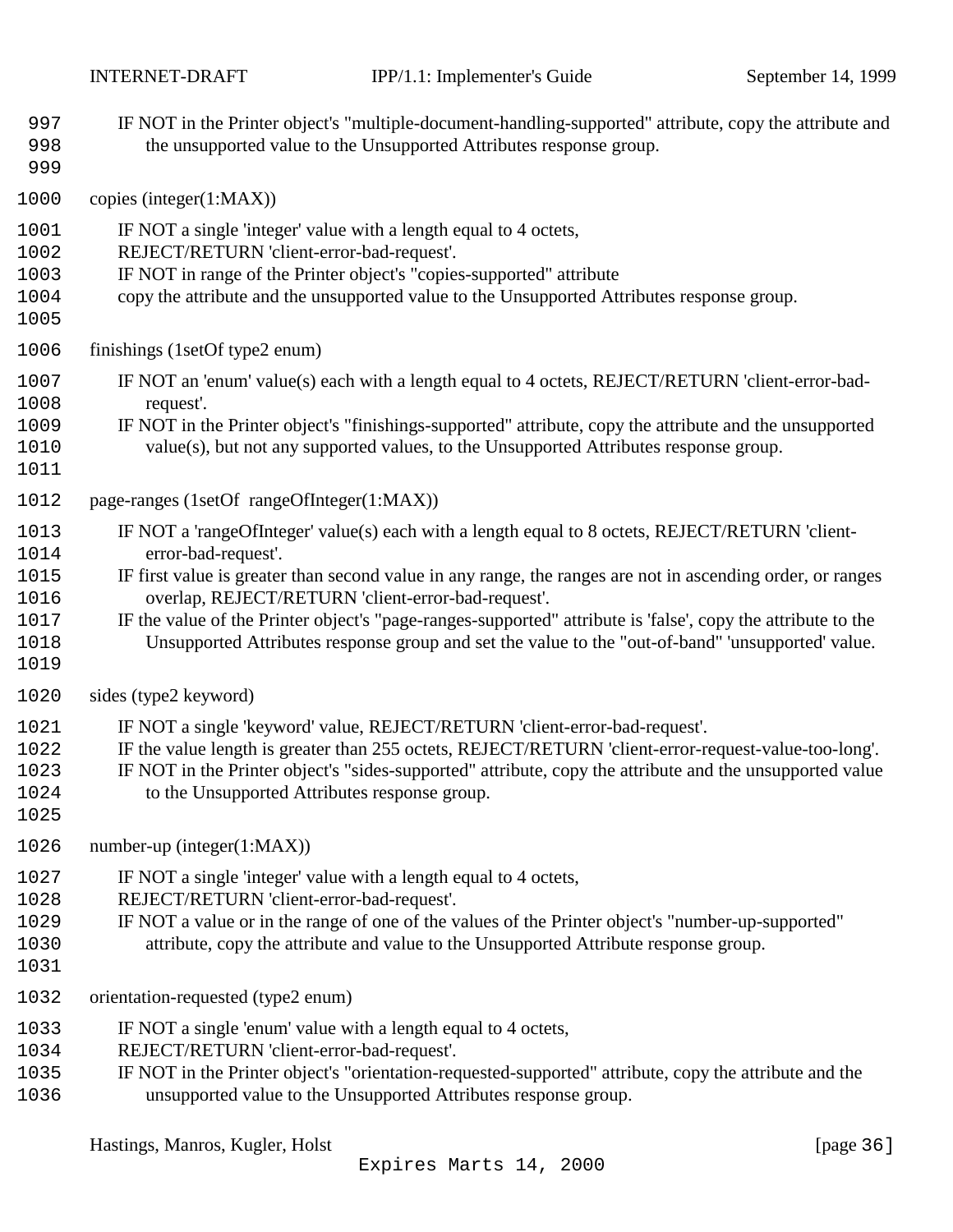| 1037                                                                 |                                                                                                                                                                                                                                                                                                                                                                                                                                                                                                                                                                                                                                                                                           |
|----------------------------------------------------------------------|-------------------------------------------------------------------------------------------------------------------------------------------------------------------------------------------------------------------------------------------------------------------------------------------------------------------------------------------------------------------------------------------------------------------------------------------------------------------------------------------------------------------------------------------------------------------------------------------------------------------------------------------------------------------------------------------|
| 1038                                                                 | media (type3 keyword   name)                                                                                                                                                                                                                                                                                                                                                                                                                                                                                                                                                                                                                                                              |
| 1039<br>1040<br>1041<br>1042<br>1043                                 | IF NOT a single 'keyword' or 'name' value, REJECT/RETURN 'client-error-bad-request'.<br>IF the value length is greater than 255 octets, REJECT/RETURN 'client-error-request-value-too-long'.<br>IF NOT in the Printer object's "media-supported" attribute, copy the attribute and the unsupported value<br>to the Unsupported Attributes response group.                                                                                                                                                                                                                                                                                                                                 |
| 1044                                                                 | printer-resolution (resolution)                                                                                                                                                                                                                                                                                                                                                                                                                                                                                                                                                                                                                                                           |
| 1045<br>1046<br>1047<br>1048<br>1049                                 | IF NOT a single 'resolution' value with a length equal to 9 octets,<br>REJECT/RETURN 'client-error-bad-request'.<br>IF NOT in the Printer object's "printer-resolution-supported" attribute, copy the attribute and the<br>unsupported value to the Unsupported Attributes response group.                                                                                                                                                                                                                                                                                                                                                                                                |
| 1050                                                                 | print-quality (type2 enum)                                                                                                                                                                                                                                                                                                                                                                                                                                                                                                                                                                                                                                                                |
| 1051<br>1052<br>1053<br>1054<br>1055                                 | IF NOT a single 'enum' value with a length equal to 4 octets,<br>REJECT/RETURN 'client-error-bad-request'.<br>IF NOT in the Printer object's "print-quality-supported" attribute, copy the attribute and the unsupported<br>value to the Unsupported Attributes response group.                                                                                                                                                                                                                                                                                                                                                                                                           |
| 1056                                                                 | unknown or unsupported attribute (i.e., there is no corresponding Printer object "xxx-supported" attribute)                                                                                                                                                                                                                                                                                                                                                                                                                                                                                                                                                                               |
| 1057<br>1058<br>1059<br>1060<br>1061<br>1062<br>1063<br>1064<br>1065 | IF the attribute syntax supplied by the client is supported but the length is not legal for that attribute<br>syntax,<br>REJECT/RETURN 'client-error-bad-request' if the length of the attribute syntax is fixed or 'client-error-<br>request-value-too-long' if the length of the attribute syntax is variable.<br>ELSE copy the attribute and value to the Unsupported Attributes response group and change the<br>attribute value to the "out-of-band" 'unsupported' value. Any remaining Job Template Attributes are<br>either unknown or unsupported Job Template attributes and are validated algorithmically according<br>to their attribute syntax for proper length (see below). |
| 1066                                                                 |                                                                                                                                                                                                                                                                                                                                                                                                                                                                                                                                                                                                                                                                                           |
| 1067<br>1068<br>1069<br>1070<br>1071<br>1072                         | If the attribute syntax is supported AND the length check fails, the IPP object REJECTS the request and<br>RETURNS the 'client-error-bad-request' if the length of the attribute syntax is fixed or the 'client-error-<br>request-value-too-long' status code if the length of the attribute syntax is variable. Otherwise, the IPP object<br>copies the unsupported Job Template attribute to the Unsupported Attributes response group and changes<br>the attribute value to the "out-of-band" 'unsupported' value. The following table shows the length checks<br>for all attribute syntaxes. In the following table: " $\le$ =" means less than or equal, "=" means equal to:         |
| 1073                                                                 | Octet length check for read-write attributes<br>Name                                                                                                                                                                                                                                                                                                                                                                                                                                                                                                                                                                                                                                      |

 ----------- -------------------------------------------- 'textWithLanguage <= 1023 AND 'naturalLanguage' <= 63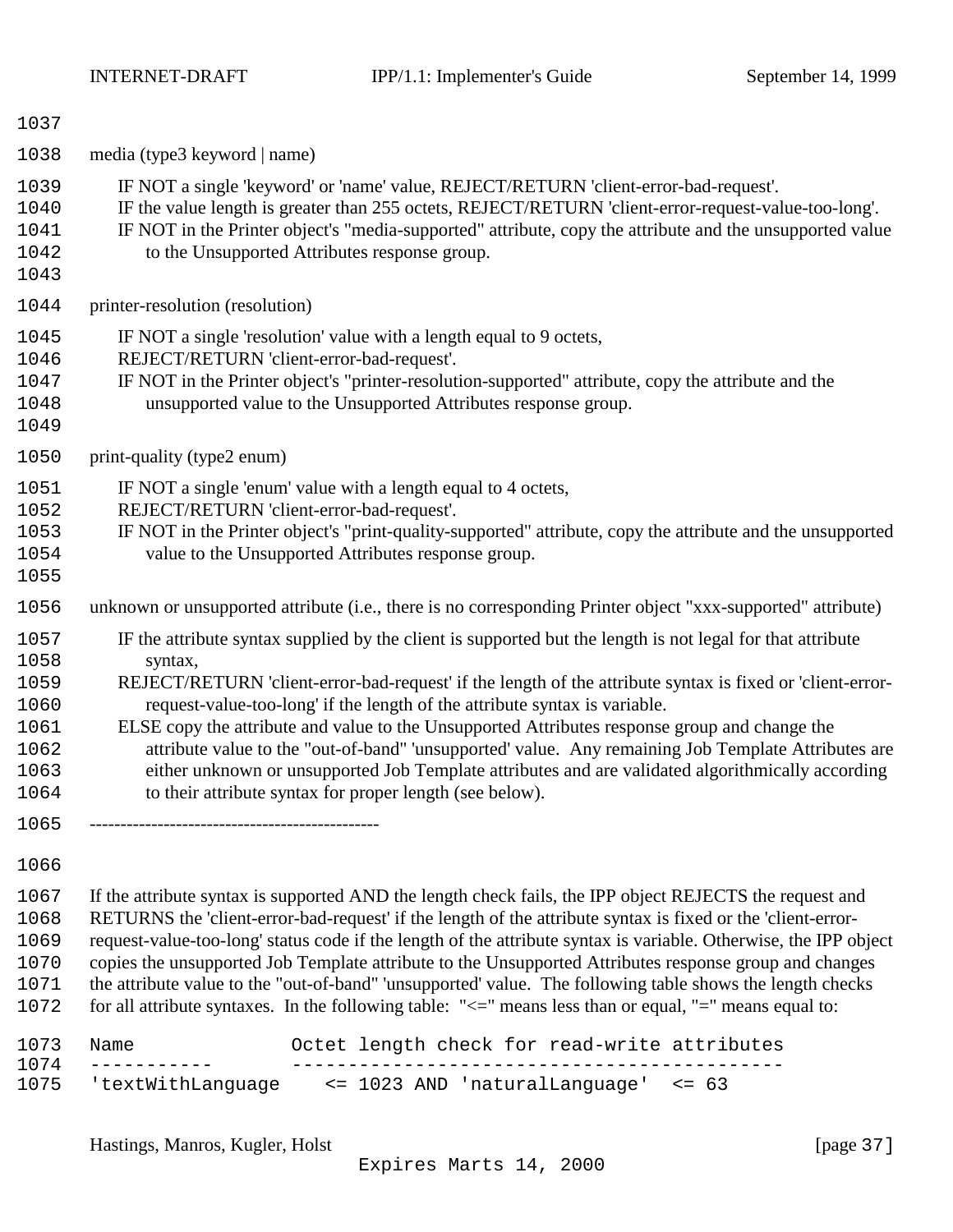<span id="page-37-0"></span>

| 1076 | 'textWithoutLanguage' <= 1023 |                                                                                                                |
|------|-------------------------------|----------------------------------------------------------------------------------------------------------------|
| 1077 | 'nameWithLanquage'            | <= 255 AND 'naturalLanguage'<br>$= 63$                                                                         |
| 1078 | 'nameWithoutLanguage'         | $\leq$ 255                                                                                                     |
| 1079 | 'keyword'                     | $\leq$ 255                                                                                                     |
| 1080 | 'enum'                        | $= 4$                                                                                                          |
| 1081 | 'uri'                         | $\leq$ 1023                                                                                                    |
| 1082 | 'uriScheme'                   | $\leq$ 63                                                                                                      |
| 1083 | 'charset'                     | $\leq$ 63                                                                                                      |
| 1084 | 'naturalLanguage'             | $\leq$ 63                                                                                                      |
| 1085 | 'mimeMediaType'               | $\leq$ 255                                                                                                     |
| 1086 | 'octetString'                 | $\leq 1023$                                                                                                    |
| 1087 | 'boolean'                     | $= 1$                                                                                                          |
| 1088 | 'integer'                     | $= 4$                                                                                                          |
| 1089 | 'rangeOfInteger'              | $= 8$                                                                                                          |
| 1090 | 'dateTime'                    | $= 11$                                                                                                         |
| 1091 | 'resolution'                  | $= 9$                                                                                                          |
| 1092 | 'lsetOf X'                    |                                                                                                                |
| 1093 |                               |                                                                                                                |
| 1094 |                               | Note: It's possible for a Printer to receive a zero length keyword in a request. Since this is a keyword, its  |
| 1095 |                               | value needs to be compared with the supported values. Assuming that the printer doesn't have any values in     |
| 1096 |                               | its corresponding "xxx-supported" attribute that are keywords of zero length, the comparison will fail.        |
| 1007 |                               | Then the request will be essented or velocited depending on the value of "inn ettyputes" fidelity" being folge |

1097 Then the request will be accepted or rejected depending on the value of "ipp-attributes-fidelity" being 'false' or 'true', respectively. No special handling is required for

3.1.2.3.1 Check for conflicting Job Template attributes values

 Once all the Operation and Job Template attributes have been checked individually, the Printer object SHOULD check for any conflicting values among all the supported values supplied by the client. For example, a Printer object might be able to staple and to print on transparencies, however due to physical stapling constraints, the Printer object might not be able to staple transparencies. The IPP object copies the supported attributes and their conflicting attribute values to the Unsupported Attributes response group. The Printer object only copies over those attributes that the Printer object either ignores or substitutes in order to resolve the conflict, and it returns the original values which were supplied by the client. For example suppose the client supplies "finishings" equals 'staple' and "media" equals 'transparency', but the Printer object does not support stapling transparencies. If the Printer chooses to ignore the stapling request in order to resolve the conflict, the Printer objects returns "finishings" equal to 'staple' in the Unsupported Attributes response group. If any attributes are multi-valued, only the conflicting values of the attributes are copied.

- 
- Note: The decisions made to resolve the conflict (if there is a choice) is implementation dependent.
- 3.1.2.3.2 Decide whether to REJECT the request
- If there were any unsupported Job Template attributes or unsupported/conflicting Job Template attribute
- values and the client supplied the "ipp-attribute-fidelity" attribute with the 'true' value, the Printer object
- REJECTS the request and return the status code: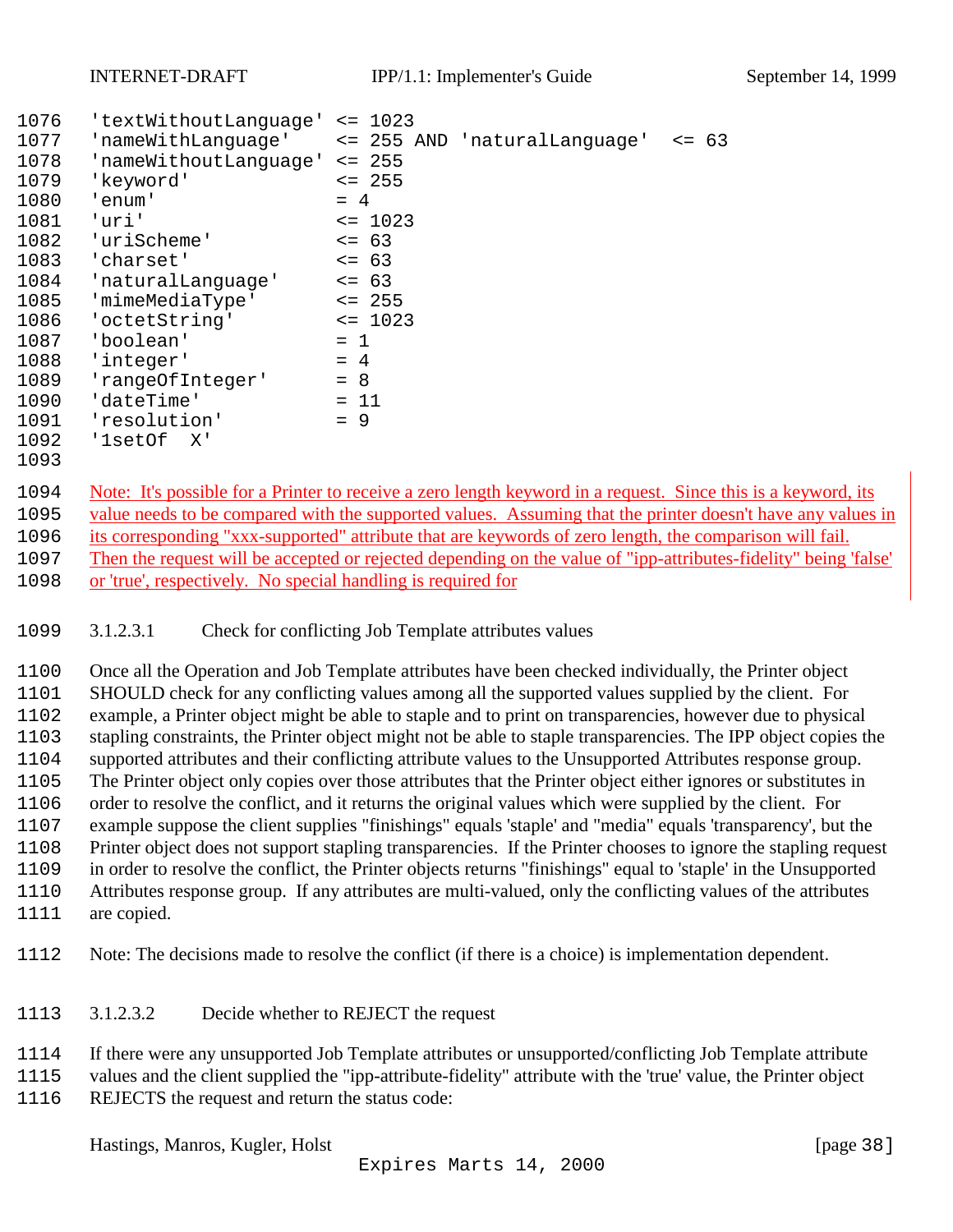(1) 'client-error-conflicting-attributes' status code, if there were any conflicts between attributes supplied by the client. (2) 'client-error-attributes-or-values-not-supported' status code, otherwise. Note: Unsupported Operation attributes or values that are returned do not affect the status returned in this step. If the unsupported Operation attribute was a serious error, the above already rejected the request in a previous step. If control gets to this step with unsupported Operation attributes being returned, they are not serious errors. In general, the final results of Job processing are unknown at Job submission time. The client has to rely on notifications or polling to find out what happens at Job processing time. However, there are cases in which some Printers can determine at Job submission time that Job processing is going to fail. As an optimization, we'd like to have the Printer reject the Job in these cases. There are three types of "processing" errors that might be detectable at Job submission time: -'client-error-document-format-not-supported' : For the Print-Job, Send-Document, Print-URI, and Send-URI operations, if all these conditions are true: 1132 · the Printer supports auto-sensing, 1133 · the request "document-format" operation attribute is 'application/octet-stream', 1134 · the Printer receives document data before responding, **· the Printer auto-senses the document format before responding,** 1136 · the sensed document format is not supported by the Printer 1137 then the Printer should respond with 'client-error-document-format-not-supported' status. 'client-error-compression-error': For the Print-Job, Send-Document, Print-URI, and Send-URI operations, if all these conditions are true: **· the client supplies a supported value for the "compression" operation attribute in the request 1141 · the Printer receives document data before responding,** 1141 · the Printer receives document data before responding, 1142 · the Printer attempts to decompress the document data before responding, · the document data cannot be decompressed using the algorithm specified by the "compression" operation attribute then the Printer should respond with 'client-error-compression-error' status. -'client-error-document-access-error': For the Print-URI, and Send-URI operations, if the Printer attempts and fails to pull the referenced document data before responding, it should respond with 'client- error-document-access-error' status. 1149 Some Printers are not able to detect these errors until Job processing time. In that case, the errors are recorded in the corresponding job-state and job-state reason attributes. (There is no standard way for a client to determine whether a Printer can detect these errors at Job submission time.) For example, if auto- sensing happens AFTER the job is accepted (as opposed to auto-sensing at submit time before returning the response), the implementation aborts the job, puts the job in the 'aborted' state and sets the 'unsupported-document-format' value in the job's "job-state-reasons".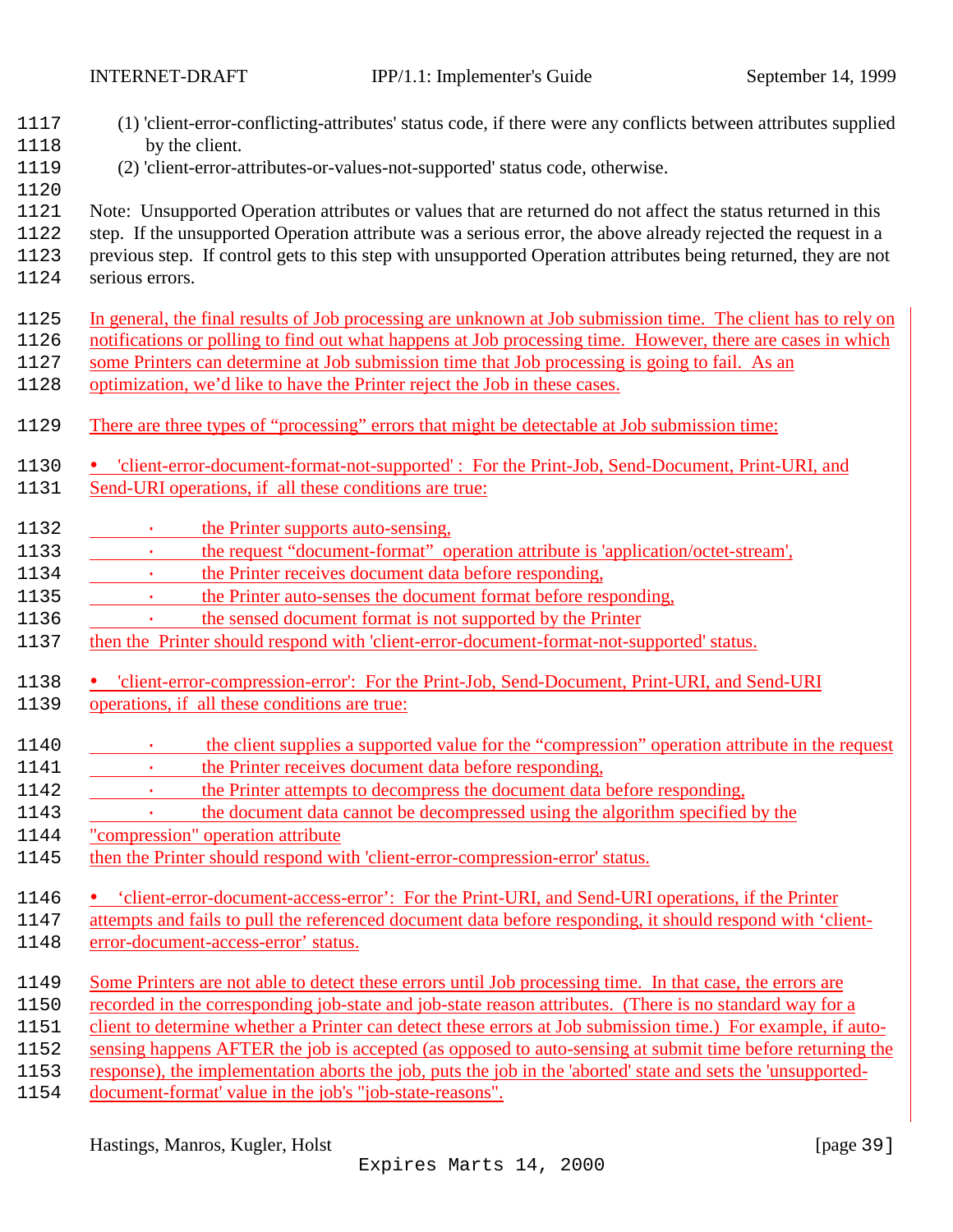<span id="page-39-0"></span>

| 1155                         | A client should always provide a valid "document-format" operation attribute whenever practical. In the                                                                                                                                                                                                                                                        |
|------------------------------|----------------------------------------------------------------------------------------------------------------------------------------------------------------------------------------------------------------------------------------------------------------------------------------------------------------------------------------------------------------|
| 1156                         | absence of other information, a client itself may sniff the document data to determine document format.                                                                                                                                                                                                                                                        |
| 1157<br>1158<br>1159<br>1160 | 3.1.2.3.3<br>Auto sensing at Job submission time may be more difficult for the Printer when combined<br>with compression. For auto-sensed Jobs, a client may be better off deferring compression to the transfer<br>protocol layer, e.g.; by using the HTTP Content-Encoding header. For the Validate-Job operation,<br>RETURN one of the success status codes |
| 1161                         | If the requested operation is the Validate-Job operation, the Printer object returns:                                                                                                                                                                                                                                                                          |
| 1162                         | (1) the "successful-ok" status code, if there are no unsupported or conflicting Job Template attributes or                                                                                                                                                                                                                                                     |
| 1163                         | values.                                                                                                                                                                                                                                                                                                                                                        |
| 1164                         | (2) the "successful-ok-conflicting-attributes, if there are any conflicting Job Template attribute or                                                                                                                                                                                                                                                          |
| 1165                         | values.                                                                                                                                                                                                                                                                                                                                                        |
| 1166                         | (3) the "successful-ok-ignored-or-substituted-attributes, if there are only unsupported Job Template                                                                                                                                                                                                                                                           |
| 1167                         | attributes or values.                                                                                                                                                                                                                                                                                                                                          |
| 1168                         |                                                                                                                                                                                                                                                                                                                                                                |
| 1169                         | Note: Unsupported Operation attributes or values that are returned do not affect the status returned in this                                                                                                                                                                                                                                                   |
| 1170                         | step. If the unsupported Operation attribute was a serious error, the above already rejected the request in a                                                                                                                                                                                                                                                  |
| 1171                         | previous step. If control gets to this step with unsupported Operation attributes being returned, they are not                                                                                                                                                                                                                                                 |
| 1172                         | serious errors.                                                                                                                                                                                                                                                                                                                                                |

- 3.1.2.3.4 Create the Job object with attributes to support
- If "ipp-attribute-fidelity" is set to 'false' (or it was not supplied by the client), the Printer object:
- (1) creates a Job object, assigns a unique value to the job's "job-uri" and "job-id" attributes, and initializes all of the job's other supported Job Description attributes.
- (2) removes all unsupported attributes from the Job object.
- (3) for each unsupported value, removes either the unsupported value or substitutes the unsupported attribute value with some supported value. If an attribute has no values after removing unsupported values from it, the attribute is removed from the Job object (so that the normal default behavior at 1181 job processing time will take place for that attribute).
- (4) for each conflicting value, removes either the conflicting value or substitutes the conflicting attribute value with some other supported value. If an attribute has no values after removing conflicting values from it, the attribute is removed from the Job object (so that the normal default behavior at 1185 job processing time will take place for that attribute).
- 

 If there were no attributes or values flagged as unsupported, or the value of 'ipp-attribute-fidelity" was 'false', the Printer object is able to accept the create request and create a new Job object. If the "ipp-

attribute-fidelity" attribute is set to 'true', the Job Template attributes that populate the new Job object are

necessarily all the Job Template attributes supplied in the create request. If the "ipp-attribute-fidelity"

attribute is set to 'false', the Job Template attributes that populate the new Job object are all the client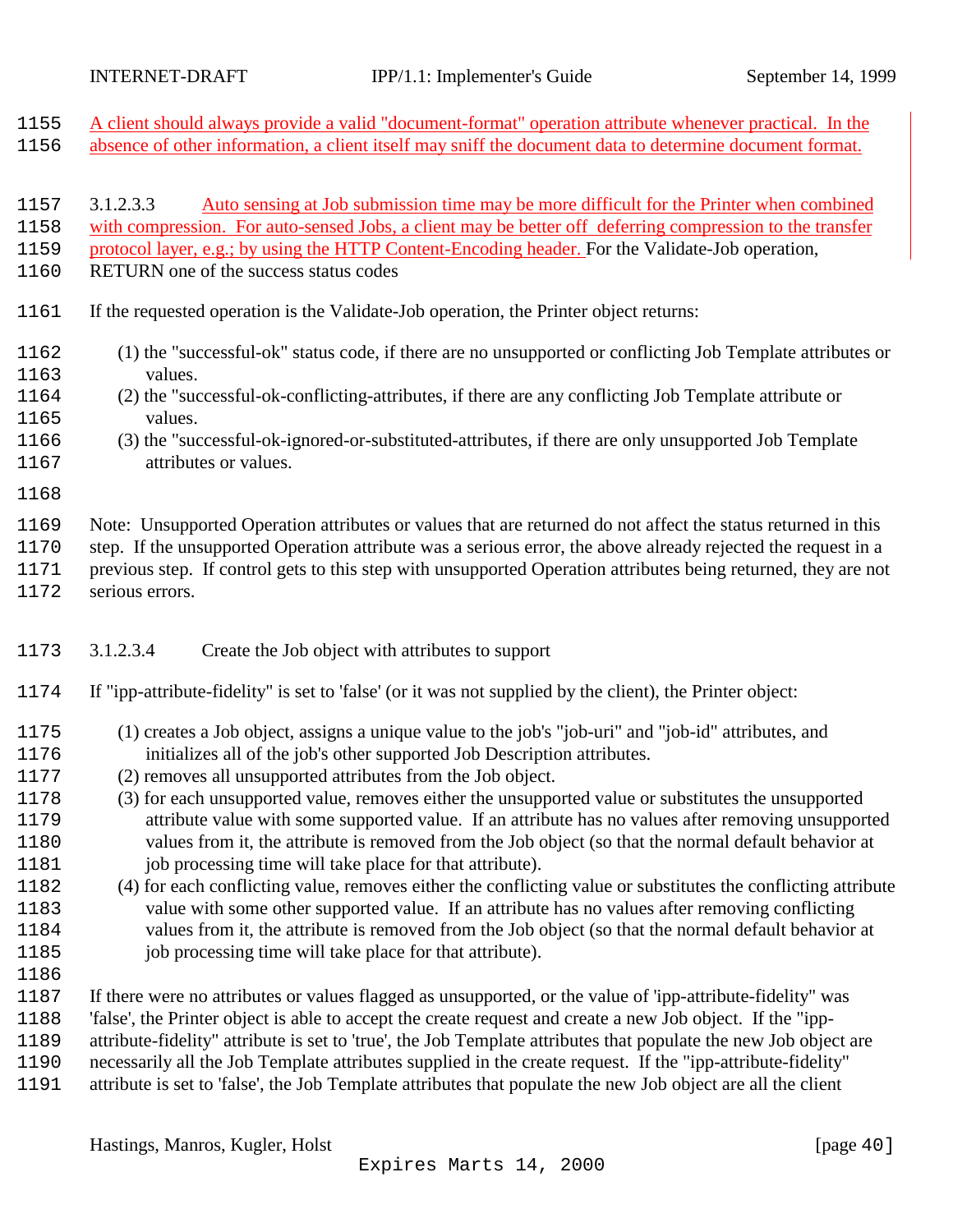<span id="page-40-0"></span>

 supplied Job Template attributes that are supported or that have value substitution. Thus, some of the requested Job Template attributes may not appear in the Job object because the Printer object did not

- support those attributes. The attributes that populate the Job object are persistently stored with the Job object for that Job. A Get-Job-Attributes operation on that Job object will return only those attributes that
- are persistently stored with the Job object.

Note: All Job Template attributes that are persistently stored with the Job object are intended to be

- "override values"; that is, they that take precedence over whatever other embedded instructions might be in the document data itself. However, it is not possible for all Printer objects to realize the semantics of "override". End users may query the Printer's "pdl-override-supported" attribute to determine if the Printer either attempts or does not attempt to override document data instructions with IPP attributes.
- There are some cases, where a Printer supports a Job Template attribute and has an associated default value set for that attribute. In the case where a client does not supply the corresponding attribute, the Printer does not use its default values to populate Job attributes when creating the new Job object; only Job Template attributes actually in the create request are used to populate the Job object. The Printer's default values are only used later at Job processing time if no other IPP attribute or instruction embedded in the document data is present.
- Note: If the default values associated with Job Template attributes that the client did not supply were to be used to populate the Job object, then these values would become "override values" rather than defaults. If the Printer supports the 'attempted' value of the "pdl-override-supported" attribute, then these override values could replace values specified within the document data. This is not the intent of the default value mechanism. A default value for an attribute is used only if the create request did not specify that attribute (or it was ignored when allowed by "ipp-attribute-fidelity" being 'false') and no value was provided within the content of the document data.
- If the client does not supply a value for some Job Template attribute, and the Printer does not support that attribute, as far as IPP is concerned, the result of processing that Job (with respect to the missing attribute) is undefined.
- 3.1.2.3.5 Return one of the success status codes
- Once the Job object has been created, the Printer object accepts the request and returns to the client:
- (1) the 'successful-ok' status code, if there are no unsupported or conflicting Job Template attributes or values.
- (2) the 'successful-ok-conflicting-attributes' status code, if there are any conflicting Job Template attribute or values.
- (3) the 'successful-ok-ignored-or-substituted-attributes' status code, if there are only unsupported Job Template attributes or values.
- Note: Unsupported Operation attributes or values that are returned do not affect the status returned in this step. If the unsupported Operation attribute was a serious error, the above already rejected the request in a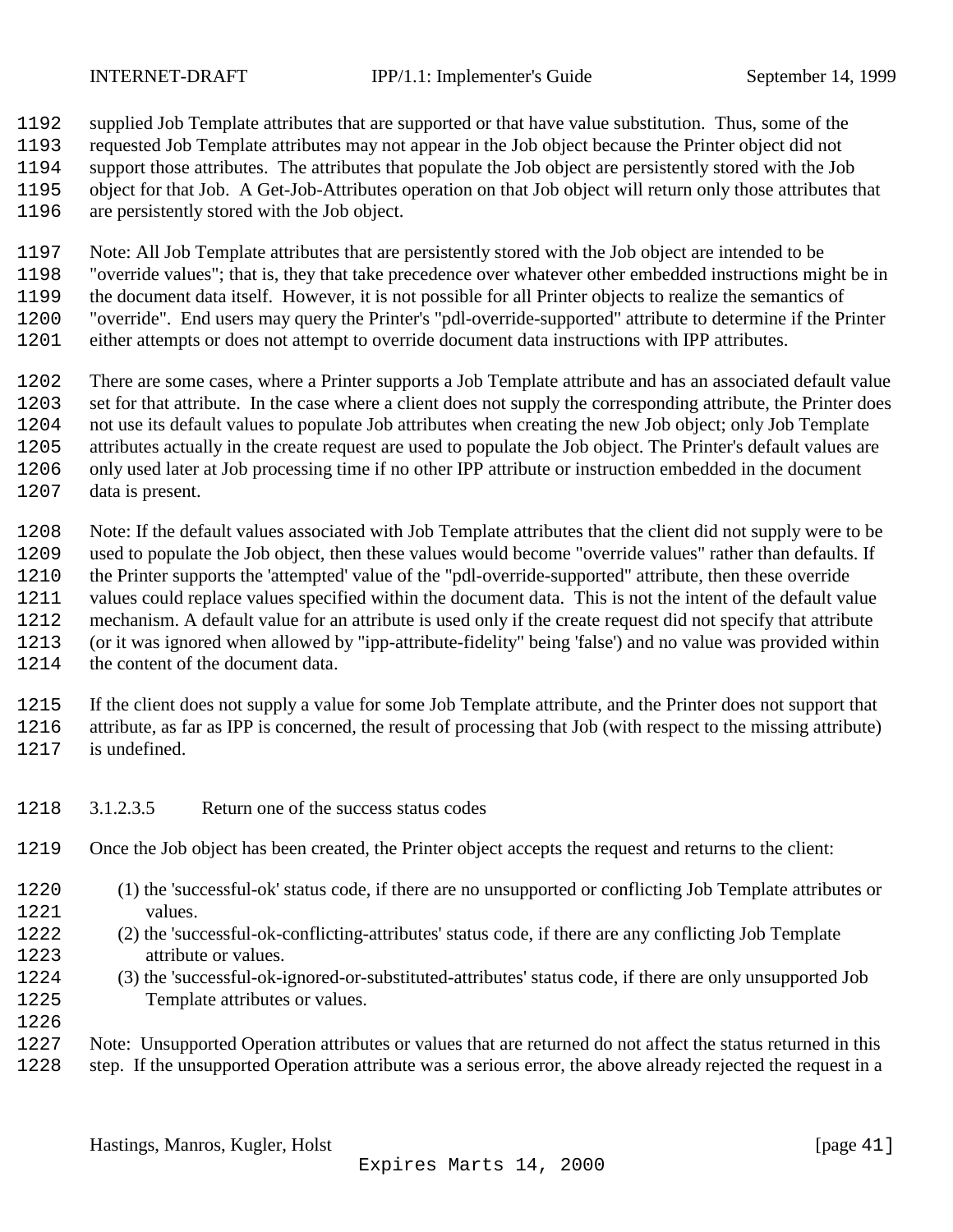- <span id="page-41-0"></span> previous step. If control gets to this step with unsupported Operation attributes being returned, they are not serious errors.
- The Printer object also returns Job status attributes that indicate the initial state of the Job ('pending',
- 'pending-held', 'processing', etc.), etc. See Print-Job Response, [IPP-MOD] section 3.2.1.2.
- 3.1.2.3.6 Accept appended Document Content
- The Printer object accepts the appended Document Content data and either starts it printing, or spools it for later processing.
- 3.1.2.3.7 Scheduling and Starting to Process the Job
- The Printer object uses its own configuration and implementation specific algorithms for scheduling the Job

in the correct processing order. Once the Printer object begins processing the Job, the Printer changes the

Job's state to 'processing'. If the Printer object supports PDL override (the "pdl-override-supported" attribute

set to 'attempted'), the implementation does its best to see that IPP attributes take precedence over

embedded instructions in the document data.

#### 3.1.2.3.8 Completing the Job

 The Printer object continues to process the Job until it can move the Job into the 'completed' state. If an Cancel-Job operation is received, the implementation eventually moves the Job into the 'canceled' state. If the system encounters errors during processing that do not allow it to progress the Job into a completed state, the implementation halts all processing, cleans up any resources, and moves the Job into the 'aborted' state.

3.1.2.3.9 Destroying the Job after completion

 Once the Job moves to the 'completed', 'aborted', or 'canceled' state, it is an implementation decision as to when to destroy the Job object and release all associated resources. Once the Job has been destroyed, the Printer would return either the "client-error-not-found" or "client-error-gone" status codes for operations directed at that Job.

 Note: the Printer object SHOULD NOT re-use a "job-uri" or "job-id" value for a sufficiently long time after a job has been destroyed, so that stale references kept by clients are less likely to access the wrong (newer) job.

- 3.1.2.3.10 Interaction with "ipp-attribute-fidelity"
- 3.1.3 Some Printer object implementations may support "ipp-attribute-fidelity" set to 'true' and "pdl-override-supported" set to 'attempted' and yet still not be able to realize exactly what the client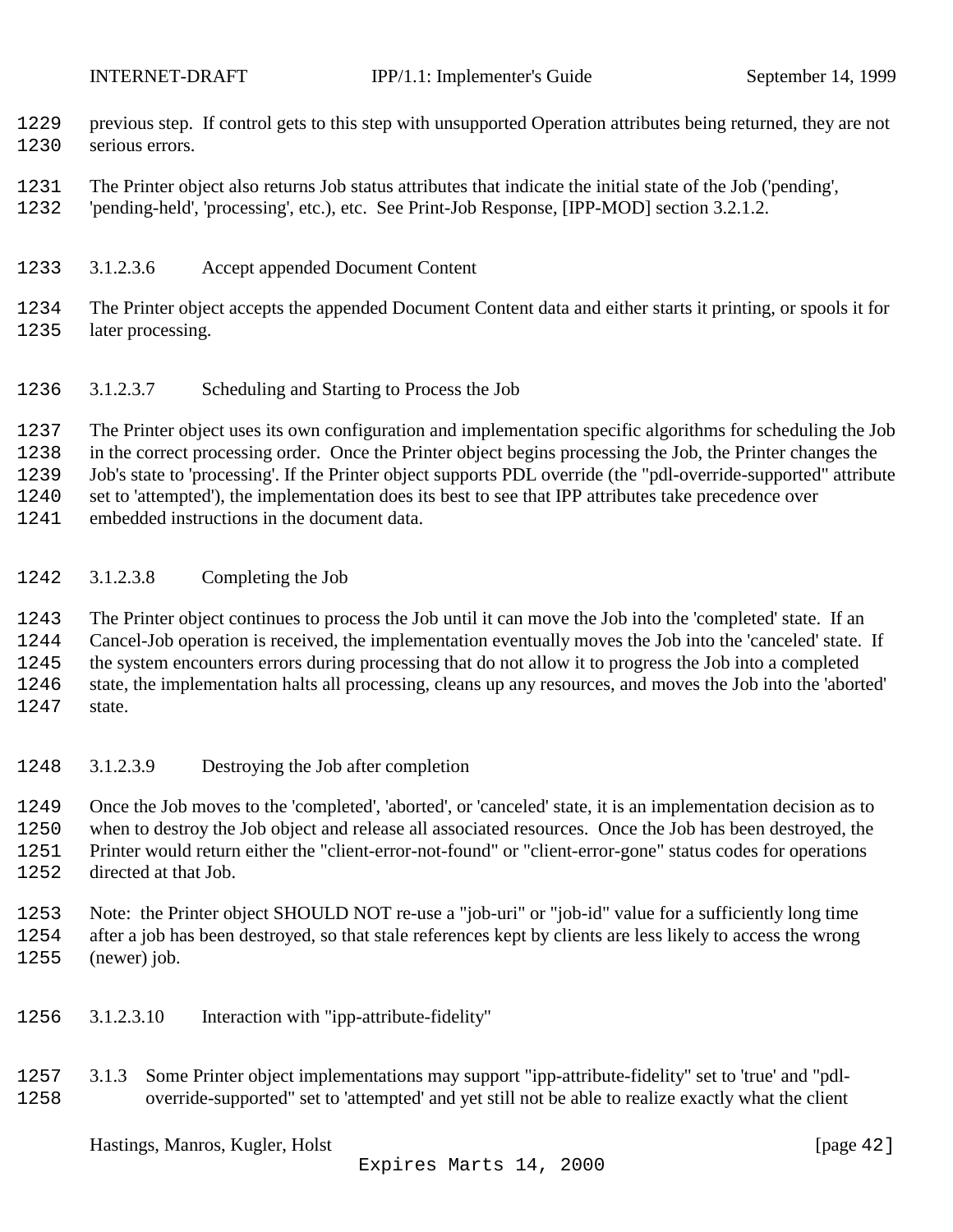<span id="page-42-0"></span> specifies in the create request. This is due to legacy decisions and assumptions that have been made about the role of job instructions embedded within the document data and external job instructions that accompany the document data and how to handle conflicts between such instructions. The inability to be 100% precise about how a given implementation will behave is also compounded by the fact that the two special attributes, "ipp-attribute-fidelity" and "pdl-override-supported", apply to the whole job rather than specific values for each attribute. For example, some implementations may be able to override almost all Job Template attributes except for "number-up". Character Sets, natural languages, and internationalization

- This section discusses character set support, natural language support and internationalization.
- 3.1.3.1.1 Character set code conversion support (Issue 1.5)

 IPP clients and IPP objects are REQUIRED to support UTF-8. They MAY support additional charsets. It is RECOMMENDED that an IPP object also support US-ASCII, since many clients support US-ASCII, and

 indicate that UTF-8 and US-ASCII are supported by populating the Printer's "charset-supported" with 'utf-8' and 'us-ascii' values. An IPP object is required to code covert with as little loss as possible between the

charsets that it supports, as indicated in the Printer's "charsets-supported" attribute.

- How should the server handle the situation where the "attributes-charset" of the response itself is "us-ascii", but one or more attributes in that response is in the "utf-8" format?
- Example: Consider a case where a client sends a Print-Job request with "utf-8" as the value of "attributes-
- charset" and with the "job-name" attribute supplied. Later another client submits a Get-Job-Attribute or
- Get-Jobs request. This second request contains the "attributes-charset" with value "us-ascii" and
- "requested-attributes" attribute with exactly one value "job-name".

 According to the IPP-Mod document (section 3.1.4.2), the value of the "attributes-charset" for the response of the second request must be "us-ascii" since that is the charset specified in the request. The "job-name" value, however, is in "utf-8" format. Should the request be rejected even though both "utf-8" and "us-ascii" charsets are supported by the server? or should the "job-name" value be converted to "us-ascii" and return "successful-ok-conflicting-attributes" (0x0002) as the status code?

- Answer: An IPP object that supports both utf-8 (REQUIRED) and us-ascii, the second paragraph of section 3.1.4.2 applies so that the IPP object MUST accept the request, perform code set conversion between these two charsets with "the highest fidelity possible" and return 'successful-ok', rather than a warning 'successful-ok-conflicting-attributes, or an error. The printer will do the best it can to convert between each of the character sets that it supports--even if that means providing a string of question marks because none of the characters are representable in US ASCII. If it can't perform such conversion, it MUST NOT advertise us-ascii as a value of its "attributes-charset-supported" and MUST reject any request that requests 'us-ascii'.
- One IPP object implementation strategy is to convert all request text and name values to a Unicode internal representation. This is 16-bit and virtually universal. Then convert to the specified operation attributes- charset on output.
	- Hastings, Manros, Kugler, Holst [page 43]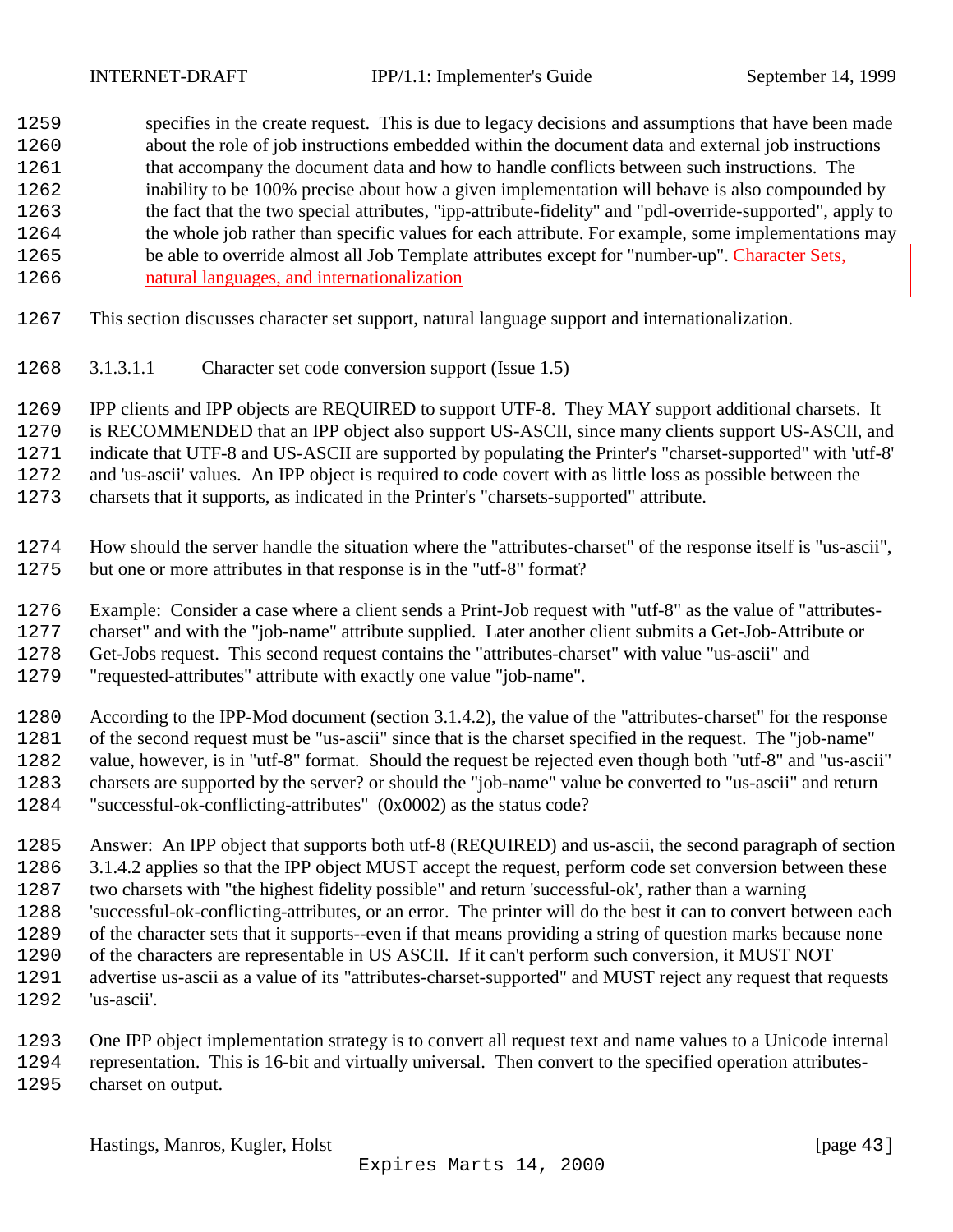<span id="page-43-0"></span>

 Also it would be smarter for a client to ask for 'utf-8', rather than 'us-ascii' and throw away characters that it doesn't understand, rather than depending on the code conversion of the IPP object.

3.1.3.1.2 What charset to return when an unsupported charset is requested (Issue 1.19)?

Section 3.1.4.1 Request Operation attributes was clarified in November 1998 as follows:

All clients and IPP objects MUST support the 'utf-8' charset [RFC2044] and MAY support additional

charsets provided that they are registered with IANA [IANA-CS]. If the Printer object does not support the

client supplied charset value, the Printer object MUST reject the request, set the "attributes-charset" to 'utf-

8' in the response, and return the 'client-error-charset-not-supported' status code and any 'text' or 'name'

- attributes using the 'utf-8' charset.
- Since the client and IPP object MUST support UTF-8, returning any text or name attributes in UTF-8 when the client requests a charset that is not supported should allow the client to display the text or name.

 Since such an error is a client error, rather than a user error, the client should check the status code first so that it can avoid displaying any other returned 'text' and 'name' attributes that are not in the charset requested.

 Furthermore, [ipp-mod] section 14.1.4.14 client-error-charset-not-supported (0x040D) was clarified in November 1998 as follows:

For any operation, if the IPP Printer does not support the charset supplied by the client in the

"attributes-charset" operation attribute, the Printer MUST reject the operation and return this status

and any 'text' or 'name' attributes using the 'utf-8' charset (see Section 3.1.4.1).

3.1.3.1.3 Natural Language Override (NLO) (Issue 1.45)

 The 'text' and 'name' attributes each have two forms. One has an implicit natural language, and the other has an explicit natural language. The 'textWithoutLanguage' and 'textWithLanguage' are the two 'text' forms. The 'nameWithoutLanguage" and 'nameWithLanguage are the two 'name' forms. If a receiver (IPP object or IPP client) supports an attribute with attribute syntax 'text', it MUST support both forms in a request and a response. A sender (IPP client or IPP object) MAY send either form for any such attribute. When a sender sends a WithoutLanguage form, the implicit natural language is specified in the "attributes-natural-language" operation attribute, which all senders MUST include in every request and response.

 When a sender sends a WithLanguage form, it MAY be different from the implicit natural language supplied by the sender or it MAY be the same. The receiver MUST treat either form equivalently.

 There is an implementation decision for senders, whether to always send the WithLanguage forms or use the WithoutLanguage form when the attribute's natural language is the same as the request or response. The former approach makes the sender implementation simpler. The latter approach is more efficient on the wire and allows inter-working with non-conforming receivers that fail to support the WithLanguage forms. As each approach have advantages, the choice is completely up to the implementer of the sender.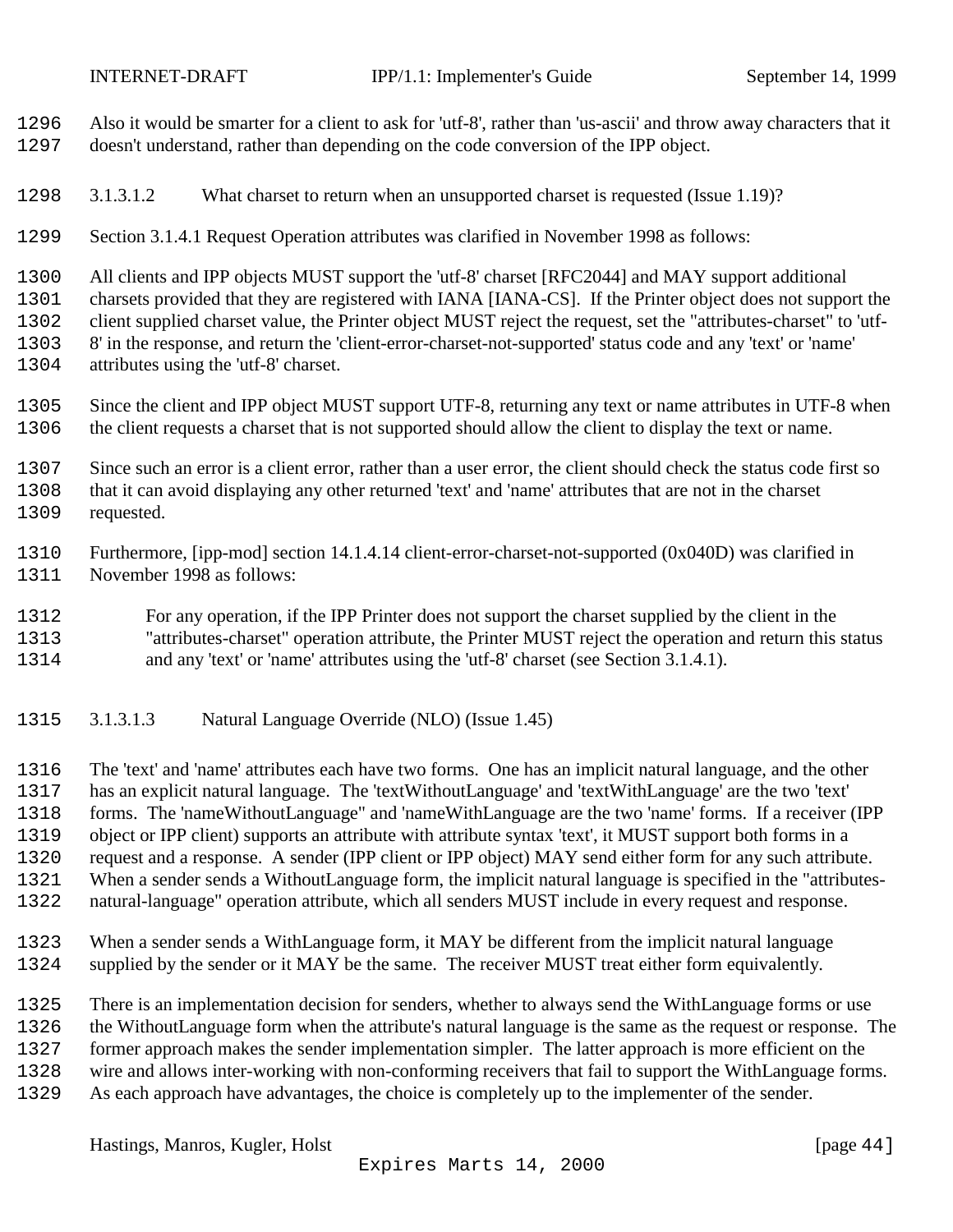<span id="page-44-0"></span>

- Furthermore, when a client receives a 'text' or 'name' job attribute that it had previously supplied, that client
- MUST NOT expect to see the attribute in the same form, i.e., in the same WithoutLanguage or
- WithLanguage form as the client supplied when it created the job. The IPP object is free to transform the
- attribute from the WithLanguage form to the WithoutLanguage form and vice versa, as long as the natural
- language is preserved. However, in order to meet this latter requirement, it is usually simpler for the IPP
- object implementation to store the natural language explicitly with the attribute value, i.e., to store using an
- internal representation that resembles the WithLanguage form.

 The IPP Printer MUST copy the natural language of a job, i.e., the value of the "attributes-natural-language" operation attribute supplied by the client in the create operation, to the Job object as a Job Description attribute, so that a client is able to query it. In returning a Get-Job-Attributes response, the IPP object MAY return one of three natural language values in the response's "attributes-natural-language" operation attribute: (1) that requested by the requester, (2) the natural language of the job, or (3) the configured natural language of the IPP Printer, if the requested language is not supported by the IPP Printer.

 This "attributes-natural-language" Job Description attribute is useful for an IPP object implementation that prints start sheets in the language of the user who submitted the job. This same Job Description attribute is useful to a multi-lingual operator who has to communicate with different job submitters in different natural languages. This same Job Description attribute is expected to be used in the future to generate notification messages in the natural language of the job submitter.

- Early drafts of [IPP-MOD] contained a job-level natural language override (NLO) for the Get-Jobs response. A job-level (NLO) is an (unrequested) Job Attribute which then specified the implicit natural
- language for any other WithoutLanguage job attributes returned in the response for that job.
- Interoperability testing of early implementations showed that no one was implementing the job-level NLO
- in Get-Job responses. So the job-level NLO was eliminated from the Get-Jobs response. This
- simplification makes all requests and responses consistent in that the implicit natural language for any
- WithoutLanguage 'text' or 'name' form is always supplied in the request's or response's "attributes-natural-
- language" operation attribute.
- 3.1.4 Status codes returned by operation (Issue 1.50)
- 1357 This section corresponds to [IPP-MOD] section 3.1.6 "Operation Response Status Codes and Status
- Messages". This section lists all status codes once in the first operation (Print-Job). Then it lists the status
- codes that are different or specialized for subsequent operations under each operation.
- 3.1.4.1 Printer Operations
- 3.1.4.1.1 Print-Job
- The Printer object MUST return one of the following "status-code" values for the indicated reason.
- Whether all of the document data has been accepted or not before returning the success or error response

1364 depends on implementation. See Section  $\frac{1413 \text{ in [IPP-MOD]}}{120 \text{ for a more complete description of each}}$ status code.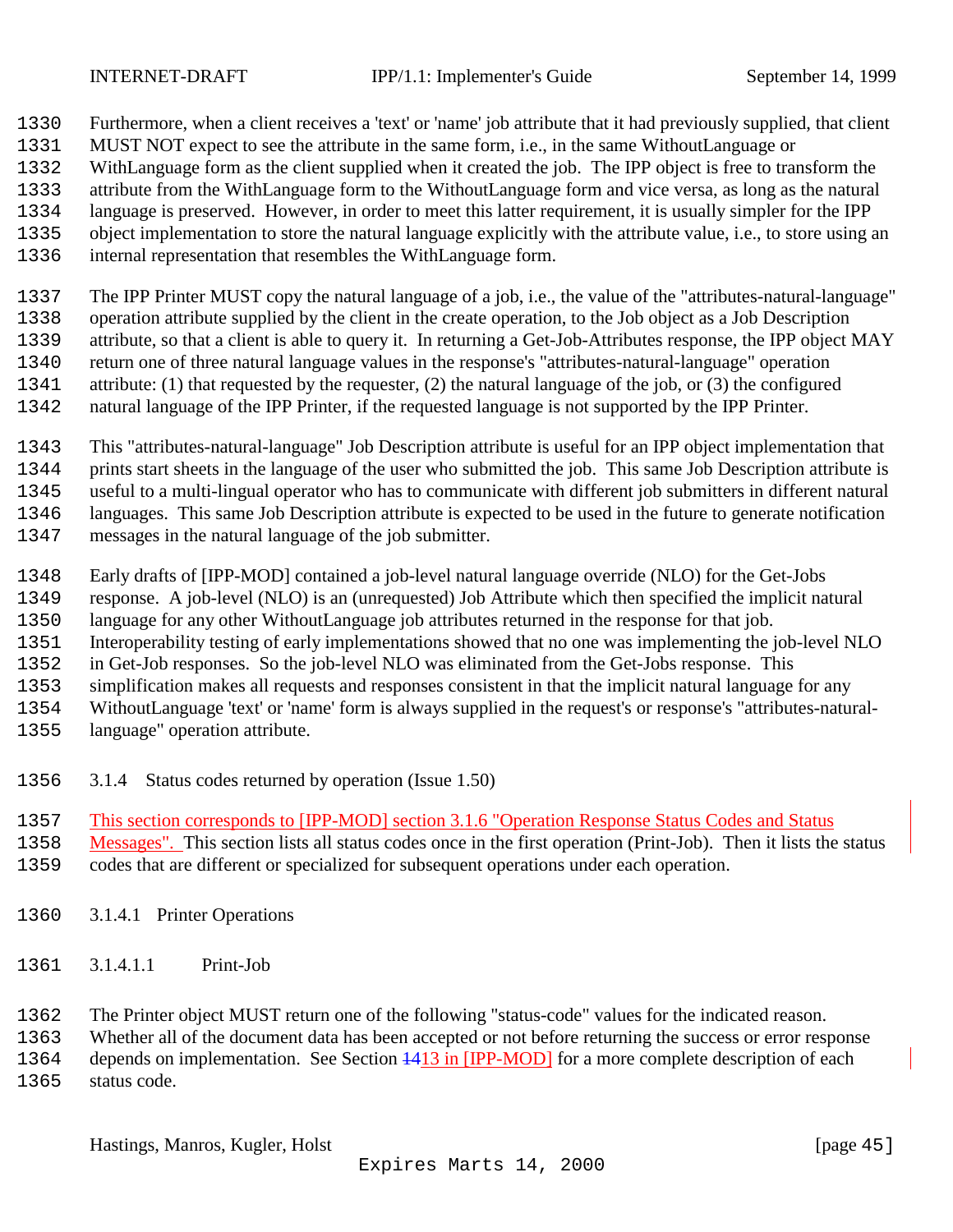- For the following success status codes, the Job object has been created and the "job-id", and "job-uri"
- assigned and returned in the response:
- successful-ok: no request attributes were substituted or ignored.
- successful-ok-ignored-or-substituted-attributes: some supplied (1) attributes were ignored or (2)
- unsupported attribute syntaxes or values were substituted with supported values or were ignored. 1371 Unsupported attributes, attribute syntaxes, syntax's, or values MUST be returned in the Unsupported Attributes group of the response.
- successful-ok-conflicting-attributes: some supplied attribute values conflicted with the values of other supplied attributes and were either substituted or ignored. Attributes or values which conflict with other attributes and have been substituted or ignored MUST be returned in the Unsupported
- Attributes group of the response as supplied by the client.
- 
- [ipp-mod] section 3.1.6 Operation Status Codes and Messages states (Issue 1.19):
- If the Printer object supports the "status-message" operation attribute, it SHOULD use the REQUIRED 'utf-
- 1380 8' charset to return a status message for the following error status codes (see section  $\frac{14}{13}$  in [IPP-MOD]):

'client-error-bad-request', 'client-error-charset-not-supported', 'server-error-internal-error', 'server-error-

operation-not-supported', and 'server-error-version-not-supported'. In this case, it MUST set the value of

the "attributes-charset" operation attribute to 'utf-8' in the error response.

- For the following error status codes, no job is created and no "job-id" or "job-uri" is returned:
- client-error-bad-request: The request syntax does not conform to the specification.
- client-error-forbidden: The request is being refused for authorization or authentication reasons. The implementation security policy is to not reveal whether the failure is one of authentication or authorization.
- client-error-not-authenticated: Either the request requires authentication information to be supplied or the authentication information is not sufficient for authorization.
- client-error-not-authorized: The requester is not authorized to perform the request on the target object.
- client-error-not-possible: The request cannot be carried out because of the state of the system. See also 'server-error-not-accepting-jobs' status code, which MUST take precedence if the Printer object's "printer-accepting-jobs" attribute is 'false'.
- client-error-timeout: not applicable.
- client-error-not-found: the target object does not exist.
- client-error-gone: the target object no longer exists and no forwarding address is known.
- client-error-request-entity-too-large: the size of the request and/or print data exceeds the capacity of the IPP Printer to process it.
- client-error-request-value-too-long: the size of request variable length attribute values, such as 'text' and 'name' attribute syntaxes,syntax's, exceed the maximum length specified in [IPP-MOD] for the attribute and MUST be returned in the Unsupported Attributes Group.
- client-error-document-format-not-supported: the document format supplied is not supported. The "document-format" attribute with the unsupported value MUST be returned in the Unsupported Attributes Group. This error SHOULD take precedence over any other 'xxx-not-supported' error,
- except 'client-error-charset-not-supported'.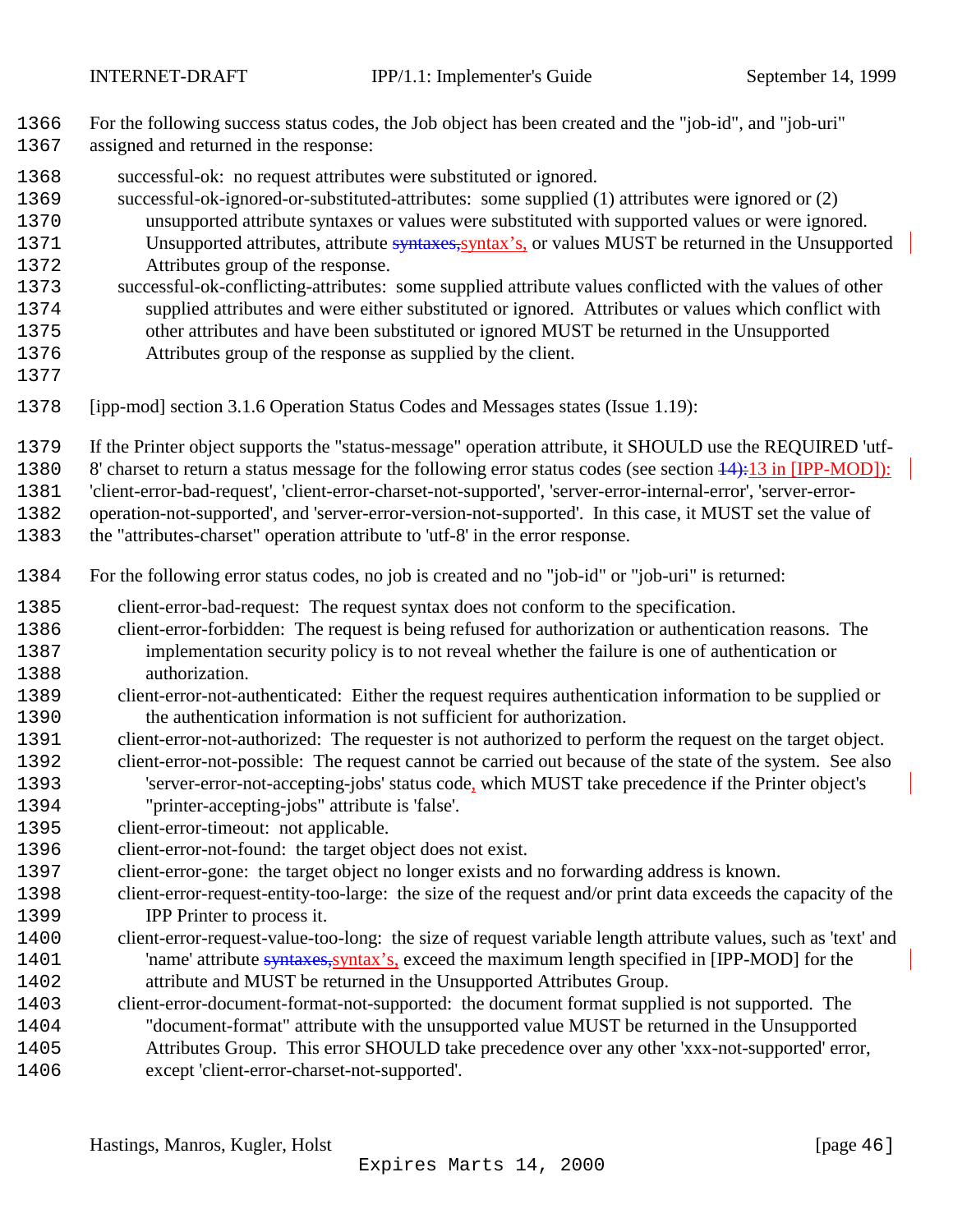- <span id="page-46-0"></span>client-error-attributes-or-values-not-supported: one or more supplied attributes, attribute
- syntaxes,syntax's, or values are not supported and the client supplied the "ipp-attributes-fidelity" operation attribute with a 'true' value. They MUST be returned in the Unsupported Attributes Group as explained below.
- client-error-uri-scheme-not-supported: not applicable.
- client-error-charset-not-supported: the charset supplied in the "attributes-charset" operation attribute is not supported. The Printer's "configured-charset" MUST be returned in the response as the value of the "attributes-charset" operation attribute and used for any 'text' and 'name' attributes returned in the error response. This error SHOULD take precedence over any other error, unless the request syntax is so bad that the client's supplied "attributes-charset" cannot be determined.
- client-error-conflicting-attributes: one or more supplied attribute values conflicted with each other and the client supplied the "ipp-attributes-fidelity" operation attribute with a 'true' value. They MUST be returned in the Unsupported Attributes Group as explained below.
- server-error-internal-error: an unexpected condition prevents the request from being fulfilled.
- server-error-operation-not-supported: not applicable (since Print-Job is REQUIRED).
- server-error-service-unavailable: the service is temporarily overloaded.
- server-error-version-not-supported: the version in the request is not supported. The "closest" version number supported MUST be returned in the response.
- server-error-device-error: a device error occurred while receiving or spooling the request or document data or the IPP Printer object can only accept one job at a time.
- server-error-temporary-error: a temporary error such as a buffer full write error, a memory overflow, or a disk full condition occurred while receiving the request and/or the document data.
- server-error-not-accepting-jobs: the Printer object's "printer-is-not-accepting-jobs" attribute is 'false'. server-error-busy: the Printer is too busy processing jobs to accept another job at this time.
- server-error-job-canceled: the job has been canceled by an operator or the system while the client was transmitting the document data.
- 3.1.4.1.2 Print-URI
- 1434 All of the Print-Job status codes described in Section 3.2.1.[23.1.4.1.1](#page-44-0) Print-Job Response are applicable to
- Print-URI with the following specializations and differences. See Section 14 for a more complete description of each status code.
- server-error-uri-scheme-not-supported:client-error-uri-scheme-not-supported: the URI scheme supplied in the "document-uri" operation attribute is not supported and is returned in the Unsupported Attributes group.
- server-error-operation-not-supported: the Print-URI operation is not supported.
- 

3.1.4.1.3 Validate-Job

1443 All of the Print-Job status codes described in Section 3.2.1.[23.1.4.1.1](#page-44-0) Print-Job Response are applicable to 1444 Validate-Job. See Section  $\frac{1413 \text{ in [IPP-MOD]} }{2}$  for a more complete description of each status code.

3.1.4.1.4 Create-Job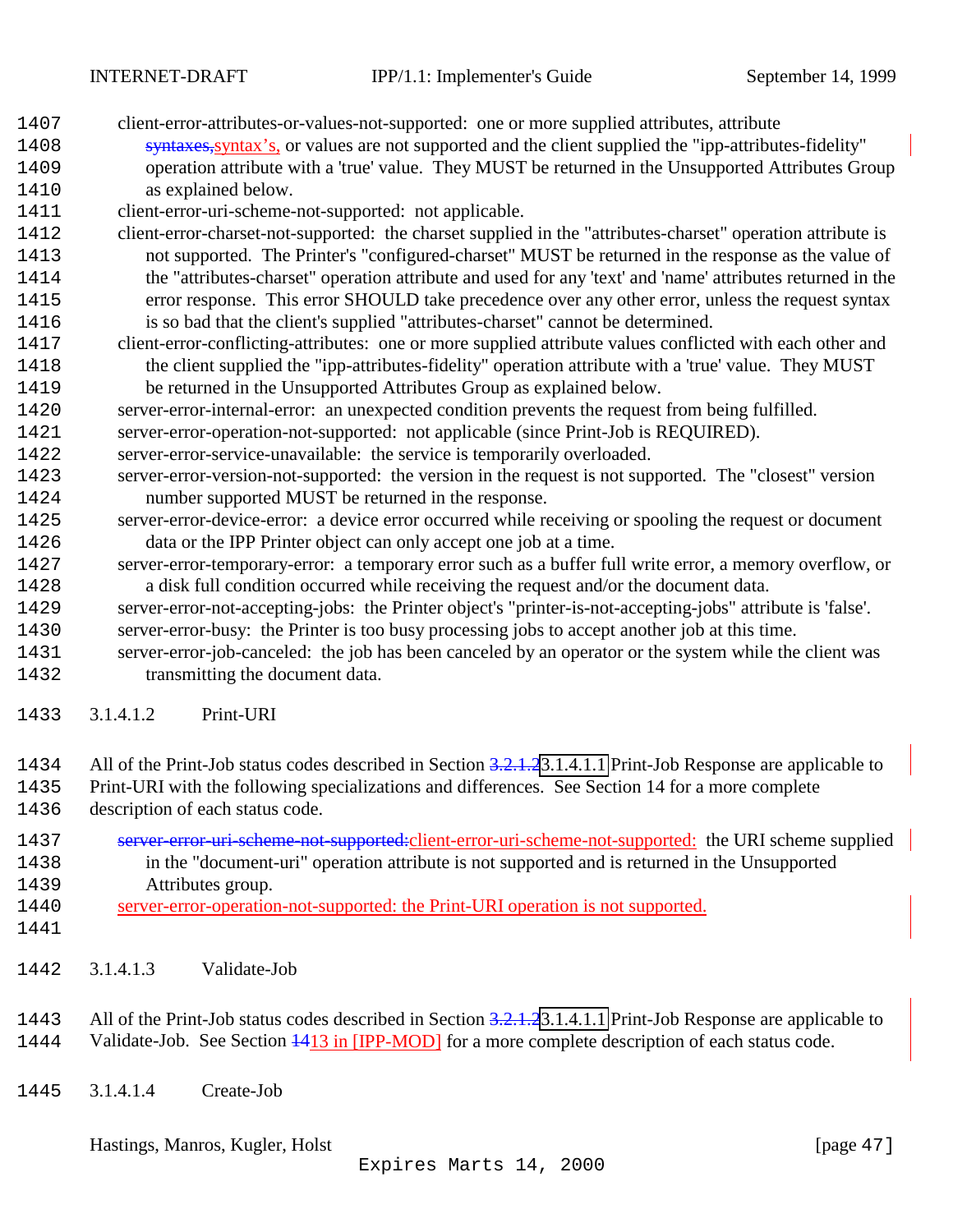- <span id="page-47-0"></span>1446 All of the Print-Job status codes described in Section 3.2.1.[23.1.4.1.1](#page-44-0) Print-Job Response are applicable to
- 1447 Create-Job with the following specializations and differences. See Section  $\frac{1413 \text{ in [IPP-MOD]}}{149 \text{ in [IPP-MOD]}}$  for a more
- complete description of each status code.
- server-error-operation-not-supported: the Create-Job operation is not supported.
- 3.1.4.1.5 Get-Printer-Attributes
- 1451 All of the Print-Job status codes described in Section 3.2.1.[23.1.4.1.1](#page-44-0) Print-Job Response are applicable to

1452 the Get-Printer-Attributes operation with the following specialization's and differences. See Section 1413

1453 in [IPP-MOD] for a more complete description of each status code.

- For the following success status codes, the requested attributes are returned in Group 3 in the response:
- successful-ok: no request attributes were substituted or ignored (same as Print-Job) and no requested attributes were unsupported.
- successful-ok-ignored-or-substituted-attributes: same as Print-Job, except the "requested-attributes" operation attribute MAY, but NEED NOT, be returned with the unsupported values.
- successful-ok-conflicting-attributes: same as Print-Job.
- For the error status codes, Group 3 is returned containing no attributes or is not returned at all:
- 1461 client-error-not-possible: Same as Print-Job, in addition the Printer object is not accepting any requests. client-error-request-entity-too-large: same as Print-job, except that no print data is involved.
- client-error-attributes-or-values-not-supported: not applicable, since unsupported operation attributes MUST be ignored and 'successful-ok-ignored-or-substituted-attributes' returned.
- client-error-conflicting-attributes: same as Print-Job, except that "ipp-attribute-fidelity" is not involved.
- server-error-operation-not-supported: not applicable (since Get-Printer-Attributes is REQUIRED).
- server-error-device-error: same as Print-Job, except that no document data is involved.
- server-error-temporary-error: same as Print-Job, except that no document data is involved.
- server-error-not-accepting-jobs: not applicable..
- server-error-busy: same as Print-Job, except the IPP object is too busy to accept even query requests. server-error-job-canceled: not applicable..
- 3.1.4.1.6 Get-Jobs
- 1473 All of the Print-Job status codes described in Section 3.2.1.[23.1.4.1.1](#page-44-0) Print-Job Response are applicable to
- 1474 the Get-Jobs operation with the following specialization's and differences. See Section  $\frac{1413 \text{ in [IPP-}}{1299 \text{ m/s}}$
- 1475 MOD] for a more complete description of each status code.
- For the following success status codes, the requested attributes are returned in Group 3 in the response:
- successful-ok: no request attributes were substituted or ignored (same as Print-Job) and no requested attributes were unsupported.
- successful-ok-ignored-or-substituted-attributes: same as Print-Job, except the "requested-attributes" operation attribute MAY, but NEED NOT, be returned with the unsupported values.
- successful-ok-conflicting-attributes: same as Print-Job.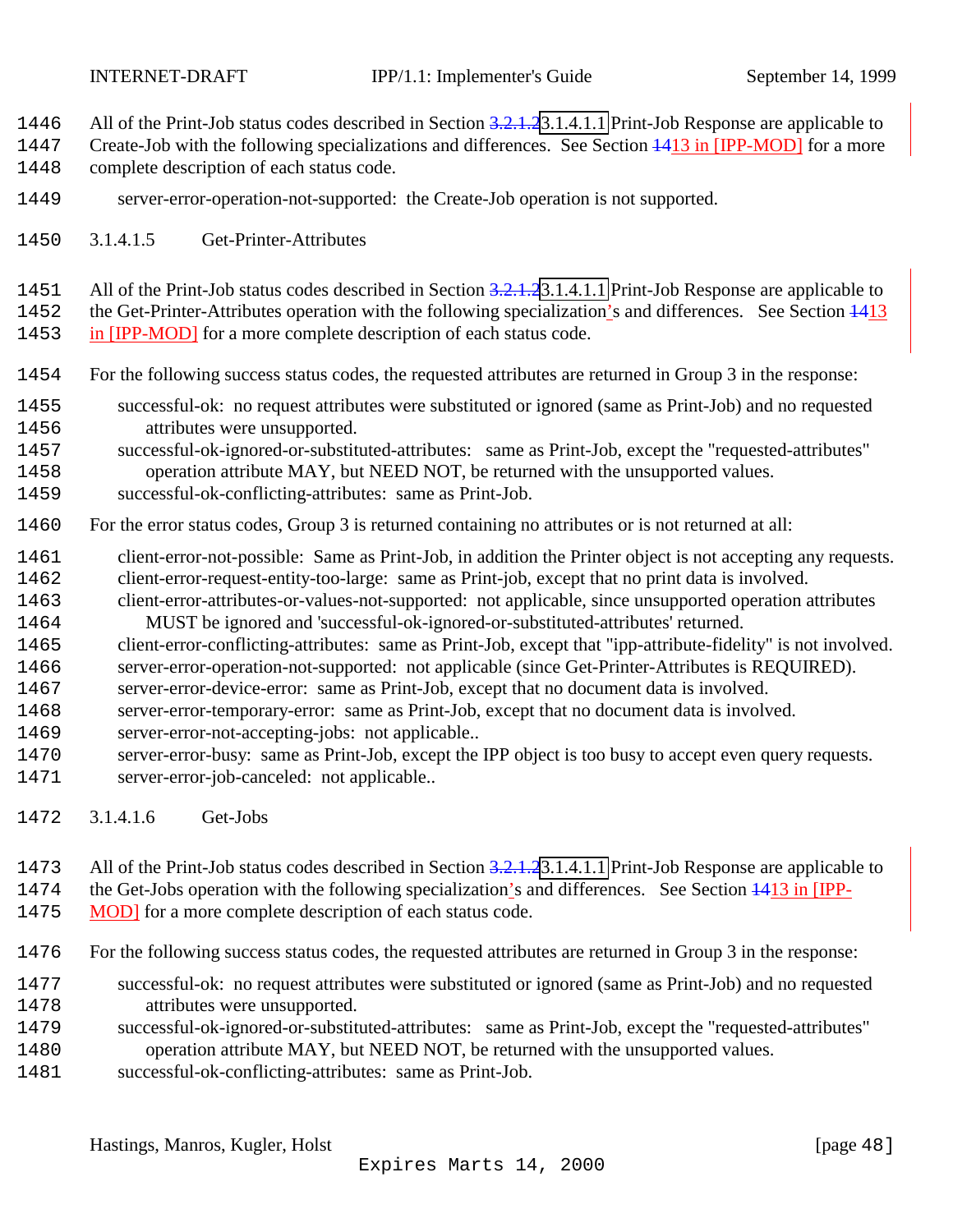<span id="page-48-0"></span>

- For any error status codes, Group 3 is returned containing no attributes or is not returned at all. The
- following brief error status code descriptions contain unique information for use with Get-Jobs operation.
- See section 14 for the other error status codes that apply uniformly to all operations:
- client-error-not-possible: Same as Print-Job, in addition the Printer object is not accepting any requests.
- client-error-request-entity-too-large: same as Print-job, except that no print data is involved.
- client-error-document-format-not-supported: not applicable.
- client-error-attributes-or-values-not-supported: not applicable, since unsupported operation attributes MUST be ignored and 'successful-ok-ignored-or-substituted-attributes' returned.
- client-error-conflicting-attributes: same as Print-Job, except that "ipp-attribute-fidelity" is not involved.
- server-error-operation-not-supported: not applicable (since Get-Jobs is REQUIRED).
- server-error-device-error: same as Print-Job, except that no document data is involved.
- server-error-temporary-error: same as Print-Job, except that no document data is involved.
- server-error-not-accepting-jobs: not applicable.
- server-error-job-canceled: not applicable.
- 3.1.4.1.7 Pause-Printer
- All of the Print-Job status codes described in Section [3.1.4.1.1](#page-44-0) Print-Job Response are applicable to Pause-
- Printer with the following specializations and differences. See Section 13 in [IPP-MOD] for a more
- 1499 complete description of each status code.
- For the following success status codes, the Printer object is being stopped from scheduling jobs on all its devices.
- successful-ok: no request attributes were substituted or ignored (same as Print-Job).
- successful-ok-ignored-or-substituted-attributes: same as Print-Job.
- successful-ok-conflicting-attributes: same as Print-Job.
- 
- For any of the error status codes, the Printer object has not been stopped from scheduling jobs on all its devices.
- client-error-not-possible: not applicable.
- client-error-not-found: the target Printer object does not exist.
- client-error-gone: the target Printer object no longer exists and no forwarding address is known.
- client-error-request-entity-too-large: same as Print-Job, except no document data is involved.
- client-error-document-format-not-supported: not applicable.
- client-error-conflicting-attributes: same as Print-Job, except that the Printer's "printer-is-accepting-1514 jobs" attribute is not involved.
- server-error-operation-not-supported: the Pause-Printer operation is not supported.
- server-error-device-error: not applicable.
- server-error-temporary-error: same as Print-Job, except no document data is involved.
- server-error-not-accepting-jobs: not applicable.
- server-error-job-canceled: not applicable.
- 3.1.4.1.8 Resume-Printer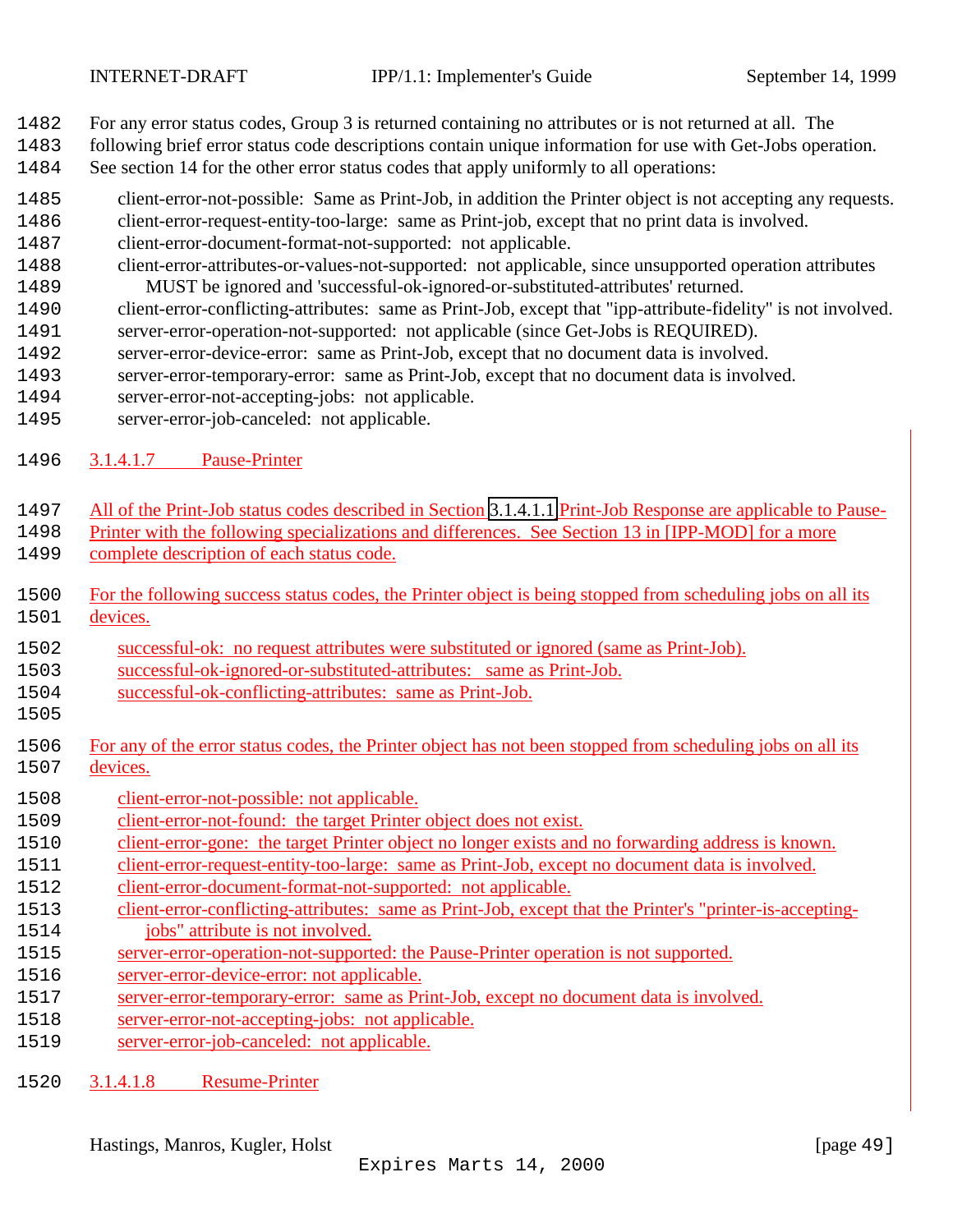<span id="page-49-0"></span>

| 1521 | All of the Print-Job status code descriptions in Section 3.1.4.1.1 Print-Job Response with the               |
|------|--------------------------------------------------------------------------------------------------------------|
| 1522 | specialization's described for Pause-Printer are applicable to Resume-Printer. See Section 13 in [IPP-       |
| 1523 | MOD] for a more complete description of each status code.                                                    |
| 1524 | For the following success status codes, the Printer object resumes scheduling jobs on all its devices.       |
| 1525 | successful-ok: no request attributes were substituted or ignored (same as Print-Job).                        |
| 1526 | successful-ok-ignored-or-substituted-attributes: same as Print-Job.                                          |
| 1527 | successful-ok-conflicting-attributes: same as Print-Job.                                                     |
| 1528 | For any of the error status codes, the Printer object does not resume scheduling jobs.                       |
| 1529 | server-error-operation-not-supported: the Resume-Printer operation is not supported.                         |
| 1530 | 3.1.4.1.9<br><b>Purge-Printer</b>                                                                            |
| 1531 | All of the Print-Job status code descriptions in Section 3.1.4.1.1 Print-Job Response with the               |
| 1532 | specialization's described for Pause-Printer are applicable to Purge-Printer. See Section 13 in [IPP-MOD]    |
| 1533 | for a more complete description of each status code.                                                         |
| 1534 | For the following success status codes, the Printer object purges all it's jobs.                             |
| 1535 | successful-ok: no request attributes were substituted or ignored (same as Print-Job).                        |
| 1536 | successful-ok-ignored-or-substituted-attributes: same as Print-Job.                                          |
| 1537 | successful-ok-conflicting-attributes: same as Print-Job.                                                     |
| 1538 | For any of the error status codes, the Printer object does not purge any jobs.                               |
| 1539 | server-error-operation-not-supported: the Purge-Printer operation is not supported.                          |
| 1540 | 3.1.4.2 Job Operations                                                                                       |
| 1541 | 3.1.4.2.1<br>Send-Document                                                                                   |
| 1542 | All of the Print-Job status codes described in Section 3.2.1.23.1.4.1.1 Print-Job Response are applicable to |
| 1543 | the Get-Printer-Attributes operation with the following specialization's and differences. See Section 4413   |
| 1544 | in [IPP-MOD] for a more complete description of each status code.                                            |
| 1545 | For the following success status codes, the document has been added to the specified Job object and the      |
| 1546 | job's "number-of-documents" attribute has been incremented:                                                  |
| 1547 | successful-ok: no request attributes were substituted or ignored (same as Print-Job).                        |
| 1548 | successful-ok-ignored-or-substituted-attributes: same as Print-Job.                                          |
| 1549 | successful-ok-conflicting-attributes: same as Print-Job.                                                     |
| 1550 | For the error status codes, no document has been added to the Job object and the job's "number-of-           |
| 1551 | documents" attribute has not been incremented:                                                               |
| 1552 | client-error-not-possible: Same as Print-Job, except that the Printer's "printer-is-accepting-jobs"          |
| 1553 | attribute is not involved, so that the client is able to finish submitting a multi-document job after this   |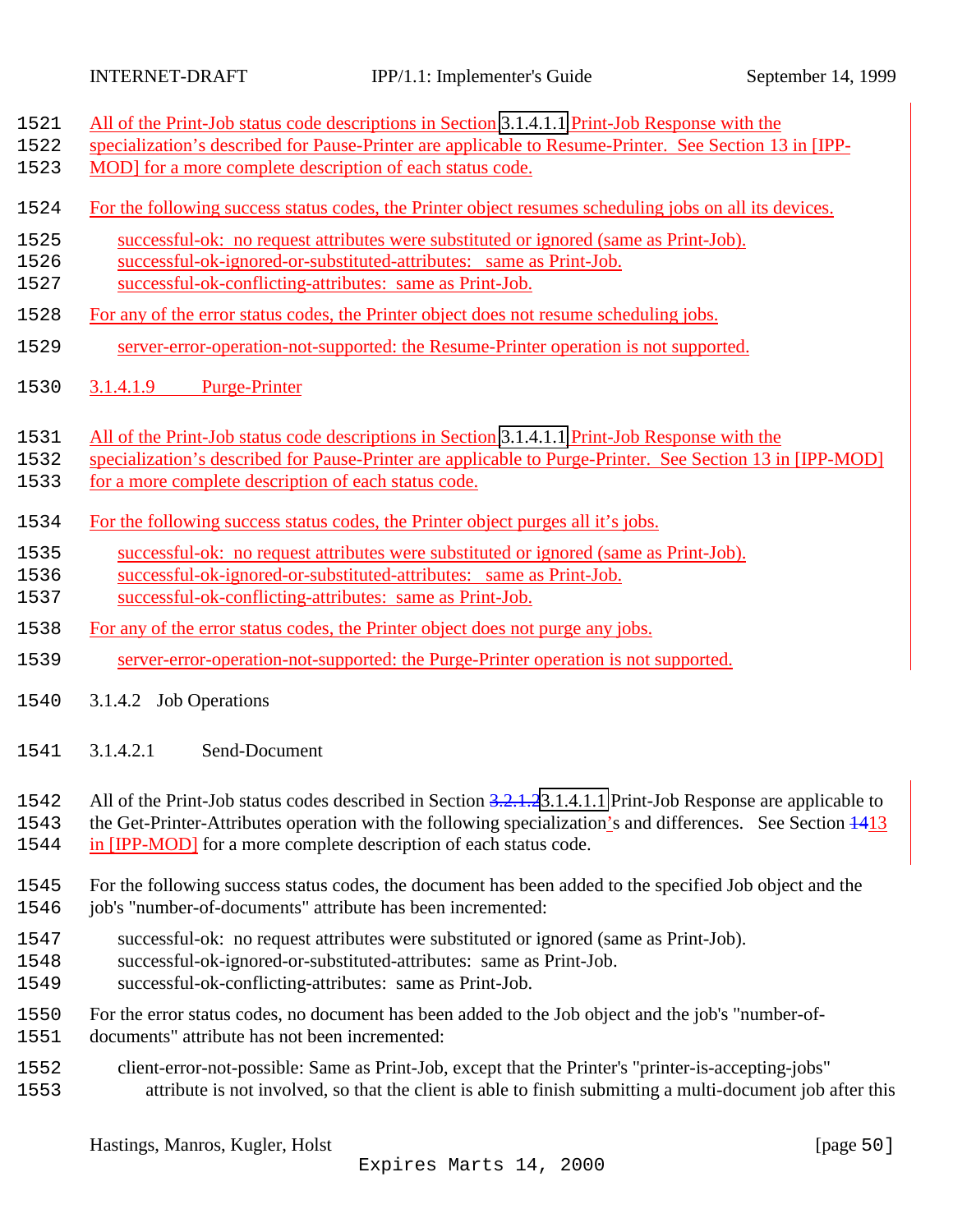- <span id="page-50-0"></span> attribute has been set to 'true'. Another condition is that the state of the job precludes Send- Document, i.e., the job has already been closed out by the client. However, if the IPP Printer closed out the job due to timeout, the 'client-error-timeout' error status SHOULD be returned instead. client-error-timeout: This request was sent after the Printer closed the job, because it has not received a Send-Document or Send-URI operation within the Printer's "multiple-operation-time-out" period .
- client-error-request-entity-too-large: same as Print-Job.
- client-error-conflicting-attributes: same as Print-Job, except that "ipp-attributes-fidelity" operation attribute is not involved..
- server-error-operation-not-supported: the Send-Document request is not supported.
- server-error-not-accepting-jobs: not applicable.
- server-error-job-canceled: the job has been canceled by an operator or the system while the client was transmitting the data.
- 3.1.4.2.2 Send-URI
- 1567 All of the Print-Job status code descriptions in Section 3.2.1.[23.1.4.1.1](#page-44-0) Print-Job Response with the
- specialization's described for Send-Document are applicable to Send-URI. See Section 1413 in [IPP-
- MOD] for a more complete description of each status code.
- server-error-uri-scheme-not-supported:client-error-uri-scheme-not-supported: the URI scheme supplied in the "document-uri" operation attribute is not supported and the "document-uri" attribute MUST be returned in the Unsupported Attributes group.
- server-error-operation-not-supported: the Send-URI operation is not supported.
- 

3.1.4.2.3 Cancel-Job

1576 All of the Print-Job status codes described in Section 3.2.1.[23.1.4.1.1](#page-44-0) Print-Job Response are applicable to

Cancel-Job with the following specializations and differences. See Section 1413 in [IPP-MOD] for a more

- complete description of each status code.
- For the following success status codes, the Job object is being canceled or has been canceled:
- successful-ok: no request attributes were substituted or ignored (same as Print-Job).
- successful-ok-ignored-or-substituted-attributes: same as Print-Job.
- successful-ok-conflicting-attributes: same as Print-Job.
- 
- For any of the error status codes, the Job object has not been canceled or was previously canceled.
- client-error-not-possible: The request cannot be carried out because of the state of the Job object ('completed', 'canceled', or 'aborted') or the state of the system.
- client-error-not-found: the target Printer and/or Job object does not exist.
- client-error-gone: the target Printer and/or Job object no longer exists and no forwarding address is known.
- client-error-request-entity-too-large: same as Print-Job, except no document data is involved.
- client-error-document-format-not-supported: not applicable.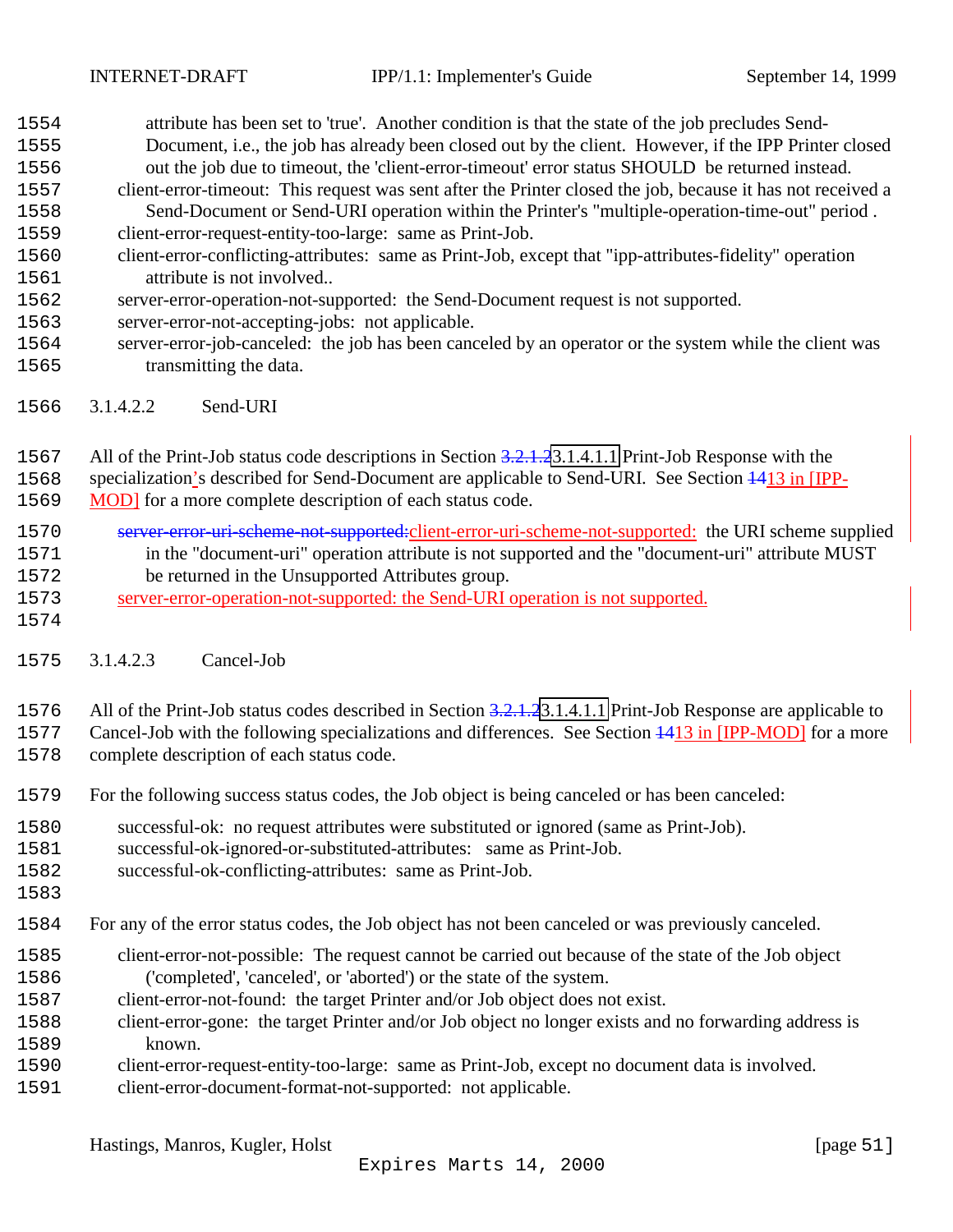- <span id="page-51-0"></span> client-error-attributes-or-values-not-supported: not applicable, since unsupported operation attributes and values MUST be ignored.
- client-error-conflicting-attributes: same as Print-Job, except that the Printer's "printer-is-accepting-jobs" attribute is not involved.
- server-error-operation-not-supported: not applicable (Cancel-Job is REQUIRED).
- server-error-device-error: same as Print-Job, except no document data is involved.
- server-error-temporary-error: same as Print-Job, except no document data is involved.
- server-error-not-accepting-jobs: not applicable..
- server-error-job-canceled: not applicable.
- 3.1.4.2.4 Get-Job-Attributes
- 1602 All of the Print-Job status codes described in Section 3.2.1.[23.1.4.1.1](#page-44-0) Print-Job Response are applicable to
- Get-Job-Attributes with the following specializations and differences. See Section 1413 in [IPP-MOD] for a more complete description of each status code.
- For the following success status codes, the requested attributes are returned in Group 3 in the response:
- successful-ok: no request attributes were substituted or ignored (same as Print-Job) and no requested attributes were unsupported.
- successful-ok-ignored-or-substituted-attributes: same as Print-Job, except the "requested-attributes" operation attribute MAY, but NEED NOT, be returned with the unsupported values.
- successful-ok-conflicting-attributes: same as Print-Job.
- For the error status codes, Group 3 is returned containing no attributes or is not returned at all.
- client-error-not-possible: Same as Print-Job, in addition the Printer object is not accepting any requests. client-error-document-format-not-supported: not applicable.
- client-error-attributes-or-values-not-supported: not applicable.
- client-error-uri-scheme-not-supported: not applicable.
- client-error-conflicting-attributes: not applicable
- server-error-operation-not-supported: not applicable (since Get-Job-Attributes is REQUIRED).
- server-error-device-error: same as Print-Job, except no document data is involved.
- server-error-temporary-error: sane as Print-Job, except no document data is involved..
- server-error-not-accepting-jobs: not applicable.
- server-error-job-canceled: not applicable.
- 3.1.4.2.5 Hold-Job
- All of the Print-Job status codes described in Section [3.1.4.1.1](#page-44-0) Print-Job Response are applicable to Hold-
- Job with the following specializations and differences. See Section 13 in [IPP-MOD] for a more complete 1625 description of each status code.
- For the following success status codes, the Job object is being held or has been held:
- successful-ok: no request attributes were substituted or ignored (same as Print-Job).
- successful-ok-ignored-or-substituted-attributes: same as Print-Job.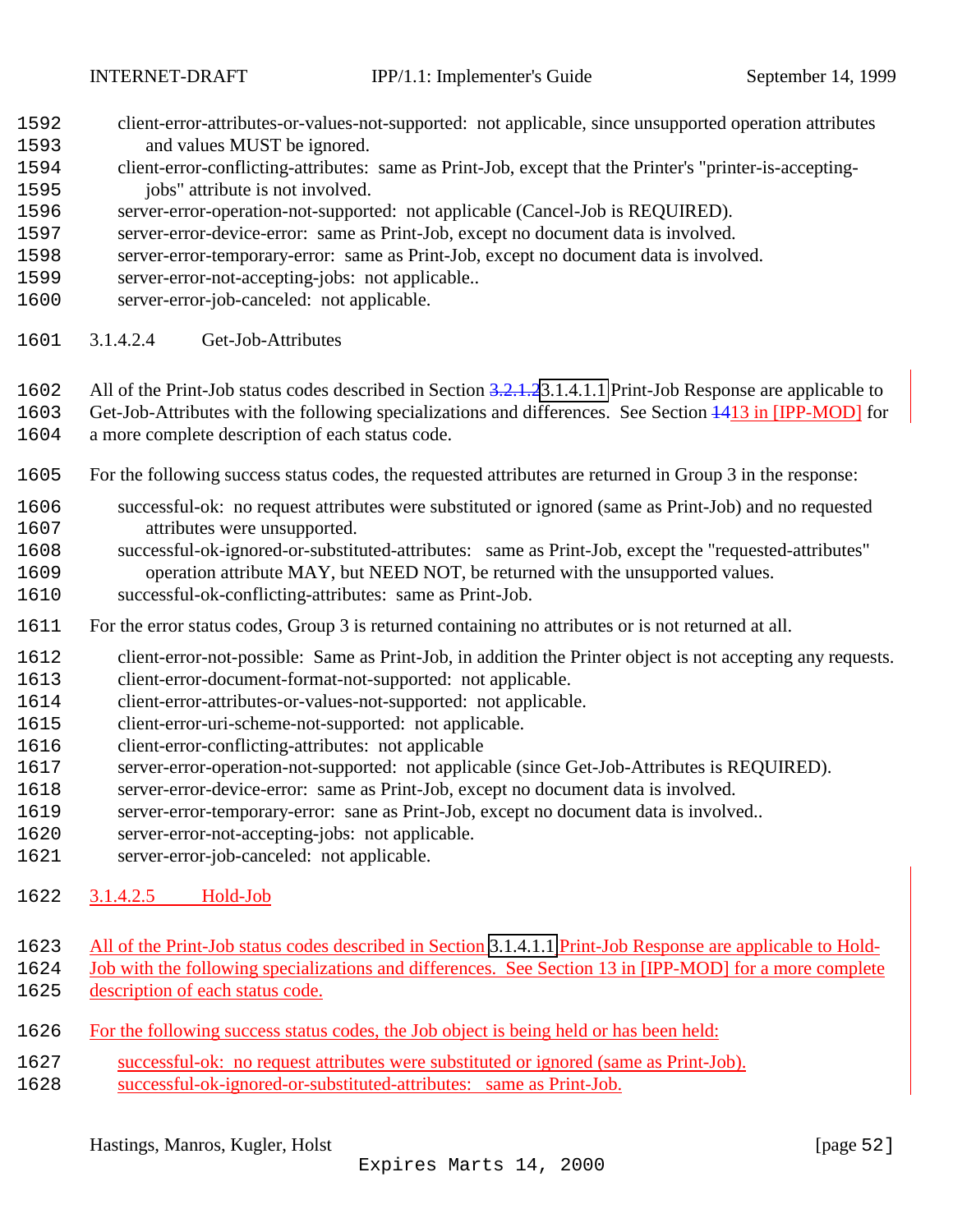<span id="page-52-0"></span>

| 1629 | successful-ok-conflicting-attributes: same as Print-Job.                                                      |
|------|---------------------------------------------------------------------------------------------------------------|
| 1630 |                                                                                                               |
| 1631 | For any of the error status codes, the Job object has not been held or was previously held.                   |
| 1632 | client-error-not-possible: The request cannot be carried out because of the state of the Job object           |
| 1633 | ('completed', 'canceled', or 'aborted') or the state of the system.                                           |
| 1634 | client-error-not-found: the target Printer and/or Job object does not exist.                                  |
| 1635 | client-error-gone: the target Printer and/or Job object no longer exists and no forwarding address is         |
| 1636 | known.                                                                                                        |
| 1637 | client-error-request-entity-too-large: same as Print-Job, except no document data is involved.                |
| 1638 | client-error-document-format-not-supported: not applicable.                                                   |
| 1639 | client-error-conflicting-attributes: same as Print-Job, except that the Printer's "printer-is-accepting-      |
| 1640 | jobs" attribute is not involved.                                                                              |
| 1641 | server-error-operation-not-supported: the Hold-Job operation is not supported.                                |
| 1642 | server-error-device-error: not applicable.                                                                    |
| 1643 | server-error-temporary-error: same as Print-Job, except no document data is involved.                         |
| 1644 | server-error-not-accepting-jobs: not applicable.                                                              |
| 1645 | server-error-job-canceled: not applicable.                                                                    |
| 1646 | 3.1.4.2.6<br>Release-Job                                                                                      |
|      |                                                                                                               |
| 1647 | All of the Print-Job status code descriptions in Section 3.1.4.1.1 Print-Job Response with the                |
| 1648 | specialization's described for Hold-Job are applicable to Release-Job. See Section 13 in [IPP-MOD] for a      |
| 1649 | more complete description of each status code.                                                                |
|      |                                                                                                               |
| 1650 | server-error-operation-not-supported: the Release-Job operation is not supported.                             |
| 1651 | 3.1.4.2.7<br><b>Restart-Job</b>                                                                               |
| 1652 | All of the Print-Job status code descriptions in Section 3.1.4.1.1 Print-Job Response with the                |
| 1653 | specialization's described for Hold-Job are applicable to Restart-Job. See Section 13 in [IPP-MOD] for a      |
| 1654 | more complete description of each status code.                                                                |
|      |                                                                                                               |
| 1655 | server-error-operation-not-supported: the Restart-Job operation is not supported.                             |
| 1656 |                                                                                                               |
| 1657 | Returning unsupported attributes in Get-Xxxx responses (Issue 1.18)<br>3.1.5                                  |
|      |                                                                                                               |
| 1658 | In the Get-Printer-Attributes, Get-Jobs, or Get-Job-Attributes responses, the client cannot depend on getting |
| 1659 | unsupported attributes returned in the Unsupported Attributes group that the client requested, but are not    |
| 1660 | supported by the IPP object. However, such unsupported requested attributes will not be returned in the       |
| 1661 | Job Attributes or Printer Attributes group (since they are unsupported). Furthermore, the IPP object is       |
| 1662 | REQUIRED to return the 'successful-ok-ignored-or-substituted-attributes' status code, so that the client      |
| 1663 | knows that not all that was requested has been returned.                                                      |
|      |                                                                                                               |
|      |                                                                                                               |

1664 3.1.6 Sending empty attribute groups (Issue 1.16)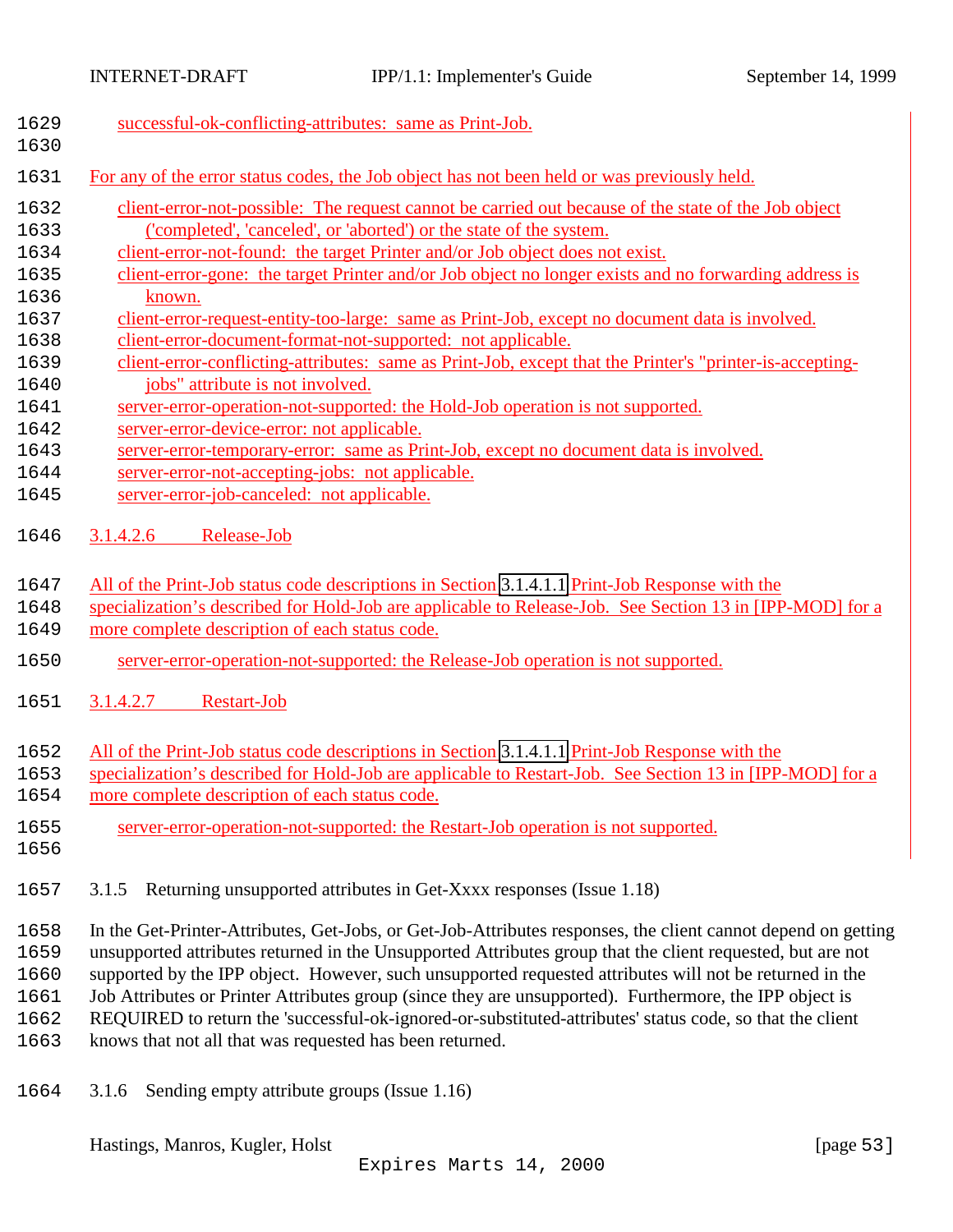<span id="page-53-0"></span>

 The [IPP-MOD] and [IPP-PRO] specifications RECOMMEND that a sender not send an empty attribute group in a request or a response. However, they REQUIRE a receiver to accept an empty attribute group as equivalent to the omission of that group. So a client SHOULD omit the Job Template Attributes group entirely in a create operation that is not supplying any Job Template attributes. Similarly, an IPP object SHOULD omit an empty Unsupported Attributes group if there are no unsupported attributes to be returned in a response.

- The [IPP-PRO] specification REQUIRES a receiver to be able to receive either an empty attribute group or an omitted attribute group and treat them equivalently. The term "receiver" means an IPP object for a request and a client for a response. The term "sender' means a client for a request and an IPP object for a response.
- There is an exception to the rule for Get-Jobs when there are no attributes to be returned. [ipp-pro] contains the following paragraph:
- The syntax allows an xxx-attributes-tag to be present when the xxx-attribute-sequence that follows is

empty. The syntax is defined this way to allow for the response of Get-Jobs where no attributes are returned

1679 for some job-objects. Although it is RECOMMENDED that the sender not send an xxx-attributes-tag if

there are no attributes (except in the Get-Jobs response just mentioned), the receiver MUST be able to

- decode such syntax.
- 3.2 Printer Operations

# 3.2.1 Print-Job operation

3.2.1.1 Flow controlling the data portion of a Print-Job request (Issue 1.22)

A paused printer, or one that is stopped due to paper out or jam or spool space full or buffer space full, may

- flow control the data of a Print-Job operation (at the TCP/IP layer), so that the client is not able to send all the document data. Consequently, the Printer will not return a response until the condition is changed.
- The Printer should not return a Print-Job response with an error code in any of these conditions, since either the printer will be resumed and/or the condition will be freed either by human intervention or as jobs print.
- In writing test scripts to test IPP Printers, the script must also be written not to expect a response, if the printer has been paused, until the printer is resumed, in order to work with all possible implementations.
- 3.2.1.2 Returning job-state in Print-Job response (Issue 1.30)

An IPP client submits a small job via Print-Job. By the time the IPP printer/print server is putting together

 a response to the operation, the job has finished printing and been removed as an object from the print system. What should the job-state be in the response?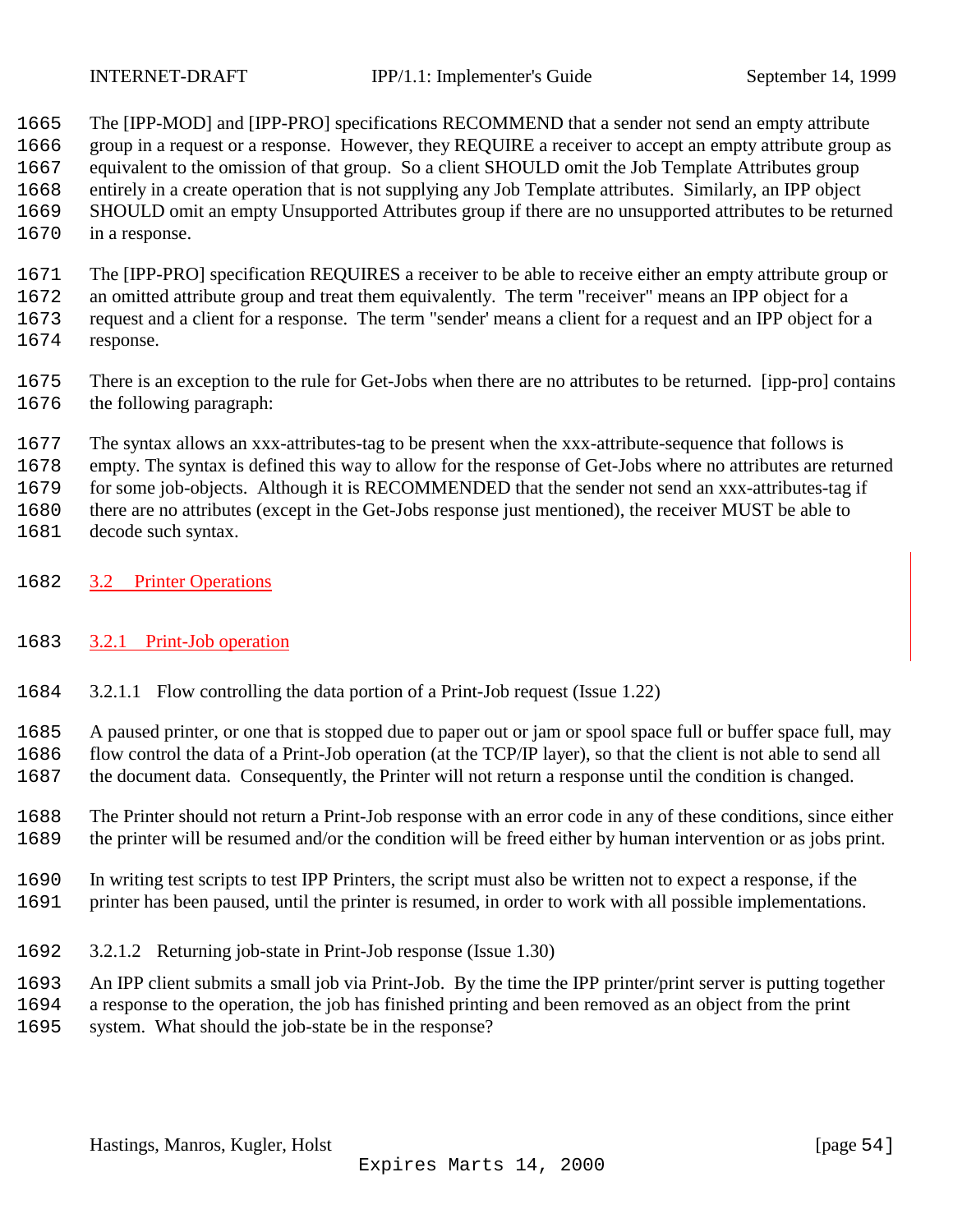<span id="page-54-0"></span>

The Model suggests that the Printer return a response before it even accepts the document content. The Job

 Object Attributes are returned only if the IPP object returns one of the success status codes. Then the job-state would always be "pending" or "pending-held".

 This issue comes up for the implementation of an IPP Printer object as a server that forwards jobs to devices that do not provide job status back to the server. If the server is reasonably certain that the job completed successfully, then it should return the job-state as 'completed'. Also the server can keep the job in its "job history" long after the job is no longer in the device. Then a user could query the server and see that the job was in the 'completed' state and completed as specified by the jobs "time-at-completed" time,

which would be the same as the server submitted the job to the device.

 An alternative is for the server to respond to the client before or while sending the job to the device, instead of waiting until the server has finished sending the job to the device. In this case, the server can return the job's state as 'pending' with the 'job-outgoing' value in the job's "job-state-reasons" attribute.

 If the server doesn't know for sure whether the job completed successfully (or at all), it could return the (out-of-band) 'unknown' value.

On the other hand, if the server is able to query the device and/or setup some sort of event notification that

the device initiates when the job makes state transitions, then the server can return the current job state in

the Print-Job response and in subsequent queries because the server knows what the job state is in the

- device (or can query the device).
- All of these alternatives depend on implementation of the server and the device.

#### 3.2.2 Get-Printer-Attributes operation

1716 1 If a Printer supports the "printer-make-and-model" attribute and returns the .INF file model name of the printer in that attribute, the Microsoft client will automatically install the correct driver (if available).

- 2 Clients which poll periodically for printer status or queued-job-count should use the "requested-
- attributes" operation attribute to limit the scope of the query in order to save Printer and network resources.
- 3.2.3 Get-Jobs operation
- 3.2.3.1 Get-Jobs, my-jobs='true', and 'requesting-user-name' (Issue 1.39)?

 In [ipp-mod] section 3.2.6.1 'Get-Jobs Request', if the attribute 'my-jobs' is present and set to TRUE, MUST the 'requesting-user-name' attribute be there too, and if it's not present what should the IPP printer do?

 [ipp-mod] Section 8.3 describes the various cases of "requesting-user-name" being present or not for any operation. If the client does not supply a value for "requesting-user-name", the printer MUST assume that

- the client is supplying some anonymous name, such as "anonymous".
- 3.2.3.2 Why is there a "limit" attribute in the Get-Jobs operation?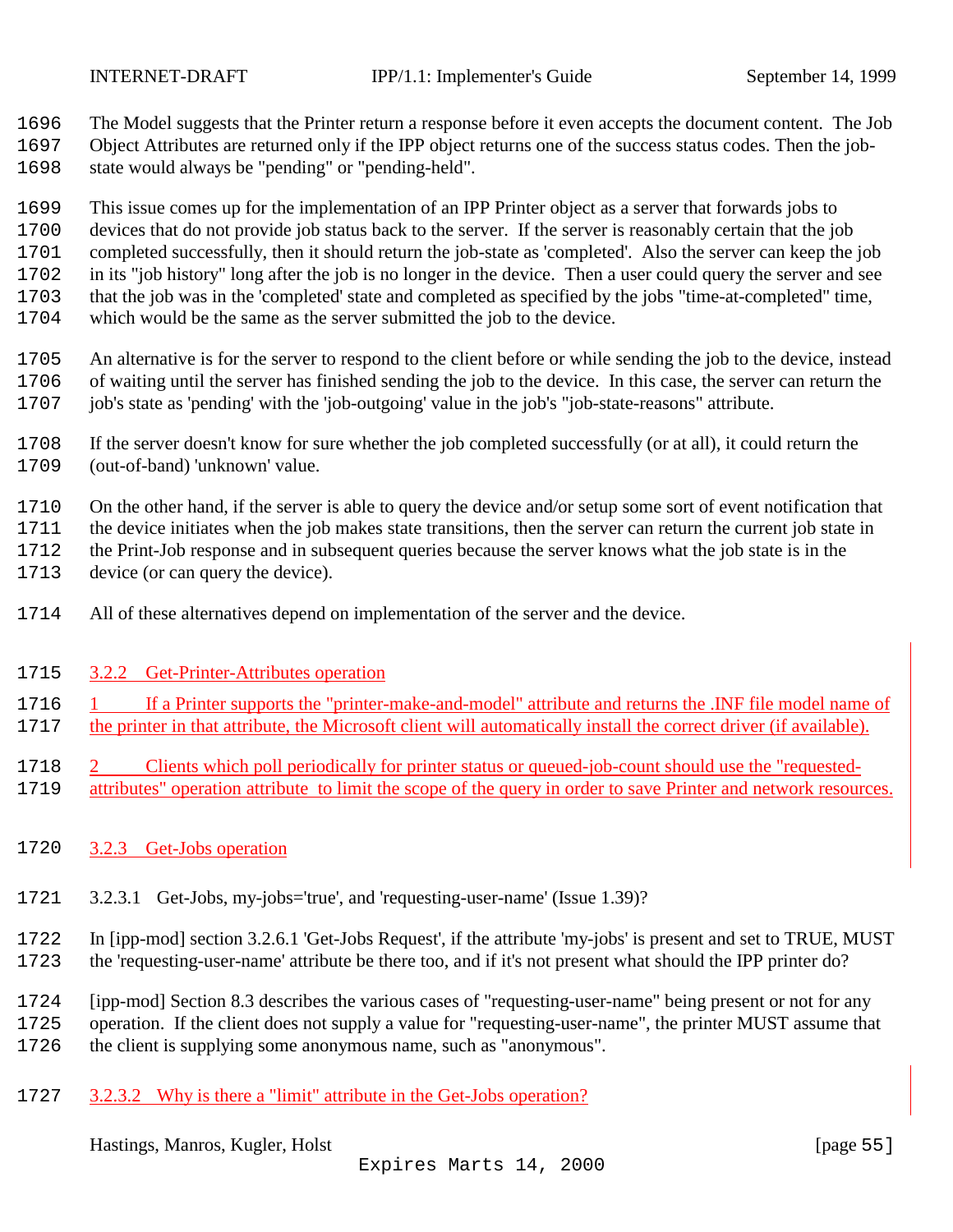<span id="page-55-0"></span>

| 1728 | When using the Get-Jobs operation a client implementer might choose to limit the number of jobs that the           |
|------|--------------------------------------------------------------------------------------------------------------------|
| 1729 | client shows on the first screenful. For example, if its UI can only display 50 jobs, it can defend itself         |
| 1730 | against a printer that would otherwise return 500 jobs, perhaps taking a long time on a slow dial-up line.         |
| 1731 | The client can then go and ask for a larger number of jobs in the background, while showing the user the           |
| 1732 | first 50 jobs. Since the job history is returned in reverse order, namely the most recently completed jobs are     |
| 1733 | returned first, the user is most likely interested in the first jobs that are returned. Limiting the number of     |
| 1734 | jobs may be especially useful for a client that is requesting 'completed' jobs from a printer that keeps a long    |
| 1735 | job history. Clients that don't mind sometimes getting very large responses, can omit the "limit" attribute in     |
| 1736 | their Get-Jobs requests.                                                                                           |
|      |                                                                                                                    |
| 1737 | 3.2.4 Create-Job operation                                                                                         |
|      |                                                                                                                    |
| 1738 | A Printer may respond to a Create-Job operation with "job-state" 'pending' or 'pending-held' and " job-state-      |
| 1739 | reason" 'job-data-insufficient' to indicate that operation has been accepted by the Printer, but the Printer is    |
| 1740 | expecting additional document data before it can move the job into the 'processing' state. Alternatively, it       |
| 1741 | may respond with "job-state" 'processing' and "job-state-reason" 'job-incoming' to indicate that the Create-       |
| 1742 | Job operation has been accepted by the Printer, but the Printer is expecting additional Send-Document              |
| 1743 | and/or Send-URI operations and/or is accessing/accepting document data. The second alternative is for              |
| 1744 | non-spooling Printers that don't implement the 'pending' state.                                                    |
|      |                                                                                                                    |
| 1745 | Should the server wait for the "last-document" operation attribute set to 'true' before starting to "process"      |
| 1746 | the job?                                                                                                           |
|      |                                                                                                                    |
| 1747 | It depends on implementation. Some servers spool the entire job, including all document data, before               |
| 1748 | starting to process, so such an implementation would wait for the "last-document" before starting to process       |
| 1749 | the job. If the time-out occurs without the "last-document", then the server takes one of the indicated            |
| 1750 | actions in section 3.3.1 in the [IPP-MOD] document. Other servers will start to process document data as           |
| 1751 | soon as they have some. These are the so-called "non-spooling" printers. Currently, there isn't a way for a        |
| 1752 | client to determine whether the Printer will spool all the data or will start to process (and print) as soon as it |
| 1753 | has some data.                                                                                                     |
|      |                                                                                                                    |
|      |                                                                                                                    |

- 1754 3.3 Job Operations
- 1755 3.3.1 Validate-Job

 The Validate-Job operation has been designed so that its implementation may be a part of the Print-Job operation. Therefore, requiring Validate-Job is not a burden on implementers. Also it is useful for client's to be able to count on its presence in all conformance implementations, so that the client can determine before sending a long document, whether the job will be accepted by the IPP Printer or not.

# 1760 **4 Object Attributes**

1761 4.1 Attribute Syntax's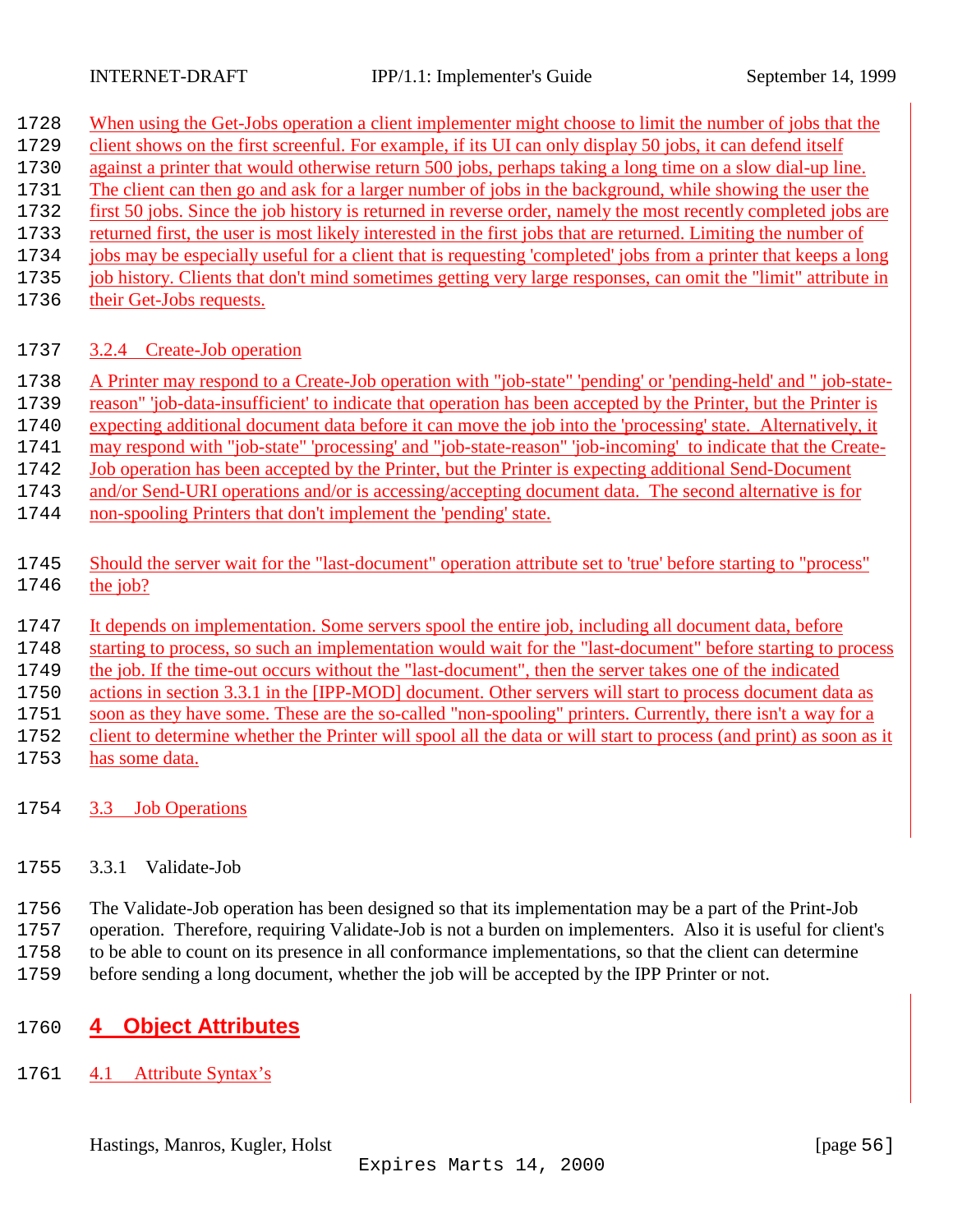<span id="page-56-0"></span>

4.1.1 The 'none' value for empty sets (Issue 1.37)

 [ipp-mod] states that the 'none' value should be used as the value of a 1setOf when the set is empty. In most cases, sets that are potentially empty contain keywords so the keyword 'none' is used, but for the 3 finishings attributes, the values are enums and thus the empty set is represented by the enum 3. Currently there are no other attributes with 1setOf values, which can be empty and can contain values that are not keywords. This exception requires special code and is a potential place for bugs. It would have been better if we had chosen an out-of-band value, either "no-value" or some new value, such as 'none'. Since we didn't, implementations have to deal with the different representations of 'none', depending on the attribute syntax.

4.1.2 Multi-valued attributes (Issue 1.31)

 What is the attribute syntax for a multi-valued attribute? Since some attributes support values in more than one data type, such as "media", "job-hold-until", and "job-sheets", IPP semantics associate the attribute syntax with each value, not with the attribute as a whole. The protocol associates the attribute syntax tag with each value. Don't be fooled, just because the attribute syntax tag comes before the attribute keyword. All attribute values after the first have a zero length attribute keyword as the indication of a subsequent value of the same attribute.

4.1.3 Case Sensitivity in URIs (issue 1.6)

 IPP client and server implementations must be aware of the diverse uppercase/lowercase nature of URIs. RFC 2396 defines URL schemes and Host names as case insensitive but reminds us that the rest of the URL may well demonstrate case sensitivity. When creating URL's for fields where the choice is completely arbitrary, it is probably best to select lower case. However, this cannot be guaranteed and implementations MUST NOT rely on any fields being case-sensitive or case-insensitive in the URL beyond the URL scheme and host name fields.

 The reason that the IPP specification does not make any restrictions on URIs, is so that implementations of IPP may use off-the-shelf components that conform to the standards that define URIs, such as RFC 2396 1787 and the HTTP/1.1 specifications  $RFC2068$ . [RFC2616]. See these specifications for rules of matching, comparison, and case-sensitivity.

 It is also recommended that System Administrators and implementations avoid creating URLs for different printers that differ only in their case. For example, don't have Printer1 and printer1 as two different IPP Printers.

- Example of equivalent URI's
- [http://abc.com:80/~smith/home.html](http://abc.com/~smith/home.html)
- [http://ABC.com/%7Esmith/home.html](http://abc.com/%7Esmith/home.html)
- http:/ABC.com:/%7esmith/home.html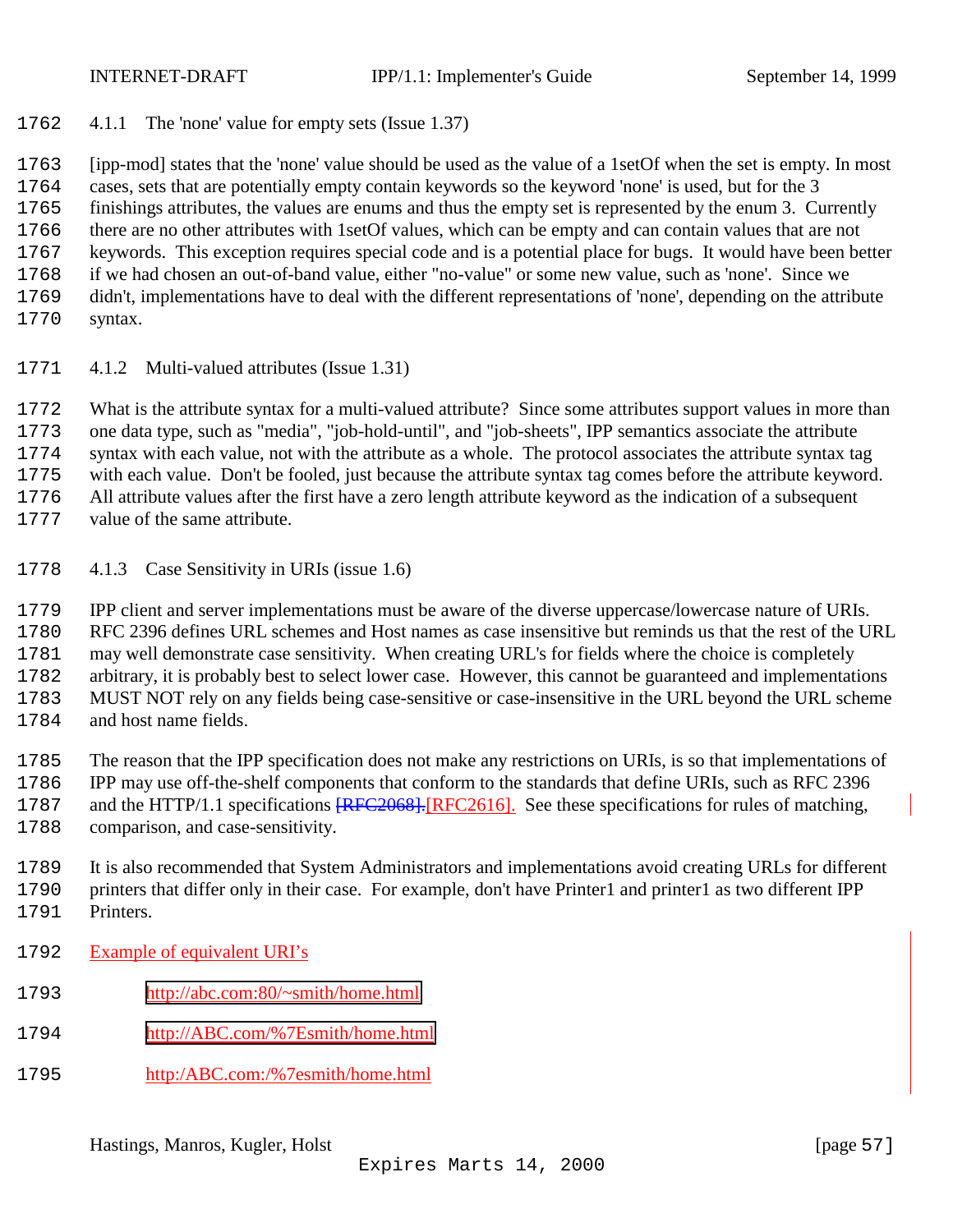<span id="page-57-0"></span>

- 1796 The HTTP/1.1 specification  $RFC2068$  [RFC2616] contains more details on comparing URLs.
- 4.2 Job Template Attributes
- 4.2.1 multiple-document-handling(type2 keyword)
- 4.2.1.1 Support of multiple document jobs

ISSUE: IPP/1.0 is silent on which of the four effects an implementation would perform if it supports

Create-Job, but does not support "multiple-document-handling".

 A fix to IPP/1.0 would be to require implementing all four values of "multiple-document-handling" if Create-Job is supported at all. Or at least 'single-document-new-sheet' and 'separate-documents-uncollated- copies'. In any case, an implementation that supports Create-Job SHOULD also support "multiple- document-handling". Support for all four values is RECOMMENDED, but at least the 'single-document- new-sheet' and 'separate-documents-uncollated-copies' values, along with the "multiple-document-handling- default" indicating the default behavior and "multiple-document-handling-supported" values. If an implementation spools the data, it should also support the 'separate-documents-collated-copies' value as

- well.
- 4.3 Job Description Attributes
- The time-at-creation, time-at-processing, and time-at-completed attributes may be returned in integer time
- ticks or absolute dateTime syntax. There are various ways for a Printer to get the time of day. Some 1813 suggestions:
- 1814 1. A Printer can get time from an NTP timeserver if there's one reachable on the network. See RFC 1305. Also DHCP option 32 in RFC 2132 returns the IP address of the NTP server.
- 2. Get the date and time at startup from a human operator
- 3. Have an operator set the date and time using a web administrative interface
- 4. Get the date and time from incoming HTTP requests, though the problems of spoofing need to be considered. Perhaps comparing several HTTP requests could reduce the chances of spoofing.
- 5. Internal date time clock battery driven.
- 6. Query "http://tycho.usno.navy.mil/cgi-bin/timer.pl"
- 4.4 Printer Description Attributes
- 1823 4.3.14.4.1 queued-job-count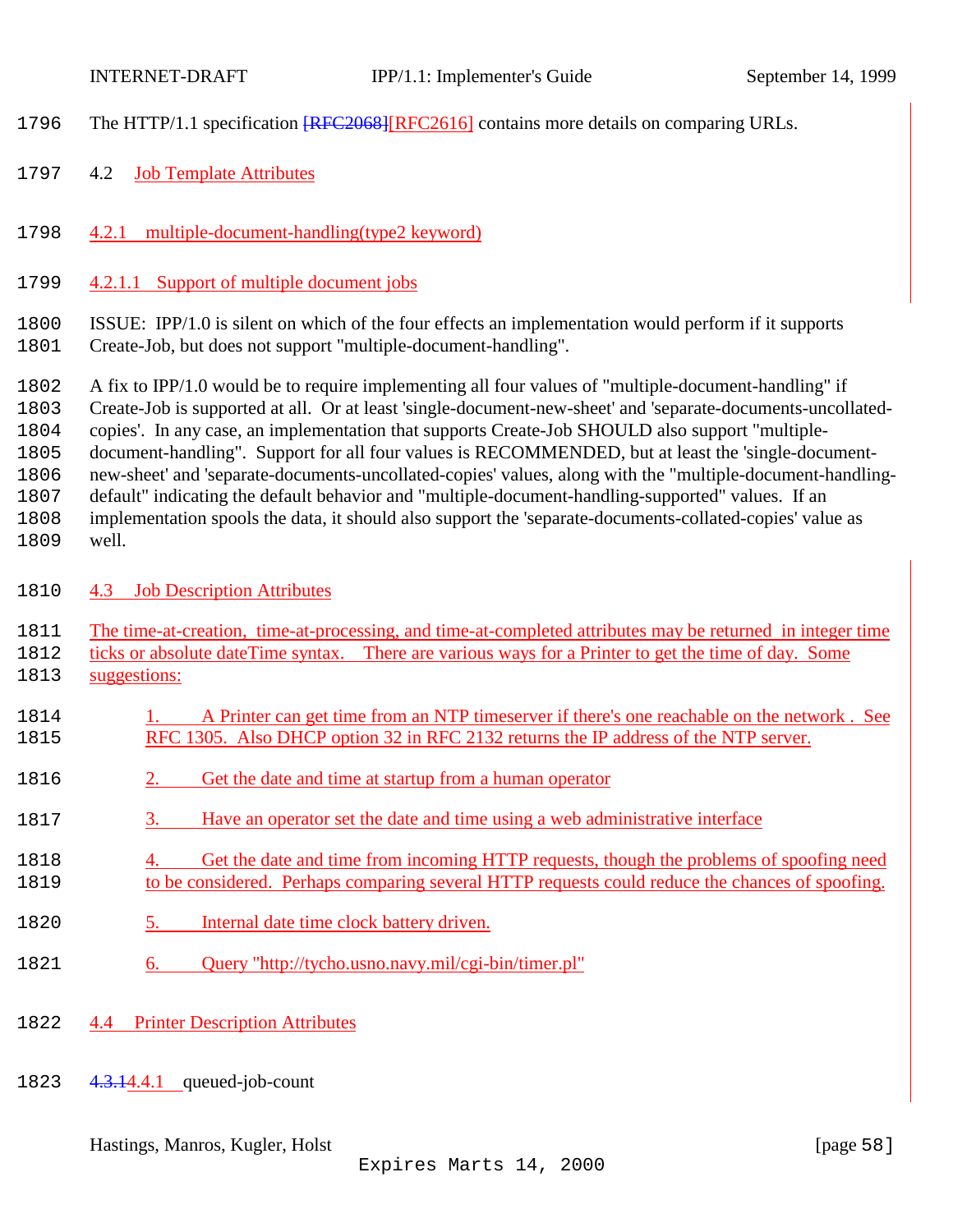<span id="page-58-0"></span>

4.4.1.1 Why is "queued-job-count" RECOMMENDED (Issue 1.14)?

The reason that "queued-job-count" is RECOMMENDED, is that some clients look at that attribute alone

 when summarizing the status of a list of printers, instead of doing a Get-Jobs to determine the number of jobs in the queue. Implementations that fail to support the "queued-job-count" will cause that client to

display 0 jobs when there are actually queued jobs.

- We would have made it a REQUIRED Printer attribute, but some implementations had already been completed before the issue was raised, so making it a SHOULD was a compromise.
- 4.4.1.2 Is "queued-job-count" a good measure of how busy a printer is (Issue 1.15)?

The "queued-job-count" is not a good measure of how busy the printer is when there are held jobs. A future

registration could be to add a "held-job-count" (or an "active-job-count") Printer Description attribute if

experience shows that such an attribute (combination) is needed to quickly indicate how busy a printer

- really is.
- 4.4.2 printer-current-time (dateTime)
- A Printer implementation MAY support this attribute by obtaining the date and time by any number of implementation-dependent means at startup or subsequently. Examples include:
- 1839 (1) an internal date time clock,
- (2) from the operator at startup using the console,
- 1841 (3) from an operator using an administrative web page,
- 1842 (4) from HTTP headers supplied in client requests,
- (5) use HTTP to query "http://tycho.usno.navy.mil/cgi-bin/timer.pl"
- (6) from the network, using NTP [RFC1305] or DHCP option 32 [RFC2132] that returns the IP address of the NTP server.
- If an implementation supports this attribute by obtaining the current time from the network (at startup or

later), but the time is not available, then the implementation MUST return the value of this attribute using

- the out-of-band 'no-value' meaning not configured. See the beginning of section 4.1.
- Since the new "date-and-time-at-xxx" Job Description attributes refer to the "printer-current-time", they will be covered also.
- 4.4.3 Printer-uri-supported
- 4.4.3.1 IPP Printer with a DNS name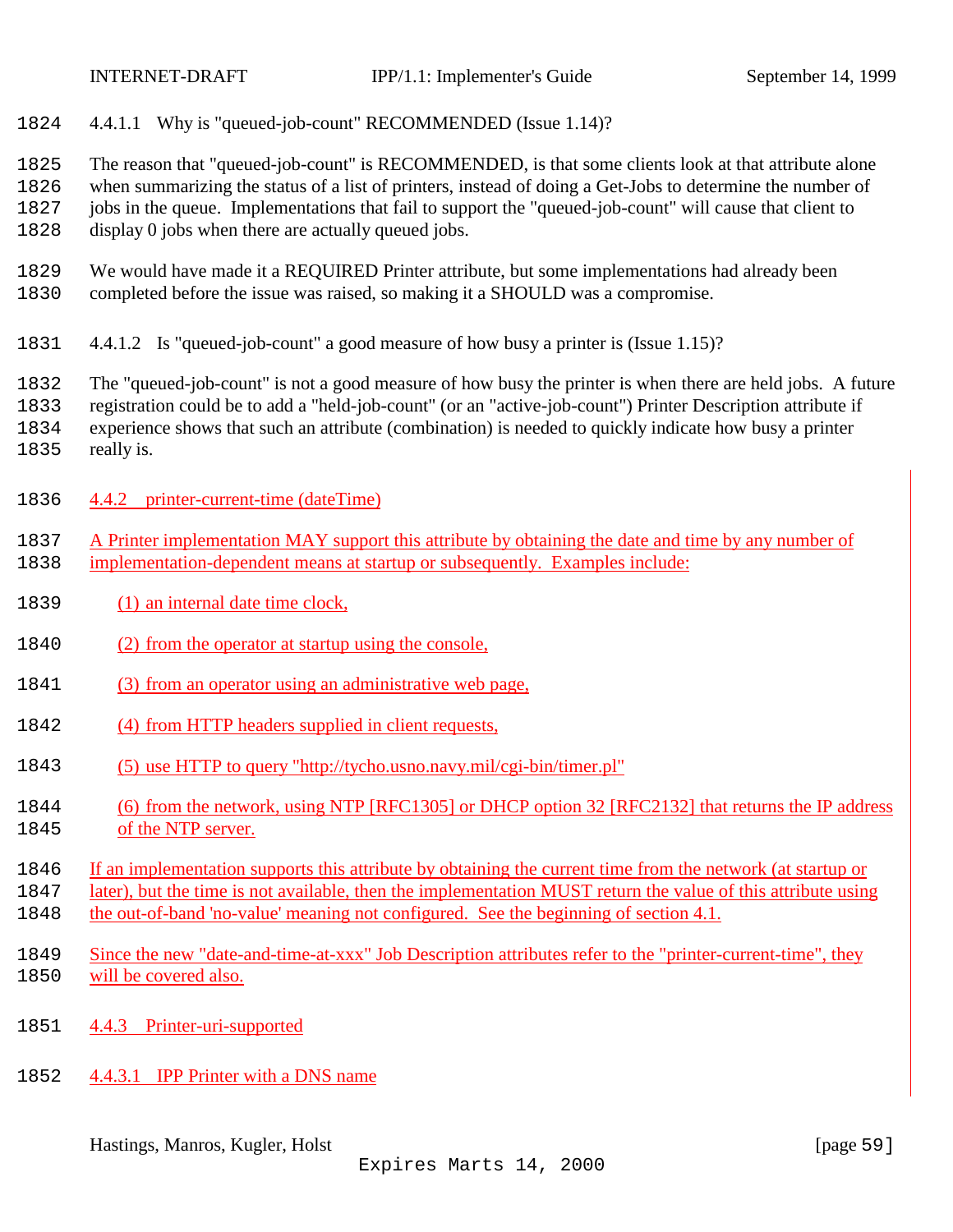<span id="page-59-0"></span>

- If the IPP printer has a DNS name should there be at least two values for the printer-uri-supported attribute.
- One URL with the fully qualified DNS name the other with the IP address in the URL?
- 1855 The printer may contain one or the other or both. It's up to the administrator to configure this attribute.
- 4.4.3.2 Printer-uri
- Must the operational attribute for printer-uri match one of the values in printer-uri-supported?
- Yes and the implementation have its rights to reject a printer or job operation if the operational attribute
- printer-uri is not a value of the printer-uri-supported. But a forgiving printer implementation would not
- reject the operation. The printer may not be DNS capable or improperly configured. The request obviously
- 1861 reached the printer. The printer could treat the printer-uri as the logical equivalent of a value in the printer-
- uri-supported. It would be implementation dependent for which value, and associated security policy, would
- apply. This does also apply to a job object specified with a printer-uri and job-id, or with a job-uri. See
- section [4.1.3](#page-56-0)

# **5 Security Considerations**

- This section corresponds to the IPP-MOD Section 8 "Security Considerations.
- 5.1 Querying jobs with IPP that were submitted using other job submission protocols (Issue 1.32)
- The following clarification was added to [ipp-mod] section 8.5:
- 8.5 Queries on jobs submitted using non-IPP protocols
- If the device that an IPP Printer is representing is able to accept jobs using other job submission protocols
- in addition to IPP, it is RECOMMEND that such an implementation at least allow such "foreign" jobs to be queried using Get-Jobs returning "job-id" and "job-uri" as 'unknown'. Such an implementation NEED NOT
- support all of the same IPP job attributes as for IPP jobs. The IPP object returns the 'unknown' out-of-band
- value for any requested attribute of a foreign job that is supported for IPP jobs, but not for foreign jobs.
- It is further RECOMMENDED, that the IPP Printer generate "job-id" and "job-uri" values for such "foreign jobs", if possible, so that they may be targets of other IPP operations, such as Get-Job-Attributes and Cancel-Job. Such an implementation also needs to deal with the problem of authentication of such foreign jobs. One approach would be to treat all such foreign jobs as belonging to users other than the user of the IPP client. Another approach would be for the foreign job to belong to 'anonymous'. Only if the IPP client has been authenticated as an operator or administrator of the IPP Printer object, could the foreign jobs be 1881 queried by an IPP request. Alternatively, if the security policy iswere to allow users to query other users' jobs, then the foreign jobs would also be visible to an end-user IPP client using Get-Jobs and Get-Job-Attributes.
- Thus IPP MAY be implemented as a "universal" protocol that provides access to jobs submitted with any job submission protocol. As IPP becomes widely implemented, providing a more universal access makes sense.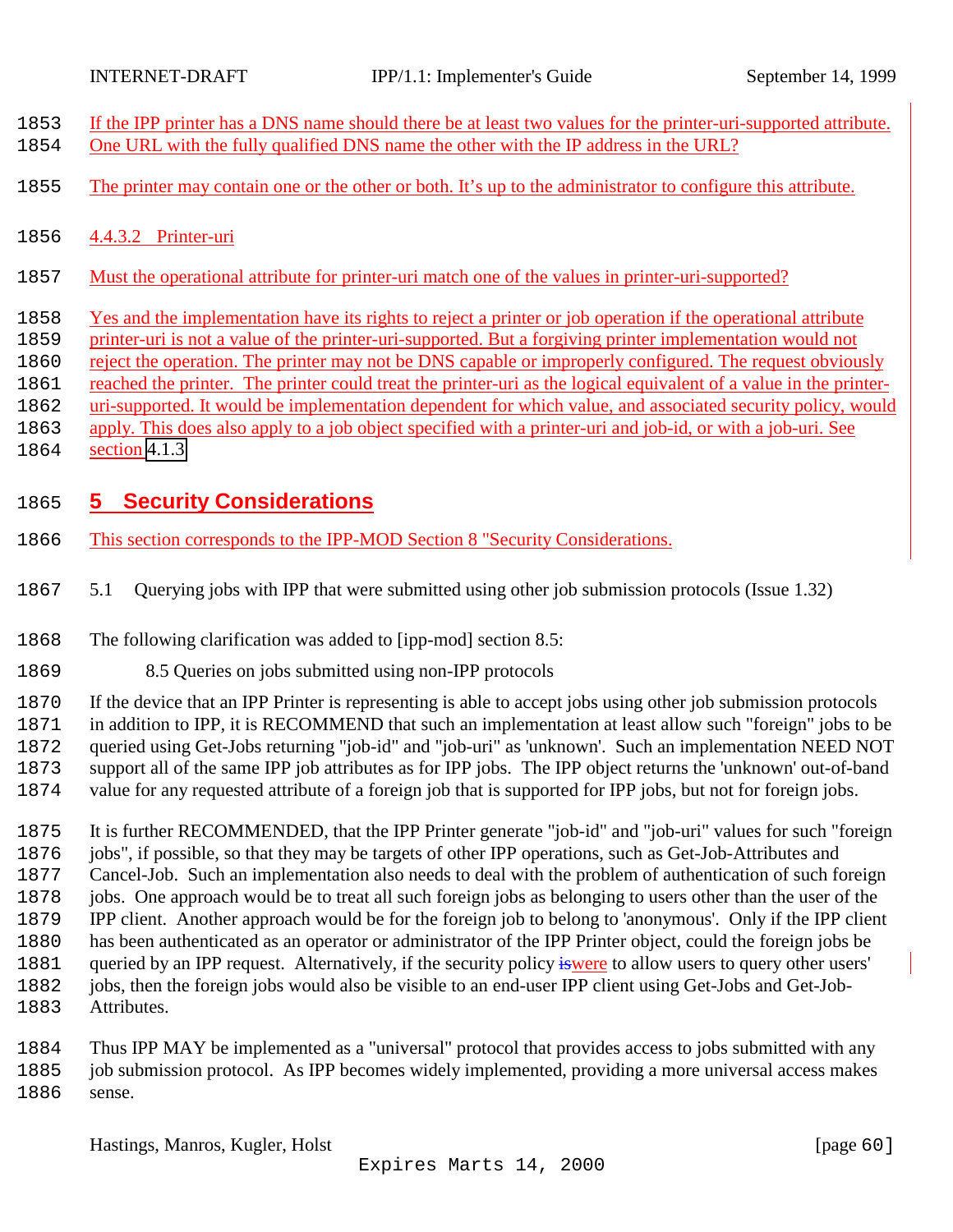# <span id="page-60-0"></span>**6 Encoding and Transport**

1888 This section discusses various aspects of  $\frac{IPP}{1.0}$   $IPP/1.1$  Encoding and Transport [IPP-PRO].

 A server is not required to send a response until after it has received the client's entire request. Hence, a client must not expect a response until after it has sent the entire request. However, we recommend that the server return a response as soon as possible if an error is detected while the client is still sending the data, rather than waiting until all of the data is received. Therefore, we also recommend that a client listen for an error response that an IPP server MAY send before it receives all the data. In this case a client, if chunking the data, can send a premature zero-length chunk to end the request before sending all the data (and so the client can keep the connection open for other requests, rather than closing it). If the request is blocked for some reason, a client MAY determine the reason by opening another connection to query the server using

- Get-Printer-Attributes.
- IPP, by design, uses TCP's built-in flow control mechanisms [RFC 793] to throttle clients when Printers are
- busy. Therefore, it is perfectly normal for an IPP client transmitting a Job to be blocked for a really long
- time. Accordingly, socket timeouts must be avoided. Some socket implementations have a timeout option,
- which specifies how long a write operation on a socket can be blocked before it times out and the blocking
- ends. A client should set this option for infinite timeout when transmitting Job submissions.
- Some IPP client applications might be able to perform other useful work while a Job transmission is
- blocked. For example, the client may have other jobs that it could transmit to other Printers simultaneously.
- A client may have a GUI, which must remain responsive to the user while the Job transmission is blocked.
- These clients should be designed to spawn a thread to handle the Job transmission at its own pace, leaving
- the main application free to do other work. Alternatively, single-threaded applications could use non-
- blocking I/O.

Some Printer conditions, such as jam or lack of paper, could cause a client to be blocked indefinitely.

- Clients may open additional connections to the Printer to Get-Printer-Attributes, determine the state of the
- device, alert a user if the printer is stopped, and let a user decide whether to abort the job transmission or
- not.
- In the following sections, there area tables of all HTTP headers, which describe their use in an IPP client or server. The following is an explanation of each column in these tables.
- the "header" column contains the name of a header
- 1916 the "request/client" column indicates whether a client sends the header.
- 1917 the "request' server" column indicates whether a server supports the header when received.
- 1918 the "response/ server" column indicates whether a server sends the header.
- the "response /client" column indicates whether a client supports the header when received.
- the "values and conditions" column specifies the allowed header values and the conditions for the header to be present in a request/response.
- The table for "request headers" does not have columns for responses, and the table for "response headers"
- does not have columns for requests.
- The following is an explanation of the values in the "request/client" and "response/ server" columns.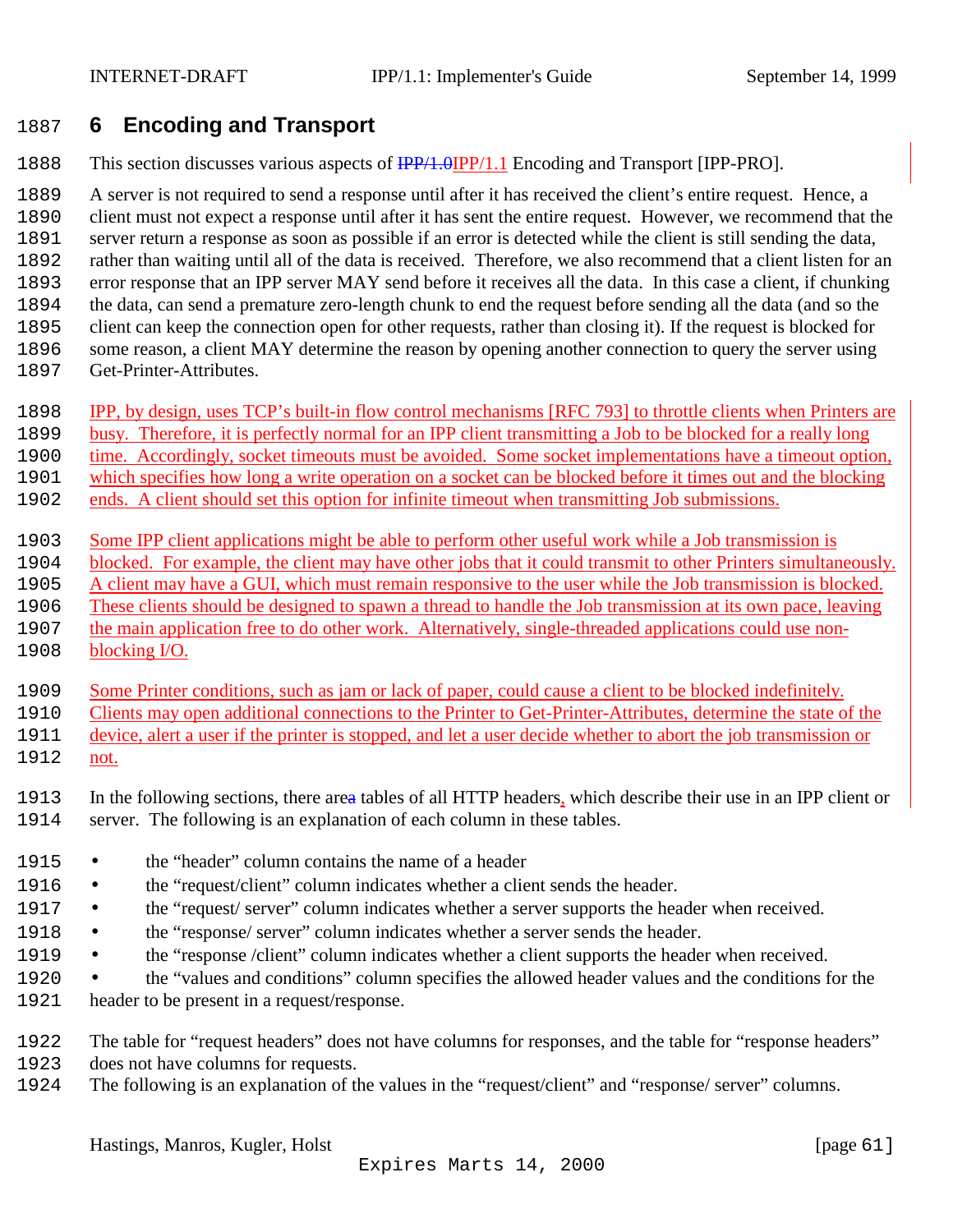- <span id="page-61-0"></span>1925 • **must:** the client or server MUST send the header,
- 1926 **must-if:** the client or server MUST send the header when the condition described in the "values and
- 1927 conditions" column is met,
- 1928 **may:** the client or server MAY send the header
- 1929 **not:** the client or server SHOULD NOT send the header. It is not relevant to an IPP implementation.
- 1930 The following is an explanation of the values in the "response/client" and "request/ server" columns.
- 1931 **must:** the client or server MUST support the header,
- 1932 **may:** the client or server MAY support the header
- 1933 **not:** the client or server SHOULD NOT support the header. It is not relevant to an IPP
- 1934 implementation.
- 1935 6.1 General Headers
- 1936 The following is a table for the general headers.

| <b>General-Header</b> | <b>Request</b>        |                      | <b>Response</b>       |                      | <b>Values and Conditions</b>                                                                                                                                                                                            |
|-----------------------|-----------------------|----------------------|-----------------------|----------------------|-------------------------------------------------------------------------------------------------------------------------------------------------------------------------------------------------------------------------|
| Cache-Control         | <b>Client</b><br>must | <b>Server</b><br>not | <b>Server</b><br>must | <b>Client</b><br>not | "no-cache" only                                                                                                                                                                                                         |
| Connection            | must-if               | must                 | must-if               | must                 | "close" only. Both client and<br>server SHOULD keep a<br>connection for the duration of a<br>sequence of operations. The client<br>and server MUST include this<br>header for the last operation in<br>such a sequence. |
| <del>Date</del>       | <b>may</b>            | <b>may</b>           | must                  | <b>may</b>           | per RFC 1123 [RFC1123] from<br><b>RFC 2068 [RFC2068]</b>                                                                                                                                                                |
| Date                  | may                   | may                  | must                  | may                  | per RFC 1123 [RFC1123] from<br>RFC 2616 [RFC2616]                                                                                                                                                                       |
| Pragma                | must                  | not                  | must                  | not                  | "no-cache" only                                                                                                                                                                                                         |
| Transfer-<br>Encoding | must-if               | must                 | must-if               | must                 | "chunked" only . Header MUST<br>be present if Content-Length is<br>absent.                                                                                                                                              |
| Upgrade               | not                   | not                  | not                   | not                  |                                                                                                                                                                                                                         |
| Via                   | not                   | not                  | not                   | not                  |                                                                                                                                                                                                                         |

- 1937 6.2 Request Headers
- 1938 The following is a table for the request headers.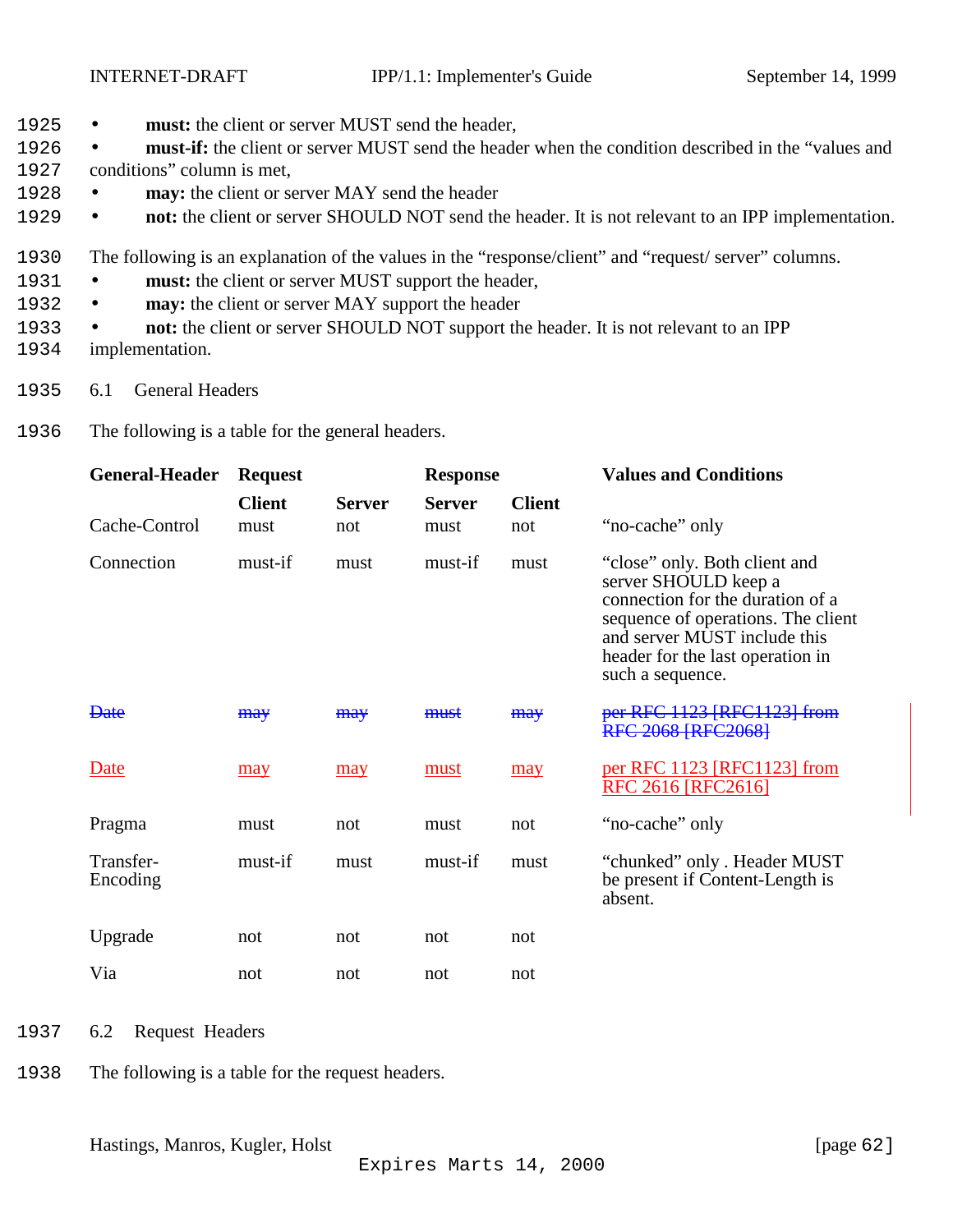<span id="page-62-0"></span>INTERNET-DRAFT IPP/1.1: Implementer's Guide September 14, 1999

| <b>Request-Header</b><br>Accept                   | <b>Client</b><br>may | <b>Server</b><br>must | <b>Request Values and Conditions</b><br>"application/ipp" only. This value is the default<br>if the client omits it                                           |
|---------------------------------------------------|----------------------|-----------------------|---------------------------------------------------------------------------------------------------------------------------------------------------------------|
| Accept-Charset                                    | not                  | not                   | Charset information is within the application/ipp<br>entity                                                                                                   |
| Accept-Encoding                                   | may                  | must                  | empty and per RFC 26162068 [RFC26162068]<br>and IANA registry for content-codings                                                                             |
| Accept-Language                                   | not                  | not                   | language information is within the application/ipp<br>entity                                                                                                  |
| Authorization                                     | must-if              | must                  | per RFC 26162068. A client MUST send this<br>header when it receives a 401 "Unauthorized"<br>response and does not receive a "Proxy-<br>Authenticate" header. |
| From                                              | not                  | not                   | per RFC 26162068. Because RFC recommends<br>sending this header only with the user's approval,<br>it is not very useful                                       |
| Host                                              | must                 | must                  | per RFC 26162068                                                                                                                                              |
| If-Match                                          | not                  | not                   |                                                                                                                                                               |
| If-Modified-Since                                 | not                  | not                   |                                                                                                                                                               |
| If-None-Match                                     | not                  | not                   |                                                                                                                                                               |
| If-Range                                          | not                  | not                   |                                                                                                                                                               |
| If-Unmodified-Since                               | not                  | not                   |                                                                                                                                                               |
| Max-Forwards                                      | not                  | not                   |                                                                                                                                                               |
| Proxy-Authorization                               | must-if              | not                   | per RFC 26162068. A client MUST send this<br>header when it receives a 401 "Unauthorized"<br>response and a "Proxy-Authenticate" header.                      |
| Range                                             | not                  | not                   |                                                                                                                                                               |
| Referrer                                          | not                  | not                   |                                                                                                                                                               |
| User-Agent                                        | not                  | not                   |                                                                                                                                                               |
| <b>Response Headers</b><br>6.3                    |                      |                       |                                                                                                                                                               |
| The following is a table for the request headers. |                      |                       |                                                                                                                                                               |
| <b>Response-Header</b>                            | <b>Server</b>        | <b>Client</b>         | <b>Response Values and Conditions</b>                                                                                                                         |

Hastings, Manros, Kugler, Holst [page 63]

1939

1940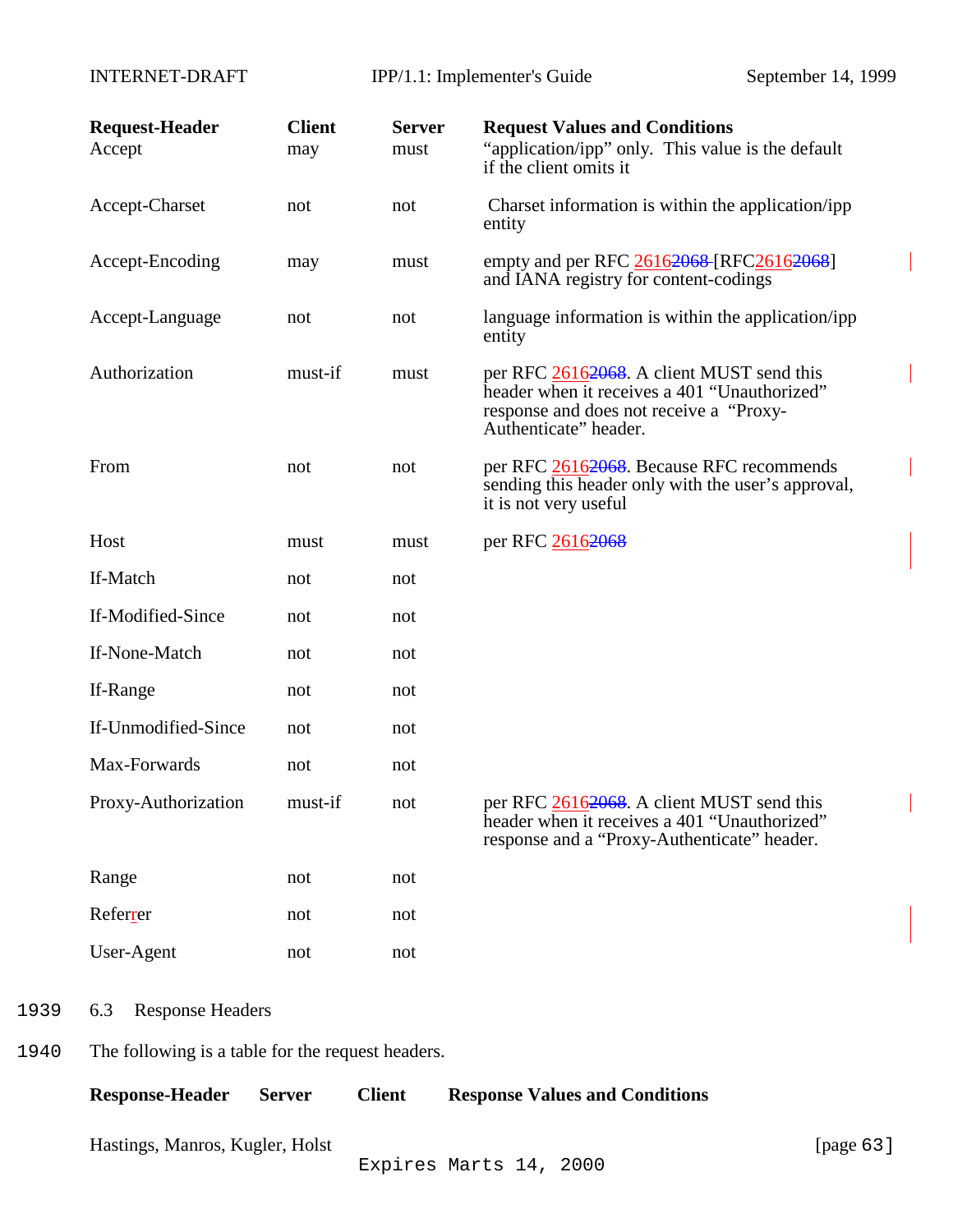<span id="page-63-0"></span>

| <b>Response-Header</b><br>Accept-Ranges | <b>Server</b><br>not | <b>Client</b><br>not | <b>Response Values and Conditions</b>                              |
|-----------------------------------------|----------------------|----------------------|--------------------------------------------------------------------|
| Age                                     | not                  | not                  |                                                                    |
| Location                                | must-if              | may                  | per RFC 20682616. When URI needs redirection.                      |
| Proxy-Authenticate                      | not                  | must                 | per RFC 20682616                                                   |
| Public                                  | may                  | may                  | per RFC 20682616                                                   |
| Retry-After                             | may                  | may                  | per RFC 20682616                                                   |
| Server                                  | not                  | not                  |                                                                    |
| Vary                                    | not                  | not                  |                                                                    |
| Warning                                 | may                  | may                  | per RFC 20682616                                                   |
| WWW-<br>Authenticate                    | must-if              | must                 | per RFC 20682616. When a server needs to<br>authenticate a client. |

## 1941 6.4 Entity Headers

# 1942 The following is a table for the entity headers.

| <b>Entity-Header</b> | <b>Request</b> |               | <b>Response</b> |               | <b>Values and Conditions</b>                                                                                     |
|----------------------|----------------|---------------|-----------------|---------------|------------------------------------------------------------------------------------------------------------------|
|                      | <b>Client</b>  | <b>Server</b> | <b>Server</b>   | <b>Client</b> |                                                                                                                  |
| Allow                | not            | not           | not             | not           |                                                                                                                  |
| Content-Base         | not            | not           | not             | not           |                                                                                                                  |
| Content-Encoding     | may            | must          | must            | must          | registry for content codings.                                                                                    |
| Content-Language     | not            | not           | not             | not           | Application/ipp handles<br>language                                                                              |
| Content-Length       | must-if        | must          | must-if         | must          | the length of the message-body<br>per RFC 20682616. Header<br>MUST be present if Transfer-<br>Encoding is absent |
| Content-Location     | not            | not           | not             | not           |                                                                                                                  |
| Content-MD5          | may            | may           | may             | may           | per RFC 20682616                                                                                                 |
| Content-Range        | not            | not           | not             | not           |                                                                                                                  |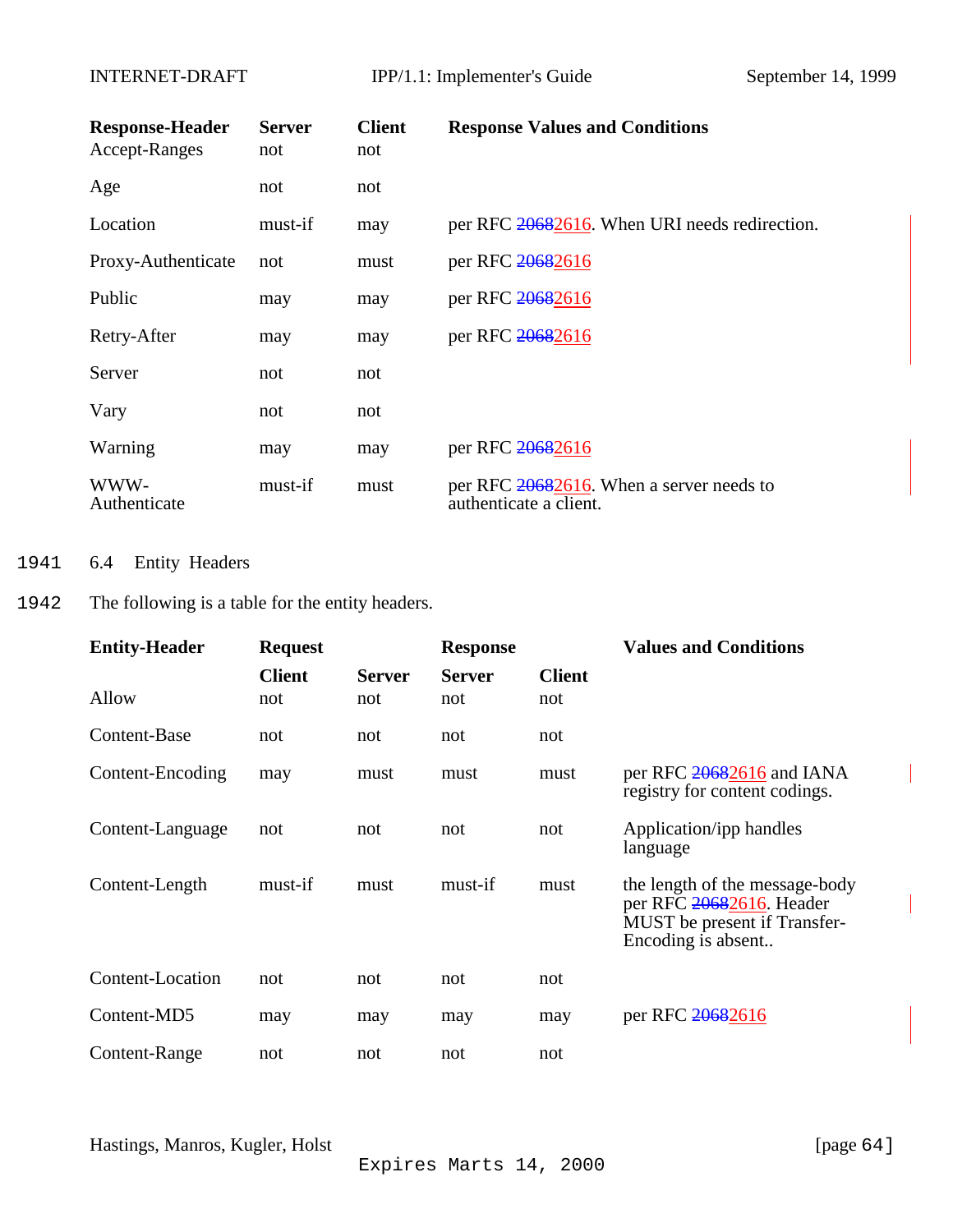<span id="page-64-0"></span>INTERNET-DRAFT IPP/1.1: Implementer's Guide September 14, 1999

| <b>Entity-Header</b> | <b>Request</b>        |                       | <b>Response</b>       |                       | <b>Values and Conditions</b> |
|----------------------|-----------------------|-----------------------|-----------------------|-----------------------|------------------------------|
| Content-Type         | <b>Client</b><br>must | <b>Server</b><br>must | <b>Server</b><br>must | <b>Client</b><br>must | "application/ipp" only       |
| ETag                 | not                   | not                   | not                   | not                   |                              |
| Expires              | not                   | not                   | not                   | not                   |                              |
| Last-Modified        | not                   | not                   | not                   | not                   |                              |

#### 6.5 Optional support for HTTP/1.0

 IPP implementations consist of an HTTP layer and an IPP layer. In the following discussion, the term "client" refers to the HTTP client layer and the term "server" refers to the HTTP server layer. The Encoding and Transport document [IPP-PRO] requires that HTTP 1.1 MUST be supported by all clients and all servers. However, a client and/or a server implementation may choose to also support HTTP 1.0.

1948 • This option means that a server may choose to communicate with a (non-conforming) client that only supports HTTP 1.0. In such cases the server should not use any HTTP 1.1 specific parameters or features and should respond using HTTP version number 1.0.

 • This option also means that a client may choose to communicate with a (non-conforming) server that only supports HTTP 1.0. In such cases, if the server responds with an HTTP 'unsupported version number' to an HTTP 1.1 request, the client should retry using HTTP version number 1.0.

- 6.6 HTTP/1.1 Chunking
- 6.6.1 Disabling IPP Server Response Chunking

 Clients MUST anticipate that the HTTP/1.1 server may chunk responses and MUST accept them in responses. However, a (non-conforming) HTTP client that is unable to accept chunked responses may attempt to request an HTTP 1.1 server not to use chunking in its response to an operation by using the following HTTP header:

TE: identity

 This mechanism should not be used by a server to disable a client from chunking a request, since chunking of document data is an important feature for clients to send long documents.

- 6.6.2 Warning About the Support of Chunked Requests
- This section describes some problems with the use of chunked requests and HTTP/1.1 servers.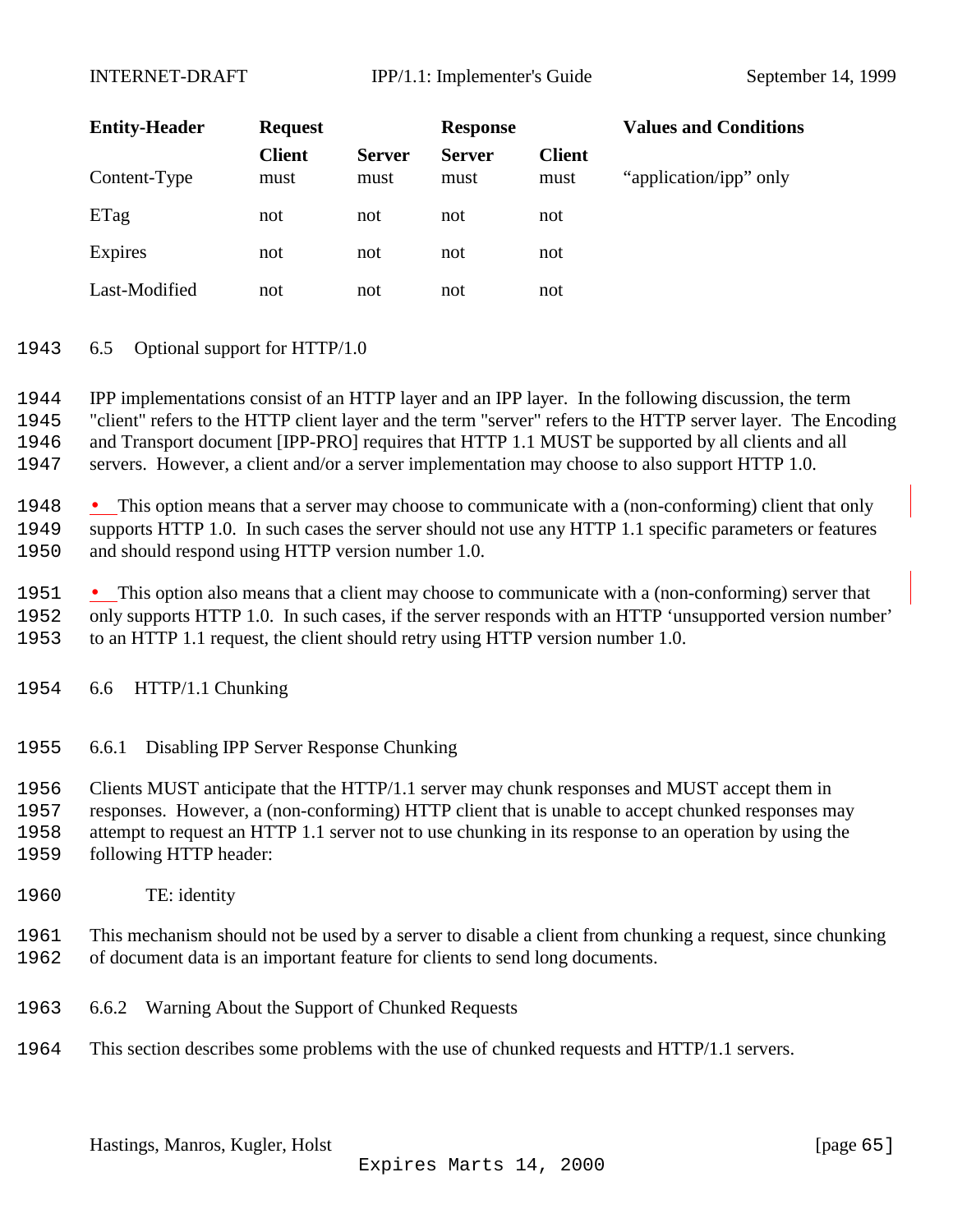<span id="page-65-0"></span>

|  |  | 1965 The HTTP/1.1 standard <b>[HTTP][RFC2616]</b> requires that conforming servers support chunked requests for |  |  |  |
|--|--|-----------------------------------------------------------------------------------------------------------------|--|--|--|
|--|--|-----------------------------------------------------------------------------------------------------------------|--|--|--|

- any method. However, in spite of this requirement, some HTTP/1.1 implementations support chunked
- responses in the GET method, but do not support chunked POST method requests. Some HTTP/1.1
- implementations that support CGI scripts [CGI] and/or servlets [Servlet] require that the client supply a
- Content-Length. These implementations might reject a chunked POST method and return a 411 status code
- (Length Required), might attempt to buffer the request and run out of room returning a 413 status code
- (Request Entity Too Large), or might successfully accept the chunked request.

Because of this lack of conformance of HTTP servers to the HTTP/1.1 standard, the IPP standard [IPP-

PRO] REQUIRES that a conforming IPP Printer object implementation support chunked requests and that

conforming clients accept chunked responses. Therefore, IPP object implementers are warned to seek

- HTTP server implementations that support chunked POST requests in order to conform to the IPP standard
- and/or use implementation techniques that support chunked POST requests.
- **7 References**
- [CGI]
- CGI/1.1 (http://www.ietf.org/internet-drafts/draft-coar-cgi-v11-00.txt).

### **[HTTP]**

HTTP/1.1 (http://www.ietf.org/internet-drafts/draft-ietf-http-v11-spec-rev-06.txt)

### **HPP LPD**

1983 <del>- Herriot, R., Hastings, T., Jacobs, N., Martin, J., "Mapping between LPD and IPP Protocols", draft-</del> 1984 ietf-ipp-lpd-ipp-map-04.txt, June 1998.

### [IPP-MOD]

 R. deBry, T. Hastings, R. Herriot, S. Isaacson, P. Powell, "Internet Printing Protocol/1.0: Model and 1987 Semantics", draft-ietf-ipp-model-11.txt, November, 1998.draft-ietf-ipp-model-v11-04.txt, June 1999.

### [IPP-PRO]

 Herriot, R., Butler, S., Moore, P., Tuner, R., "Internet Printing Protocol/1.0: Encoding and 1991 Transport", draft-ietf-ipp-protocol-07.txt, November, 1998.draft-ietf-ipp-protocol-v11-03.txt, June 1999.

# 1993 <del>[IPP-RAT]</del>

1994 - Zilles, S., "Rationale for the Structure and Model and Protocol for the Internet Printing Protocol", 1995 draft-ietf-ipp-rat-04.txt, November, 1998.

### **HPP-REQ1**

- 1997 <del>- Wright, D., "Design Goals for an Internet Printing Protocol", draft-ietf-ipp-req-03.txt, November,</del> 1998 1998.[RFC 793]
- J. Postel, "Transmission Control Protocol", RFC 793.
- [RFC1123]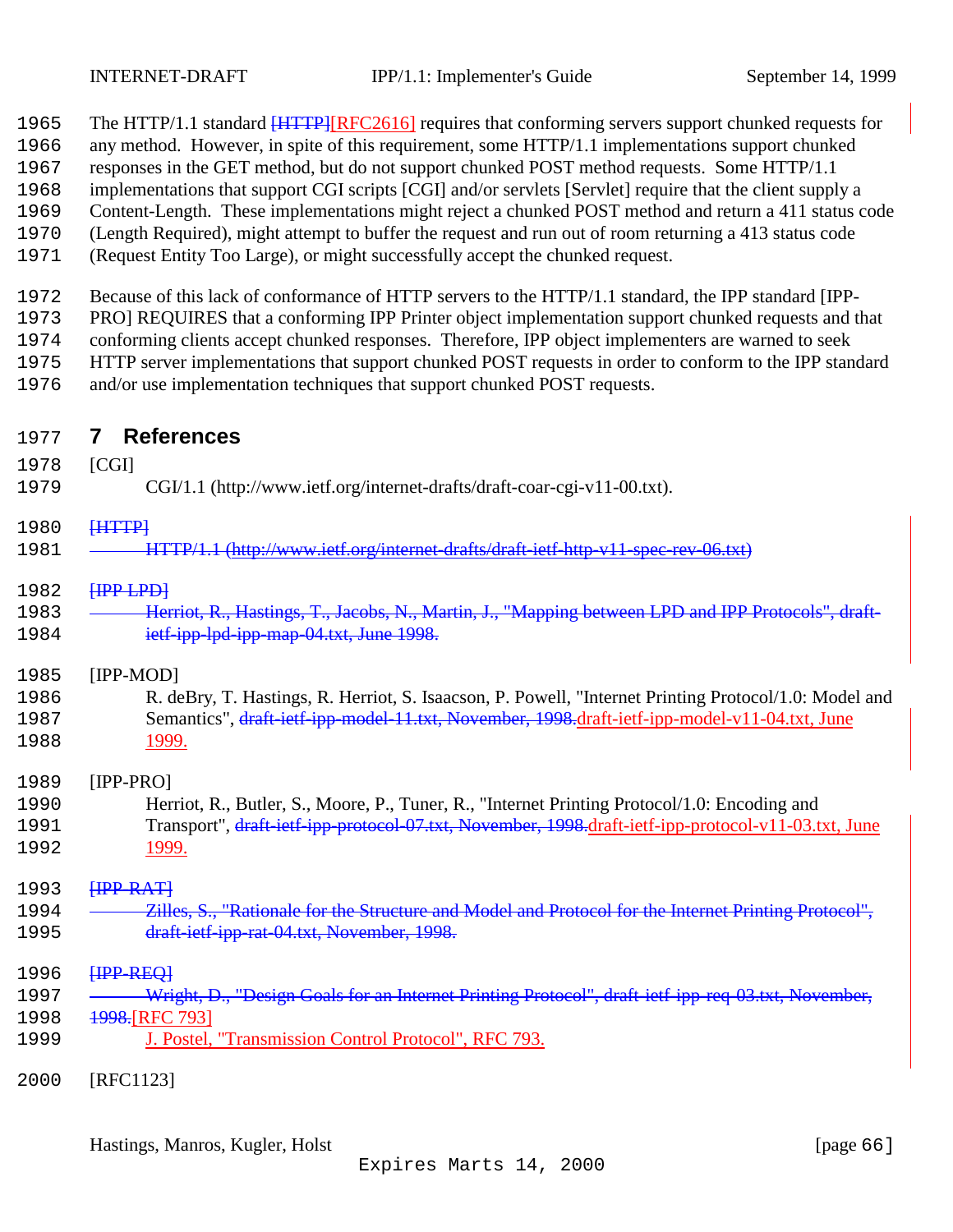| 2001 | Braden, S., "Requirements for Internet Hosts - Application and Support", RFC 1123, October, 1989.     |
|------|-------------------------------------------------------------------------------------------------------|
| 2002 | [RFC2026]                                                                                             |
| 2003 | S. Bradner, "The Internet Standards Process -- Revision 3", RFC 2026, October 1996.                   |
| 2004 | <b>FRFC2068</b>                                                                                       |
| 2005 | R Fielding, et al, "Hypertext Transfer Protocol HTTP/1.1" RFC 2068, January 1997.                     |
| 2006 | [rfc2119]                                                                                             |
| 2007 | S. Bradner, "Key words for use in RFCs to Indicate Requirement Levels", RFC 2119, March               |
| 2008 | 1997.                                                                                                 |
| 2009 | [RFC2396]                                                                                             |
| 2010 | Berners-Lee, T., Fielding, R., Masinter, L., "Uniform Resource Identifiers (URI): Generic             |
| 2011 | Syntax", RFC 2396, August 1998.                                                                       |
| 2012 | [RFC2565]                                                                                             |
| 2013 | R. deBry, T. Hastings, R. Herriot, S. Isaacson, P. Powell, "Internet Printing Protocol/1.0: Model and |
| 2014 | Semantics", RFC 2566, April 1999.                                                                     |
| 2015 | [RFC2566]                                                                                             |
| 2016 | Herriot, R., Butler, S., Moore, P., Tuner, R., "Internet Printing Protocol/1.0: Encoding and          |
| 2017 | Transport", RFC 2565, April 1999.                                                                     |
| 2018 | [RFC2567]                                                                                             |
| 2019 | Wright, D., "Design Goals for an Internet Printing Protocol", draft-ietf-ipp-req-03.txt, November,    |
| 2020 | 1998.                                                                                                 |
| 2021 | <b>[RFC2568</b>                                                                                       |
| 2022 | Zilles, S., "Rationale for the Structure and Model and Protocol for the Internet Printing Protocol",  |
| 2023 | RFC 2568, April 1999.                                                                                 |
| 2024 | [RFC2569]                                                                                             |
| 2025 | Herriot, R., Hastings, T., Jacobs, N., Martin, J., "Mapping between LPD and IPP Protocols", RFC       |
| 2026 | 2569, April 1999.                                                                                     |
| 2027 | [RFC2616]                                                                                             |
| 2028 | R. Fielding, J. Gettys, J. Mogul, H. Frystyk, L. Masinter, P. Leach, T. Berners-Lee, "Hypertext       |
| 2029 | Transfer Protocol - HTTP/1.1", RFC 2616, June 1999.                                                   |
| 2030 | [Servlet]                                                                                             |
| 2031 | Servlet Specification Version 2.1 (http://java.sun.com/products/servlet/2.1/index.html).              |
| 2032 | [SSL]                                                                                                 |
| 2033 | Netscape, The SSL Protocol, Version 3, (Text version 3.02), November 1996.                            |
| 2034 |                                                                                                       |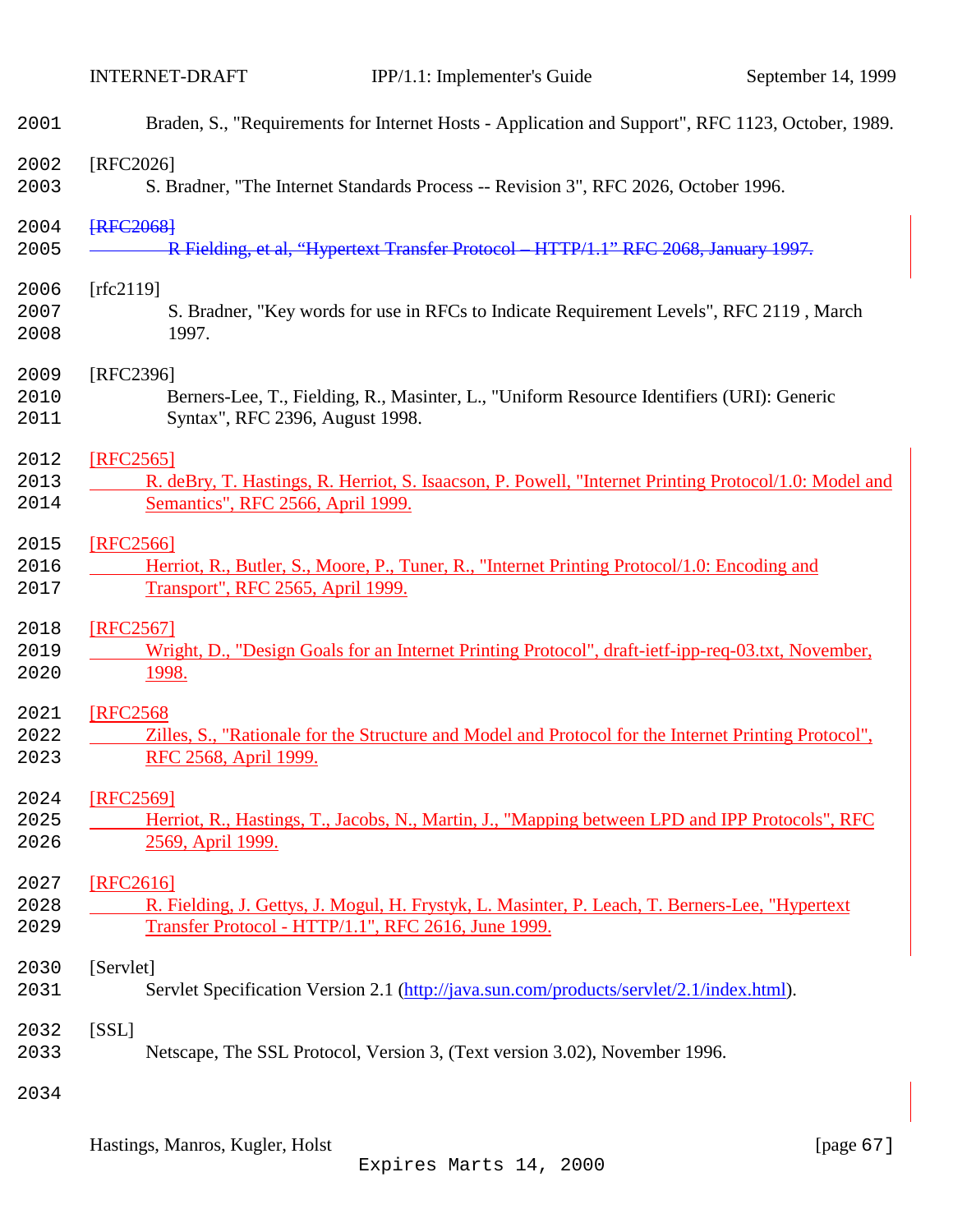- <span id="page-67-0"></span>7.1 Authors' Address
- Thomas N. Hastings
- Xerox Corporation
- 701 Aviation Blvd.
- El Segundo, CA 90245
- hastings@cp10.es.xerox.com
- 
- Carl-Uno Manros
- Xerox Corporation
- 701 Aviation Blvd.
- El Segundo, CA 90245
- manros@cp10.es.xerox.com
- Carl Kugler
- Mail Stop 003G
- IBM Printing Systems Co
- 6300 Diagonal Hwy
- Boulder CO80301
- Kugler@us.ibm.com
- 
- Henrik Holst i-data Printing Systems
- Vadstrupvej 35-43
- 2880 Bagsvaerd, Denmark
- 
- hh@I-data.com

# **8 Notices**

 The IETF takes no position regarding the validity or scope of any intellectual property or other rights that might be claimed to pertain to the implementation or use of the technology described in this document or the extent to which any license under such rights might or might not be available; neither does it represent that it has made any effort to identify any such rights. Information on the IETF's procedures with respect to rights in standards-track and standards-related documentation can be found in BCP-11[BCP-11]. Copies of claims of rights made available for publication and any assurances of licenses to be made available, or the result of an attempt made to obtain a general license or permission for the use of such proprietary rights by implementers or users of this specification can be obtained from the IETF Secretariat.

- The IETF invites any interested party to bring to its attention any copyrights, patents or patent applications, or other proprietary rights, which may cover technology that may be required to practice this standard.
- Please address the information to the IETF Executive Director.
- Copyright (C) The Internet Society (1999). All Rights Reserved
- This document and translations of it may be copied and furnished to others, and derivative works that comment on or otherwise explain it or assist in its implementation may be prepared, copied, published and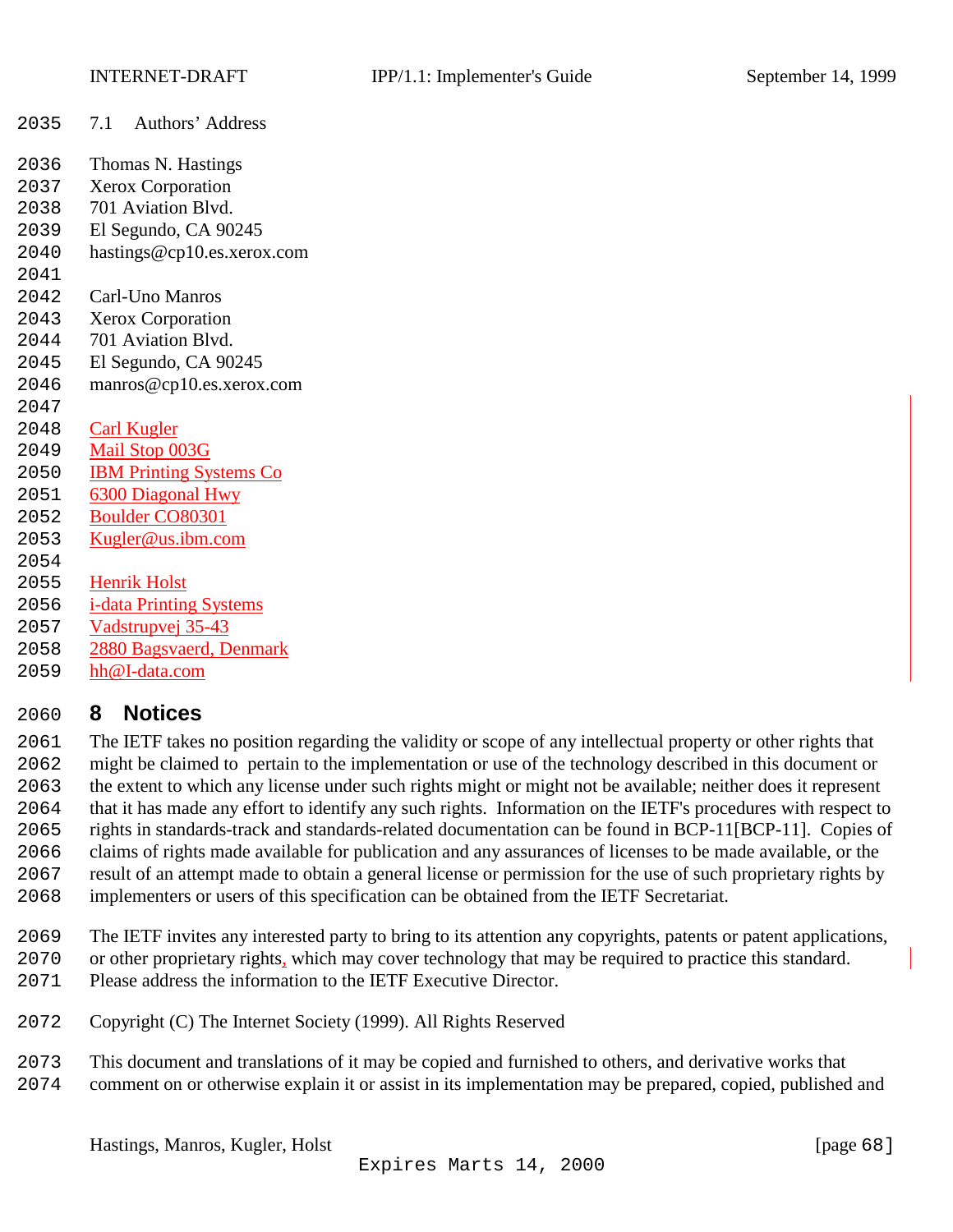<span id="page-68-0"></span>

distributed, in whole or in part, without restriction of any kind, provided that the above copyright notice and

this paragraph are included on all such copies and derivative works. However, this document itself may not

- be modified in any way, such as by removing the copyright notice or references to the Internet Society or
- other Internet organizations, except as needed for the purpose of developing Internet standards in which
- case the procedures for copyrights defined in the Internet Standards process must be followed, or as
- required to translate it into languages other than English.
- The limited permissions granted above are perpetual and will not be revoked by the Internet Society or its successors or assigns.
- This document and the information contained herein is provided on an "AS IS" basis and THE INTERNET SOCIETY AND THE INTERNET ENGINEERING TASK FORCE DISCLAIMS ALL WARRANTIES, EXPRESS OR IMPLIED, INCLUDING BUT NOT LIMITED TO ANY WARRANTY THAT THE USE OF THE INFORMATION HEREIN WILL NOT INFRINGE ANY RIGHTS OR ANY IMPLIED WARRANTIES OF MERCHANTABILITY OR FITNESS FOR A PARTICULAR PURPOSE.

# **9 Change History**

- The change history is in reverse chronological order:
- 9.1 Changes to produce the February 12, 1999 version from the January 8, 1999 version:
- 1. Section 2.2.1.5: added check for document not found or accessible in Print-URI and Send-URI
- 2. Section 3.6.2: Clarified that the IPP standard requires that servers MUST accept chunked requests and that clients MUST accept chunked responses, in spite of the lack of conformance of HTTP servers to the HTTP/1.1 requirement to support chunking.
- 9.2 Changes to produce the January 8, 1999 version from the December 6, 1998 version:
- 1. Added section 3.6.2: Warning About the Use of Chunked Requests with CGI Script Implementations
- 2. Section 2.2.1.2: changed "printer-operations-supported" to "operations-supported".
- 3. Section 2.2.1.6: changed "job-media-supported" to "job-media-sheets-supported"
- 4. Section 2.2.3: separated the validation checks for variable length attributes into two separate tests: one for correct attribute syntax and one for correct length.
- 5. Section 2.2.3: changed "multiple-document-handling-supported" to "printer-resolution-supported"
- 6. Section 2.6.1: recommended that an IPP object also support US-ASCII charset.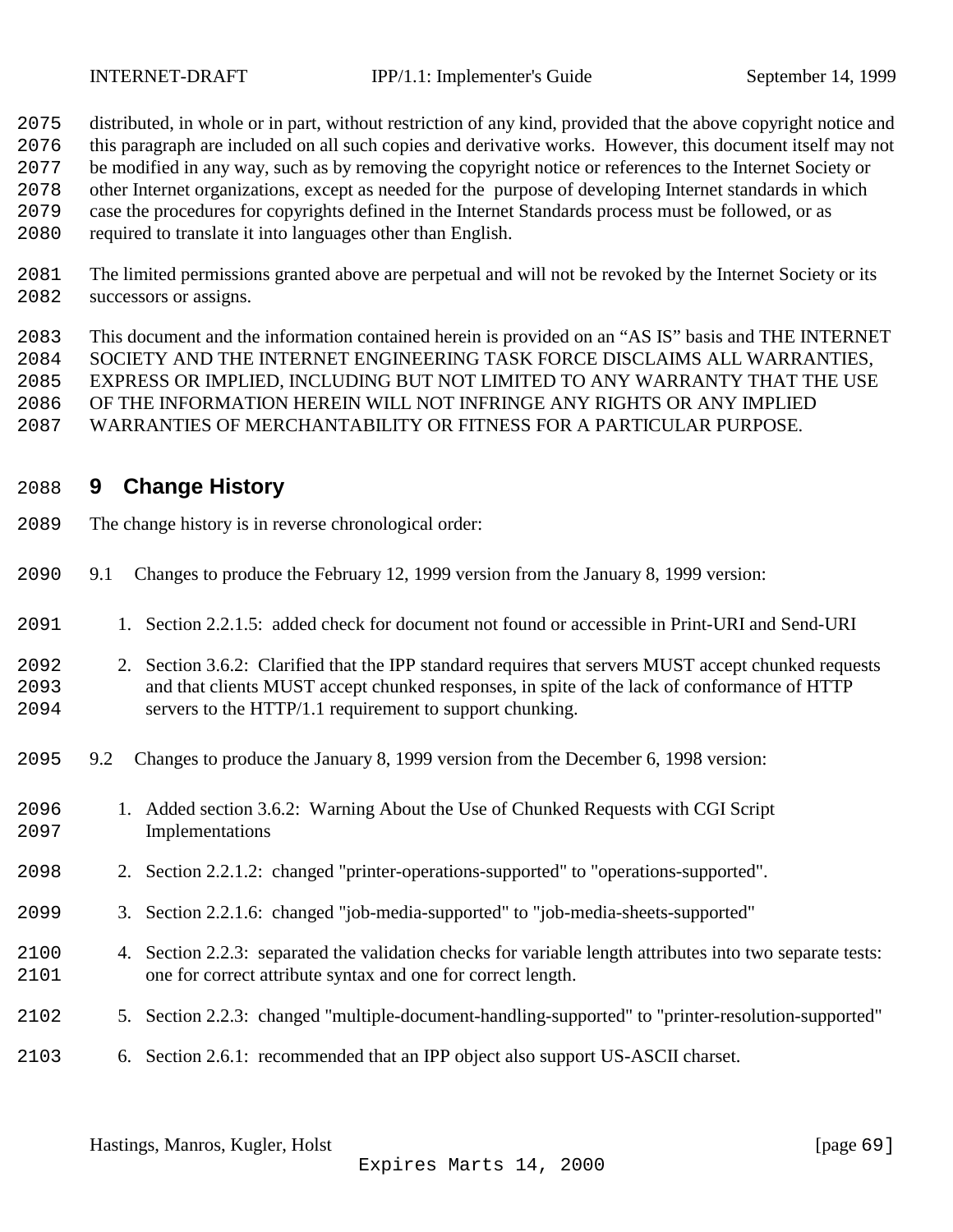<span id="page-69-0"></span>

- 7. Section 3: Clarified that a server is not required to send a response until after it has received the client's entire request, but recommend that the server return a response as soon as possible if an error is detected while the client is still sending the data, rather than waiting until all of the data is received. Also recommended that a client listen for an error response that an IPP server MAY send before it receives all the data.
- 9.3 Changes to produce the December 6, 1998 version from the November 16, 1998 version:

 Included all of the remaining agreed issues raised before the November 16, 1998 production of the Internet-Drafts for IPP/1.0 that included adding explanations to the Implementers Guide.

- Changes from 990422 to 990726:
- 1. Encoding and Transport: Address issues 4, 5, 20 from Issues-raised-at-Bake-Off2.doc
- 2. Decide whether to accept or reject the request: discuss issues 6, 9, 10
- 3. Get-Printer-Attributes: add notes about printer-make-and-model and .INF files; issue 7
- 4. Create-Job: clarify job-incoming vs. data-insufficient; issue 13
- 5. Get-Printer Attributes: polling -- issue 16
- 6. Job Description Attributes: ways to get time; issue 17
- 7. Validate the values of the Job Template Attributes: clarify zero-length keywords; issue 22
- 8. Validate Optional Operation Attributes: Note about checking for compression in IPP/1.0; issue 28
- 9. Validate version number: advantages to backward compatibility; issue 33
- 10. Note: examples for issue 2 seem to be covered sufficiently in the new MOD doc.
- 
- Changes from 990726 to 990914:
- 2125 1. Added IPP/1.1 operations and attributes to table 1.
- 2. Validate version: Added text and table from issue 32
- 3. Printer-uri-supported: Added section [4.4.3](#page-58-0)
- 4. Added IPP/1.1 operations to section [3.1.2.1.4.3](#page-18-0)
- 5. Added answer to question "Should the server wait for the "last-document" operation attribute set to 'true' before starting to "process" the job?" in section [3.2.4](#page-55-0)